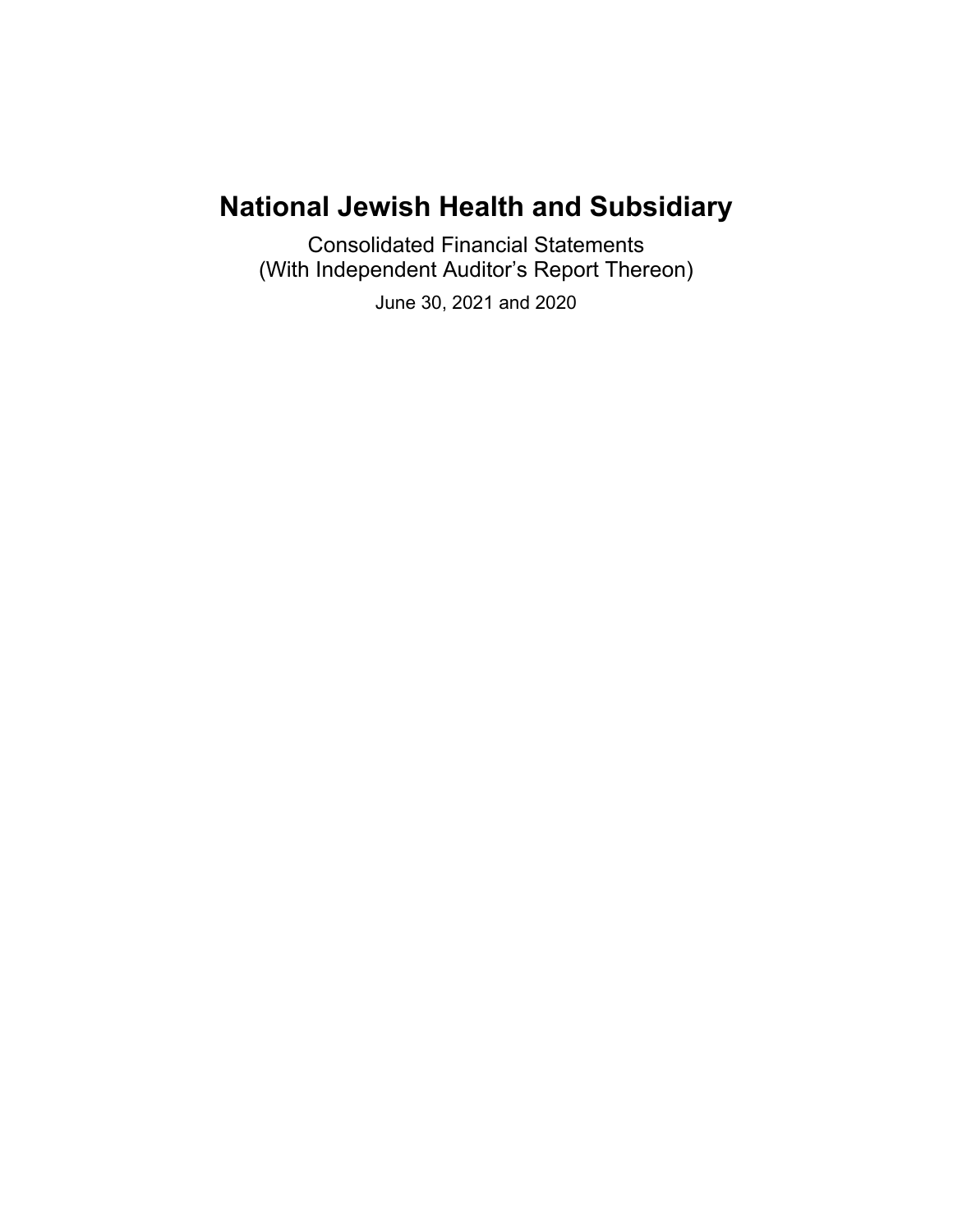## **National Jewish Health and Subsidiary** June 30, 2021 and 2020

### **Contents**

| <b>Consolidated Financial Statements</b> |  |
|------------------------------------------|--|
|                                          |  |
|                                          |  |
|                                          |  |
|                                          |  |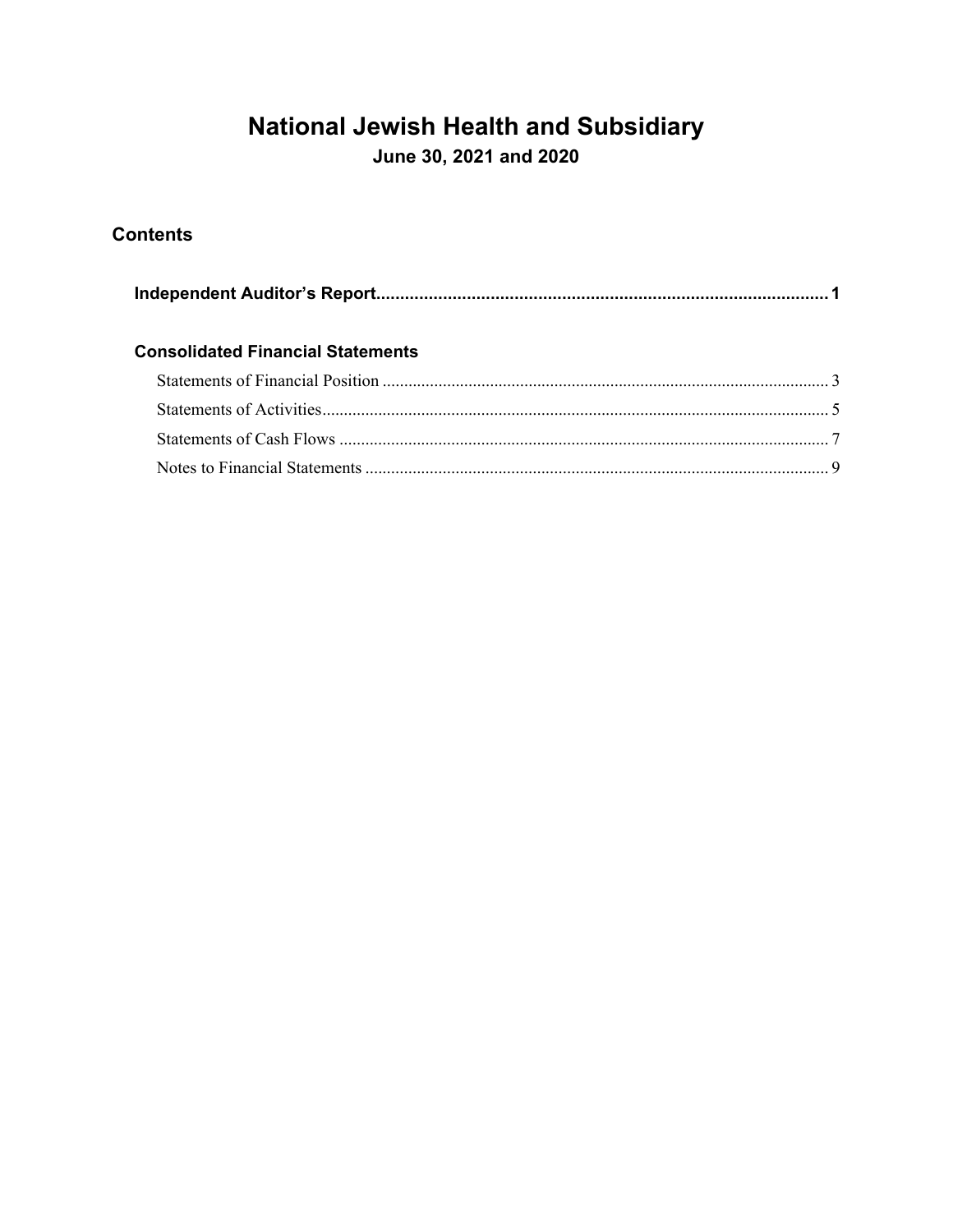

### **Independent Auditor's Report**

Board of Directors National Jewish Health Denver, Colorado

We have audited the accompanying consolidated financial statements of National Jewish Health and Subsidiary (National Jewish Health), which comprise the consolidated statements of financial position as of June 30, 2021 and 2020, and the related consolidated statements of activities and cash flows for the years then ended, and the related notes to the consolidated financial statements.

#### *Management's Responsibility for the Financial Statements*

Management is responsible for the preparation and fair presentation of these consolidated financial statements in accordance with accounting principles generally accepted in the United States of America; this includes the design, implementation and maintenance of internal control relevant to the preparation and fair presentation of consolidated financial statements that are free from material misstatement, whether due to fraud or error.

#### *Auditor's Responsibility*

Our responsibility is to express an opinion on these consolidated financial statements based on our audits. We conducted our audits in accordance with auditing standards generally accepted in the United States of America. Those standards require that we plan and perform the audit to obtain reasonable assurance about whether the consolidated financial statements are free from material misstatement.

An audit involves performing procedures to obtain audit evidence about the amounts and disclosures in the consolidated financial statements. The procedures selected depend on the auditor's judgment, including the assessment of the risks of material misstatement of the consolidated financial statements, whether due to fraud or error. In making those risk assessments, the auditor considers internal control relevant to the entity's preparation and fair presentation of the consolidated financial statements in order to design audit procedures that are appropriate in the circumstances, but not for the purpose of expressing an opinion on the effectiveness of the entity's internal control. Accordingly, we express no such opinion. An audit also includes evaluating the appropriateness of accounting policies used and the reasonableness of significant accounting estimates made by management, as well as evaluating the overall presentation of the consolidated financial statements.

We believe that the audit evidence we have obtained is sufficient and appropriate to provide a basis for our audit opinion.

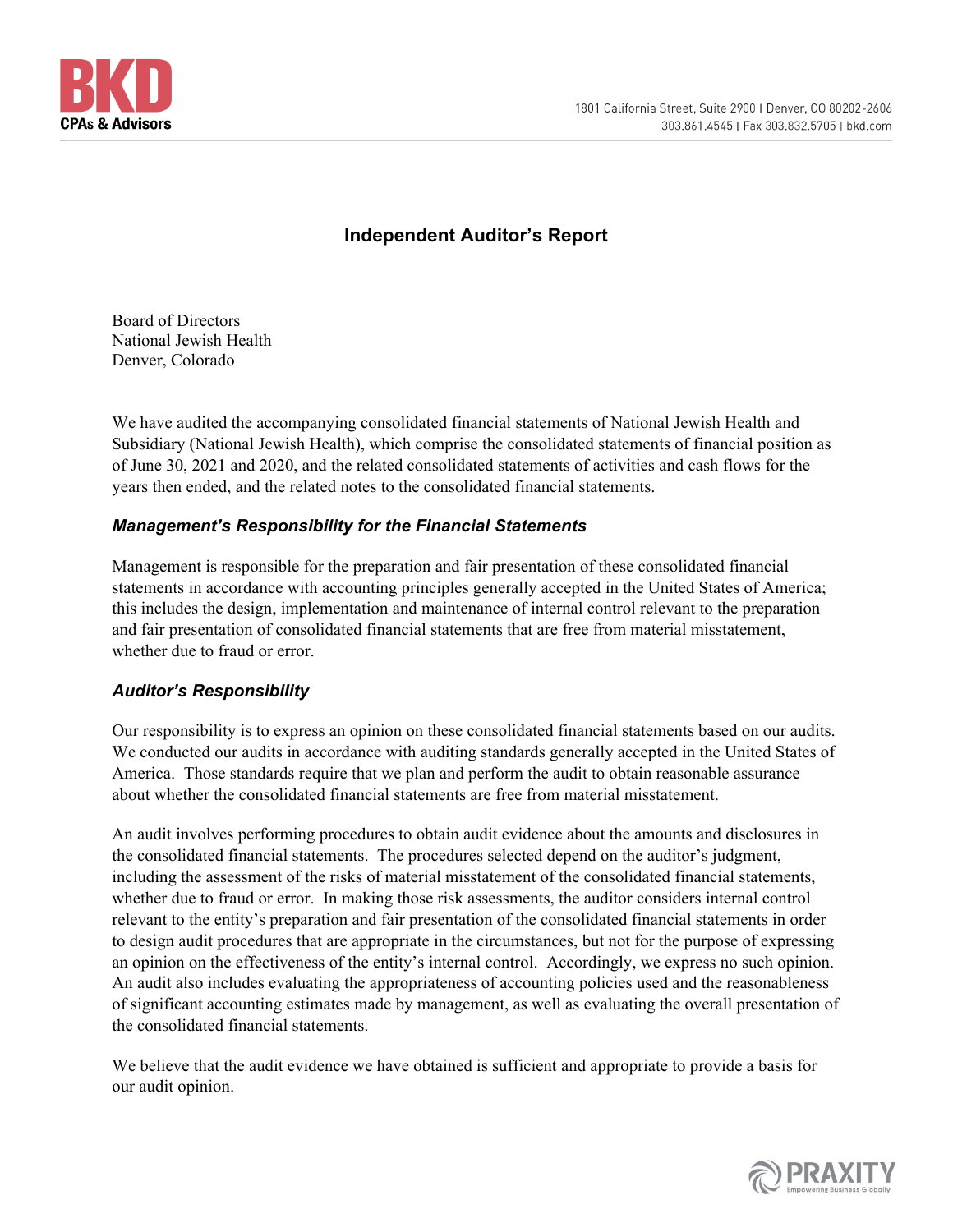Board of Directors National Jewish Health

#### *Opinion*

In our opinion, the consolidated financial statements referred to above present fairly, in all material respects, the financial position of National Jewish Health as of June 30, 2021 and 2020, and the changes in its net assets and its cash flows for the years then ended in accordance with accounting principles generally accepted in the United States of America.

### *Emphasis of Matter*

As described in Note 13 to the consolidated financial statements, in 2021, National Jewish Health adopted ASU 2016-02, *Leases (Topic 842)*. Our opinion is not modified with respect to this matter.

**BKD,LLP** 

Denver, Colorado October 27, 2021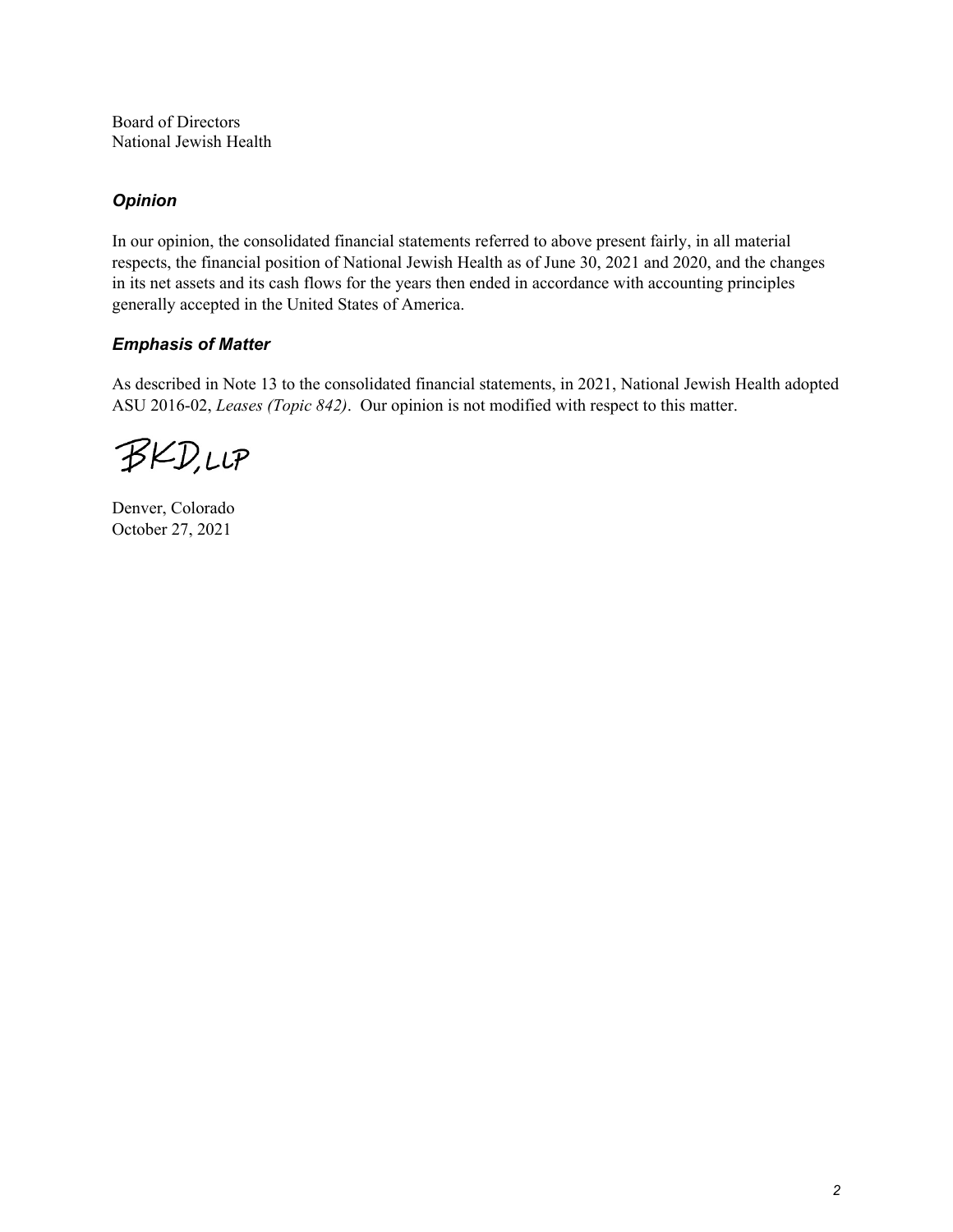### **Consolidated Statements of Financial Position June 30, 2021 and 2020 (In thousands)**

|                                                                | 2021         | 2020 |         |  |
|----------------------------------------------------------------|--------------|------|---------|--|
| Current assets:                                                |              |      |         |  |
| Cash and cash equivalents                                      | \$<br>44,299 | \$   | 26,125  |  |
| Accounts receivable:                                           |              |      |         |  |
| Patient care, net                                              | 29,810       |      | 26,968  |  |
| Pledges and bequests, net                                      | 22,582       |      | 19,954  |  |
| Contributions receivable - program services                    | 7,111        |      | 6,214   |  |
| Receivable from joint ventures                                 | 1,569        |      | 4,801   |  |
| Other receivables                                              | 8,982        |      | 7,895   |  |
| Assets held by trustees - current portion                      | 2,805        |      | 2,750   |  |
| Prepaid and other                                              | 5,516        |      | 5,424   |  |
| Total current assets                                           | 122,674      |      | 100,131 |  |
| Assets whose use is limited:                                   |              |      |         |  |
| Internally-designated assets                                   | 58,986       |      | 51,749  |  |
| Assets held under split interest                               | 6,704        |      | 6,854   |  |
| Assets held by trustees - net of current portion               | 1,073        |      | 1,188   |  |
| Total assets whose use is limited                              | 66,763       |      | 59,791  |  |
| Other assets:                                                  |              |      |         |  |
| Long-term investments                                          | 82,949       |      | 65,676  |  |
| Pledges, net of current portion and allowance                  | 17,625       |      | 14,620  |  |
| Beneficial interest under perpetual and other trust agreements | 14,488       |      | 12,199  |  |
| Contributions receivable under unitrust agreements             | 2,062        |      | 2,091   |  |
| Right-of-use assets - operating leases                         | 6,796        |      |         |  |
| Right-of-use assets - finance leases                           | 371          |      |         |  |
| Other                                                          | 2,641        |      | 1,626   |  |
| Total other assets                                             | 126,932      |      | 96,212  |  |
| Property and equipment:                                        |              |      |         |  |
| Land, building and equipment, net                              | 73,555       |      | 71,892  |  |
| Building finance lease deposit                                 | 64,049       |      | 21,900  |  |
| Total assets                                                   | 453,973      |      | 349,926 |  |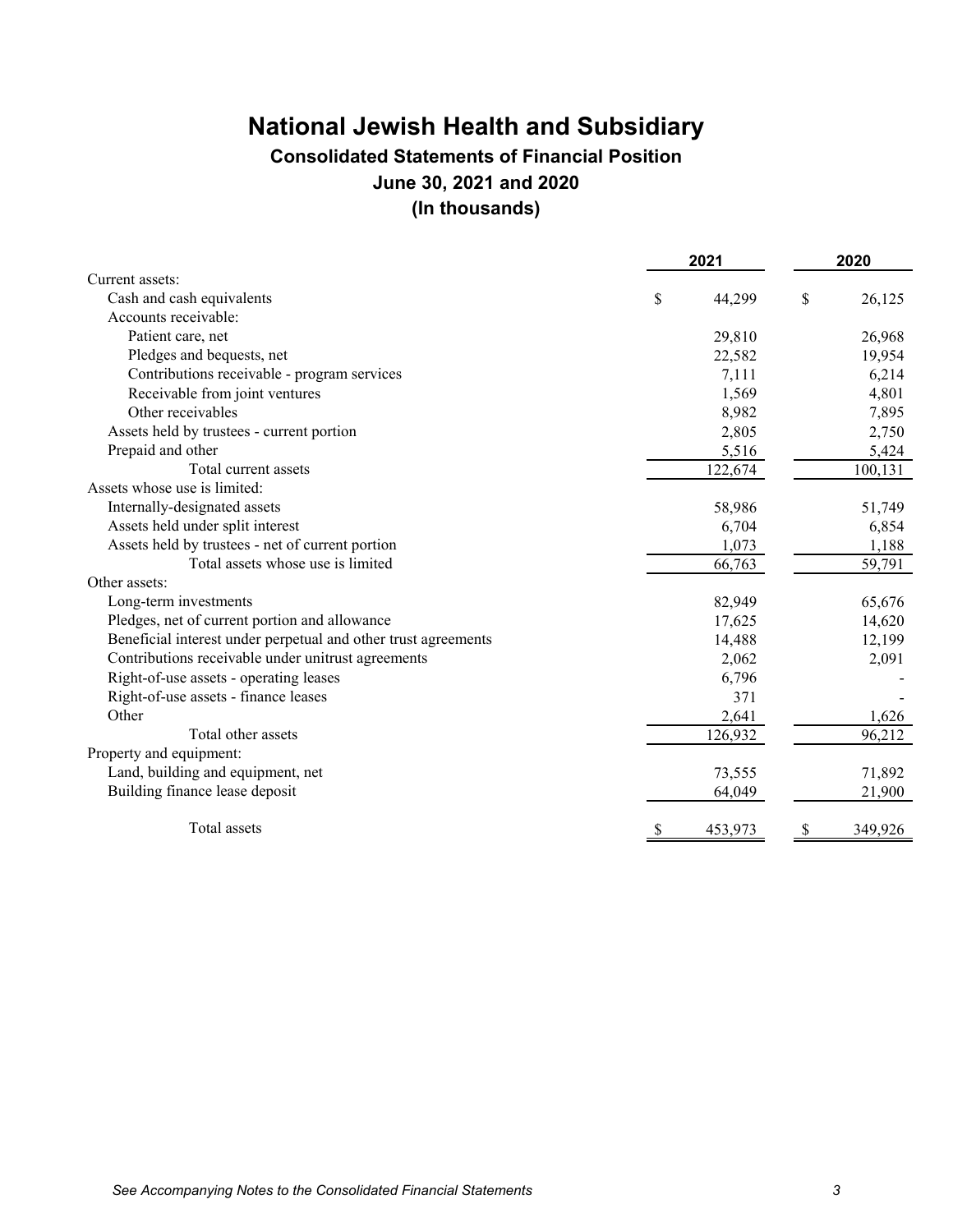## **Consolidated Statements of Financial Position (continued) June 30, 2021 and 2020**

**(In thousands)** 

|                                                                            | 2021 |         |    |         |
|----------------------------------------------------------------------------|------|---------|----|---------|
| Current liabilities:                                                       |      |         |    |         |
| Accounts payable and accrued expenses                                      | \$   | 18,074  | \$ | 11,795  |
| Refundable advances, current portion                                       |      | 9,249   |    | 16,099  |
| Accrued salaries, wages, and employee benefits                             |      | 10,948  |    | 11,415  |
| Unearned revenue                                                           |      | 1,911   |    | 941     |
| Estimated settlements with third-party payors                              |      | 4,498   |    | 6,649   |
| Split-interest agreements, current portion                                 |      | 1,517   |    | 1,525   |
| Long-term debt, current portion                                            |      | 2,505   |    | 3,525   |
| Operating lease liabilities, current portion                               |      | 2,387   |    |         |
| Finance lease liabilities, current portion                                 |      | 75      |    |         |
| CARES Act payable - employer social security taxes, current portion        |      | 2,441   |    |         |
| Total current liabilities                                                  |      | 53,605  |    | 51,949  |
| CARES Act payable - employer social security taxes, net of current portion |      | 2,441   |    | 2,207   |
| Refundable advances, net of current portion                                |      | 4,602   |    |         |
| Split-interest agreements, net of current portion                          |      | 8,740   |    | 8,665   |
| Long-term debt, net of current portion                                     |      | 19,263  |    | 23,557  |
| Operating lease liabilities, net of current portion                        |      | 4,490   |    |         |
| Finance lease liabilities, net of current portion                          |      | 302     |    |         |
| Building finance lease                                                     |      | 64,049  |    | 21,900  |
| Other                                                                      |      | 3,633   |    | 2,495   |
| Total liabilities                                                          |      | 161,125 |    | 110,773 |
| Net assets:                                                                |      |         |    |         |
| Without donor restrictions                                                 |      | 114,812 |    | 91,391  |
| With donor restrictions                                                    |      | 178,036 |    | 147,762 |
| Total net assets                                                           |      | 292,848 |    | 239,153 |
| Total liabilities and net assets                                           |      | 453,973 |    | 349,926 |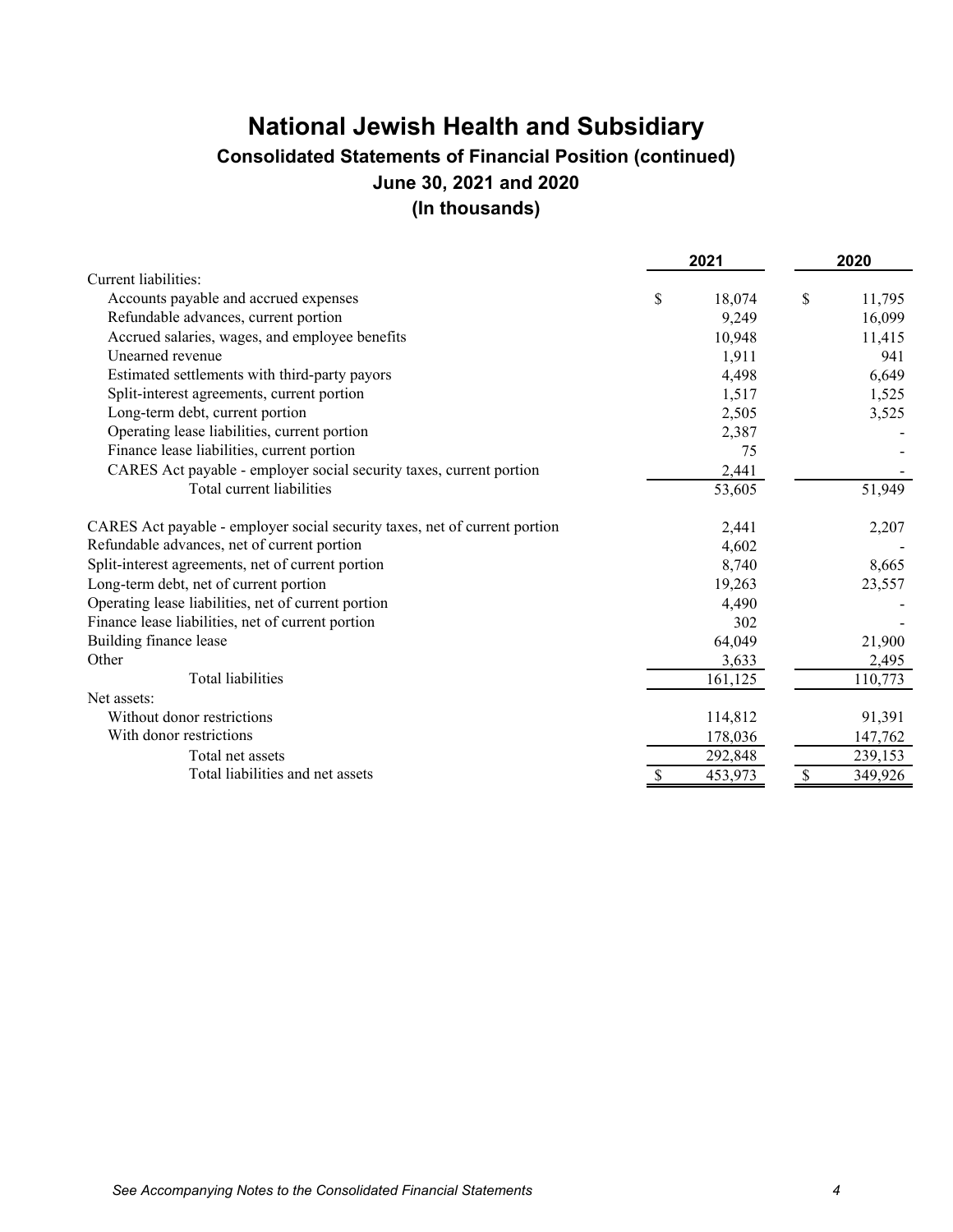### **Consolidated Statements of Activities Years Ended June 30, 2021 and 2020 (In thousands)**

|                                                                    | 2021 |         |    |         |
|--------------------------------------------------------------------|------|---------|----|---------|
| Changes in net assets without donor restrictions:                  |      |         |    |         |
| Revenue, gains, and other support without donor restrictions:      |      |         |    |         |
| Patient service revenue                                            | \$   | 178,450 | \$ | 148,489 |
| Grant research awards                                              |      | 57,270  |    | 61,322  |
| Health initiatives revenue                                         |      | 13,525  |    | 13,831  |
| Revenue from joint ventures                                        |      | 1,649   |    | 10,209  |
| Other operating revenue                                            |      | 76,994  |    | 52,817  |
| Gifts, special events - net and bequests                           |      | 15,134  |    | 17,822  |
| Split-interest contributions                                       |      | 521     |    | 312     |
| Investment income, net                                             |      | 8,361   |    | 1,684   |
| Total revenue, gains, and other support without donor restrictions |      | 351,904 |    | 306,486 |
| Net assets released from restriction                               |      | 12,998  |    | 11,359  |
| Expenses:                                                          |      |         |    |         |
| Academic services                                                  |      | 106,853 |    | 109,817 |
| Clinical services                                                  |      | 162,812 |    | 129,444 |
| Other programs                                                     |      | 13,187  |    | 13,899  |
| Fund development                                                   |      | 7,152   |    | 8,280   |
| Administration and support services                                |      | 51,096  |    | 52,049  |
| Total expenses                                                     |      | 341,100 |    | 313,489 |
| Other expense:                                                     |      |         |    |         |
| Change in split-interest agreements                                |      | (381)   |    | (572)   |
| Total other expense                                                |      | (381)   |    | (572)   |
| Increase in net assets without donor restrictions                  |      | 23,421  |    | 3,785   |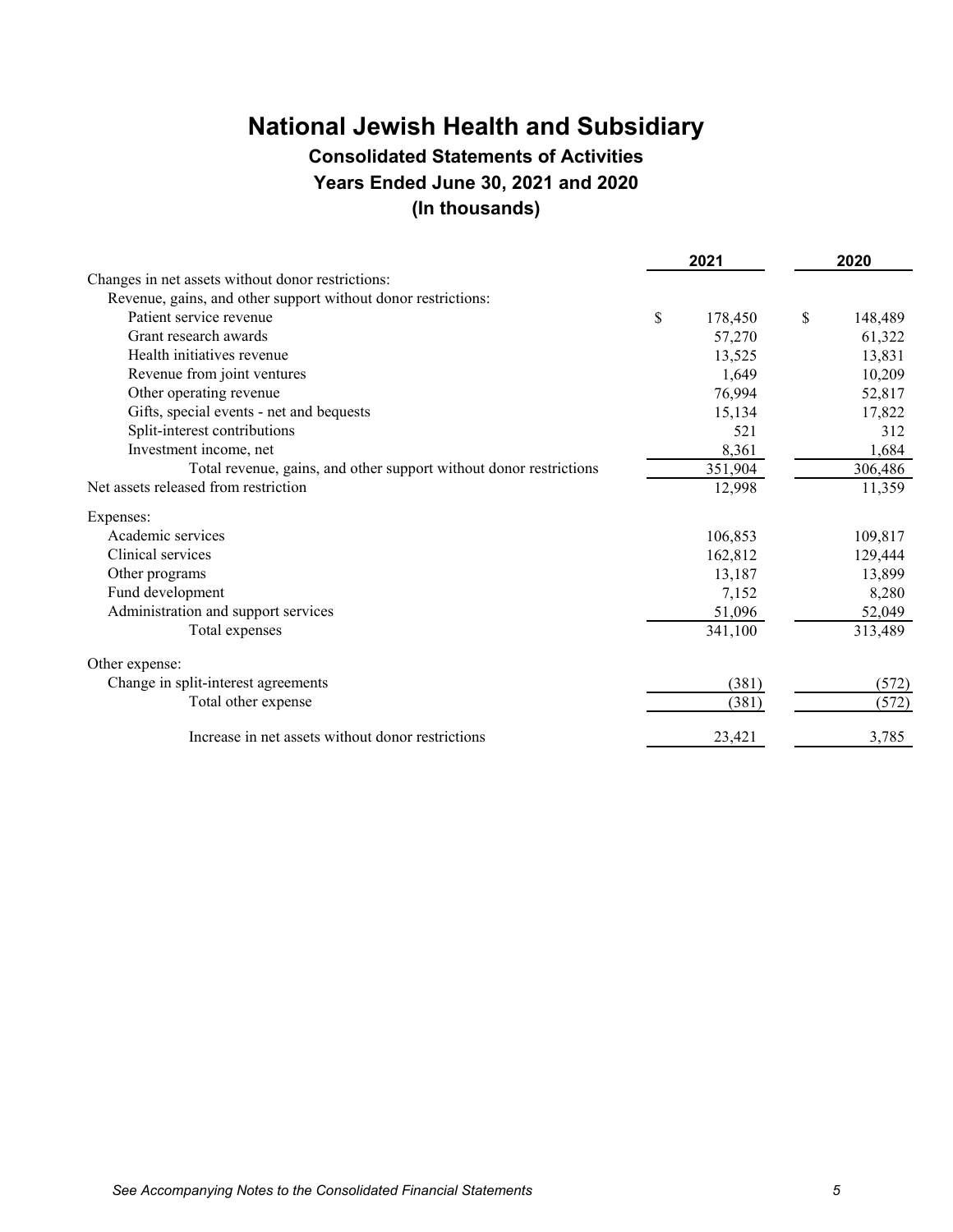### **Consolidated Statements of Activities (continued) Years Ended June 30, 2021 and 2020 (In thousands)**

|                                                           |   | 2021     | 2020     |
|-----------------------------------------------------------|---|----------|----------|
| Changes in net assets with donor restrictions:            |   |          |          |
| Program services                                          |   | 2,255    | 3,452    |
| Gifts, special events - net, and bequests                 |   | 20,260   | 14,662   |
| Increase (decrease) in value of split-interest agreements |   | 16,862   | (1,646)  |
| Investment gain, net                                      |   | 3,120    | 2,730    |
| Contributions - restricted in perpetuity                  |   | 775      | 726      |
| Total revenue with donor restrictions                     |   | 43,272   | 19,924   |
| Total net assets released from restrictions               |   | (12,998) | (11,359) |
| Increase in net assets with donor restrictions            |   | 30,274   | 8,565    |
| Increase in net assets                                    |   | 53,695   | 12,349   |
| Net assets, beginning of year                             |   | 239,153  | 226,804  |
| Net assets, end of year                                   | S | 292,848  | 239,153  |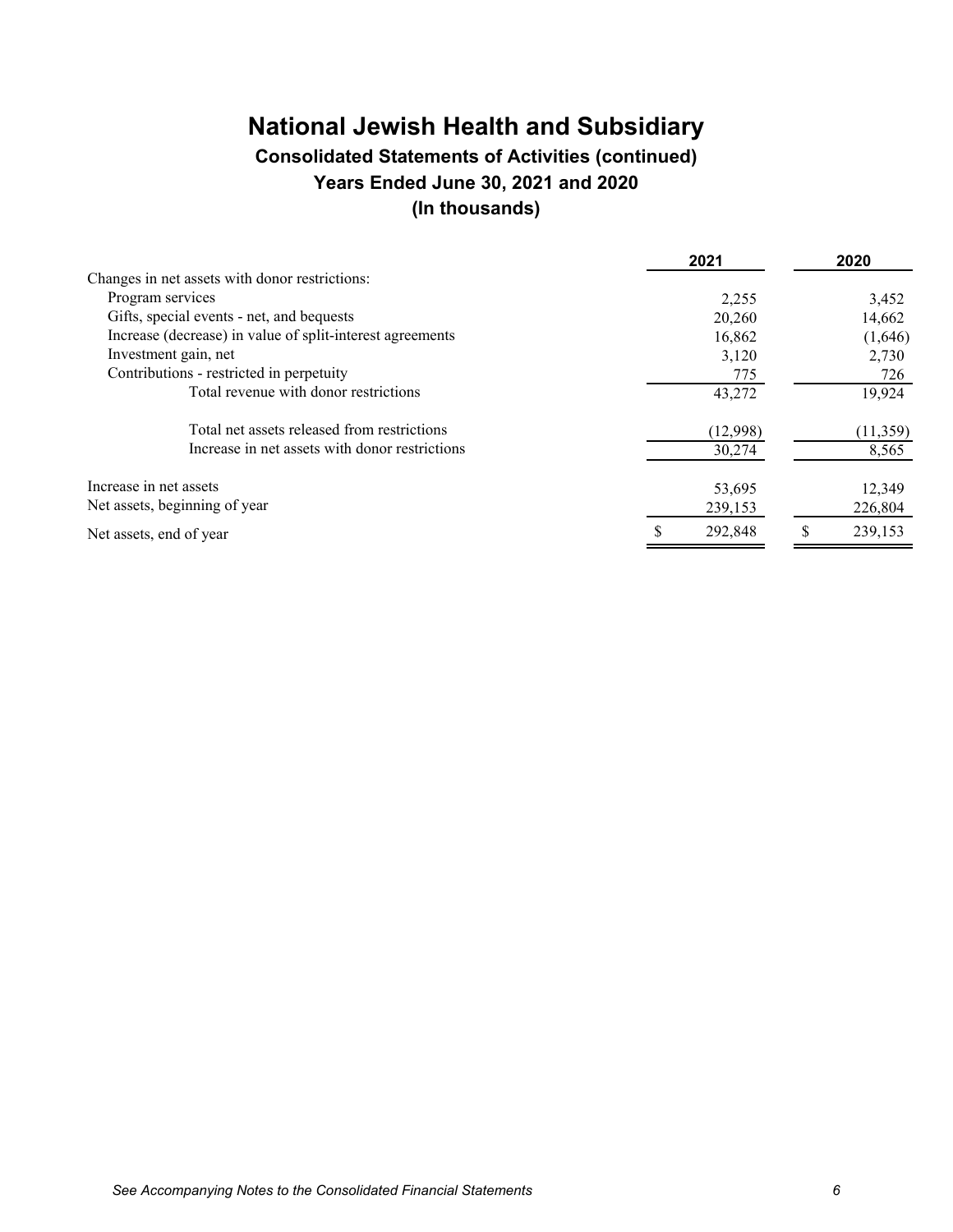### **Consolidated Statements of Cash Flows Years Ended June 30, 2021 and 2020 (In thousands)**

|                                                                    | 2021         | 2020         |  |
|--------------------------------------------------------------------|--------------|--------------|--|
| Cash flows from operating activities:                              |              |              |  |
| Increase in net assets                                             | \$<br>53,695 | \$<br>12,349 |  |
| Items not requiring (providing) cash:                              |              |              |  |
| Depreciation                                                       | 8,460        | 7,885        |  |
| Amortization - finance lease                                       | 50           |              |  |
| Unrealized (gains) losses                                          | (18,018)     | 5,199        |  |
| Increase in net assets with donor restrictions in perpetuity       | (774)        | (549)        |  |
| Bond premium, discount, and issuance cost amortization             | (54)         | (55)         |  |
| Noncash operating lease expense                                    | 81           |              |  |
| Changes in:                                                        |              |              |  |
| Transfer of short term investments to internally designated assets |              | (3,000)      |  |
| Patient care accounts receivable                                   | (2,842)      | 474          |  |
| Pledges and bequests receivable                                    | (5,633)      | (1, 534)     |  |
| Other current assets                                               | 2,054        | (3,654)      |  |
| Contributions receivable - program services                        | (897)        | 1,726        |  |
| Contributions receivable - other                                   | 29           | (443)        |  |
| Beneficial interest under perpetual trust                          | (2,289)      | 496          |  |
| Other assets                                                       | (800)        | 655          |  |
| Estimated third-party payor settlements                            | (2,151)      | 3,842        |  |
| Accounts payable and accrued expenses, workers                     |              |              |  |
| compensation, accrued salaries, wages, and employees               |              |              |  |
| benefits and unearned grants                                       | 10,428       | 5,287        |  |
| Refundable advances                                                | (2,248)      | 13,036       |  |
| Net cash provided by operating activities                          | 39,091       | 41,714       |  |
|                                                                    |              |              |  |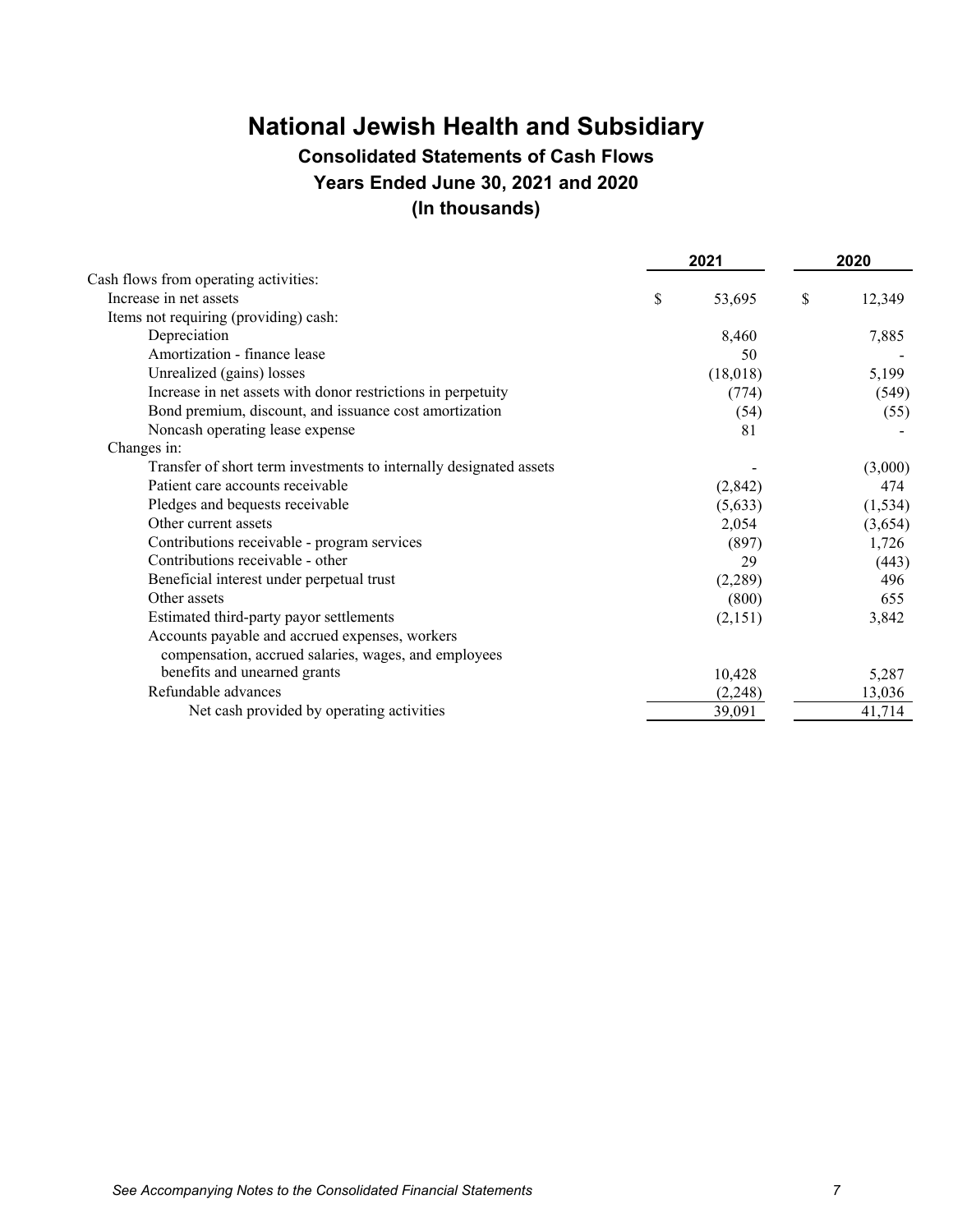### **Consolidated Statements of Cash Flows (continued) Years Ended June 30, 2021 and 2020 (In thousands)**

|                                                                          | 2021         | 2020         |
|--------------------------------------------------------------------------|--------------|--------------|
| Cash flows from investing activities:                                    |              |              |
| Purchases of property and equipment                                      | (10, 123)    | (7,990)      |
| Transfer of short term investments to internally designated assets       |              | 3,000        |
| Purchases of internally designated assets                                | (18, 221)    | (15,218)     |
| Proceeds from sale of internally designated assets                       | 14,830       | 13,325       |
| Proceeds from sale of assets held by trustees                            | 32           | 93           |
| Purchases of investments and assets reserved for gift annuities          | (26, 014)    | (12, 948)    |
| Proceeds from sale of investments and assets reserved for gift annuities | 23,041       | 9,679        |
| Net cash used in investing activities                                    | (16, 455)    | (10, 059)    |
| Cash flows from financing activities:                                    |              |              |
| Line of credit, net change                                               |              | (6, 924)     |
| Repayment of long-term debt and finance lease liabilities                | (5,303)      | (2, 912)     |
| Increase (decrease) in split-interest liability                          | 67           | (570)        |
| Increase in net assets with donor restrictions in perpetuity             | 774          | 549          |
| Net cash used in financing activities                                    | (4, 462)     | (9, 857)     |
| Net increase in cash and cash equivalents                                | 18,174       | 21,798       |
| Cash and cash equivalents, beginning of year                             | 26,125       | 4,327        |
| Cash and cash equivalents, end of year                                   | 44,299       | \$<br>26,125 |
| Supplemental schedule of noncash activities:                             |              |              |
| Cash paid for interest                                                   | \$<br>910    | \$<br>1,193  |
| Capital lease obligation incurred for building                           | \$           | \$<br>21,900 |
| ROU assets obtained in exchange for new operating lease liabilities      | \$<br>6,796  | \$           |
| ROU assets obtained in exchange for new finance lease liabilities        | \$<br>42,520 | \$           |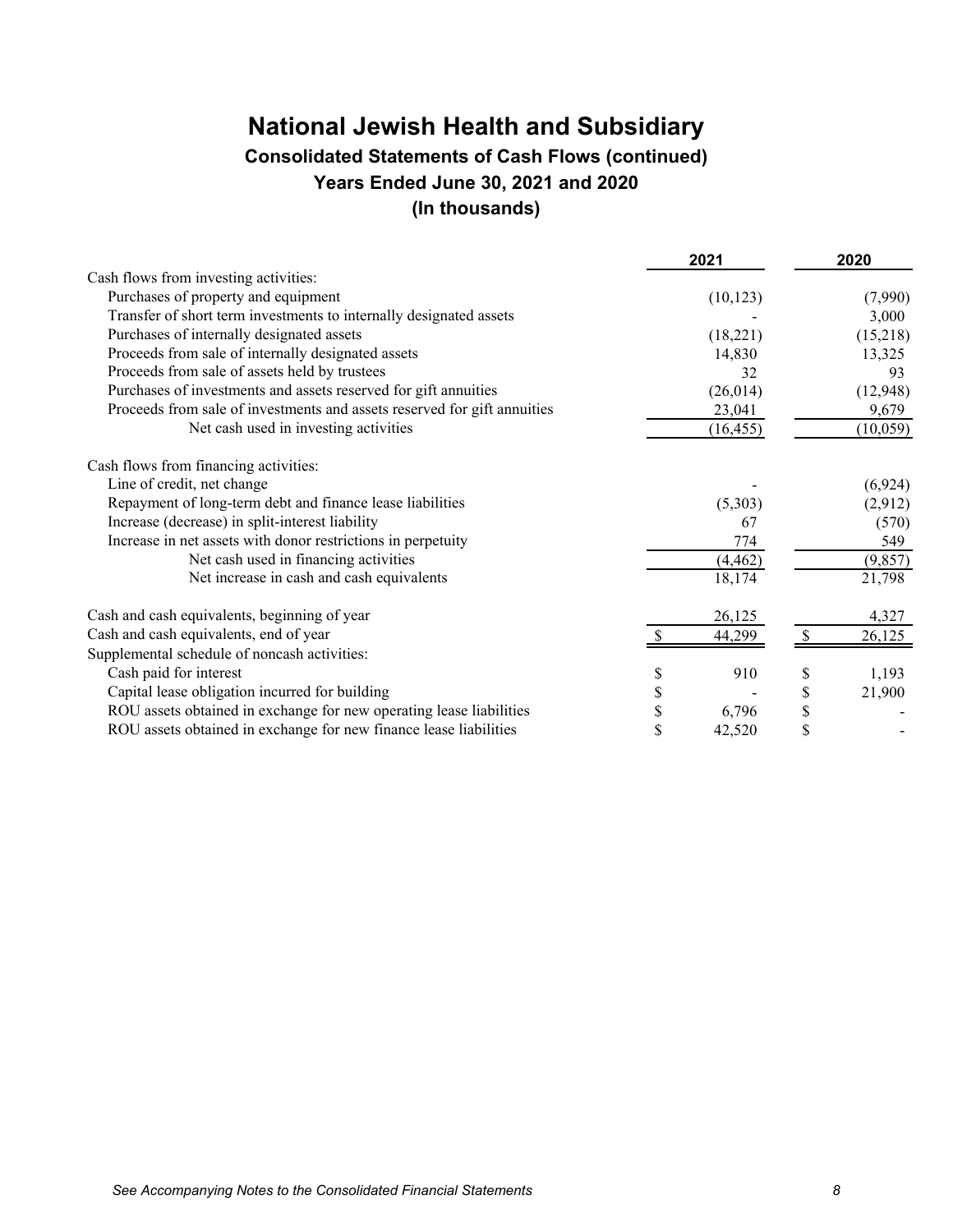### **(1) Corporate Organization**

#### *Organization*

National Jewish Health and Subsidiary (National Jewish Health), a Colorado nonprofit corporation, is the leading respiratory hospital in the nation. Founded in 1899 as a nonsectarian charity hospital for tuberculosis patients, National Jewish Health today is the only facility in the world dedicated substantially to groundbreaking medical research and treatment of patients with respiratory, cardiac, immune and related disorders.

National Jewish Health is a nonprofit corporation as described in Section  $501(c)(3)$  of the Internal Revenue Code (IRC) and is exempt from federal income taxes on related income pursuant to Section 501(a) of the IRC and a similar provision of state law.

In 2002, the National Jewish Illiquid Assets Holding Company, LLC, a wholly owned subsidiary of National Jewish Health, was incorporated. The purpose of this subsidiary is to hold donated property until sold. All related intercompany transactions and balances have been eliminated in consolidation.

#### *Joint Ventures*

Effective December 2013, National Jewish Health formed a limited liability corporation in a joint venture with the Icahn School of Medicine doing business as the Mount Sinai – National Jewish Respiratory Institute to oversee the creation and operations of a joint respiratory institute at various sites in the Mount Sinai integrated health care system in New York City, New York.

Effective August 2014, National Jewish Health entered into a joint operating agreement with Sisters of Charity of Leavenworth (SCL) Health/St. Joseph Hospital for the joint management and operation of National Jewish Health's in-state patient care and St. Joseph Hospital. The new entity is overseen by a Board of Directors with representation from both entities.

Effective April 2017, National Jewish Health formed a limited liability corporation in a joint venture with Thomas Jefferson University doing business as the Jane and Leonard Korman Jefferson Health ǀ National Jewish Health Respiratory Institute to oversee the development and operations of a joint respiratory institute at various sites in the Jefferson Health System in Philadelphia, Pennsylvania.

### **(2) Summary of Significant Accounting Policies**

#### *(a) Use of Estimates*

The preparation of consolidated financial statements in conformity with U.S. generally accepted accounting principles requires management to make estimates and assumptions which affect the reported amounts of assets and liabilities and disclosure of contingent assets and liabilities at the date of the consolidated financial statements and the reported amounts or revenue and expenses during the reporting period. Actual results could differ significantly from those estimates.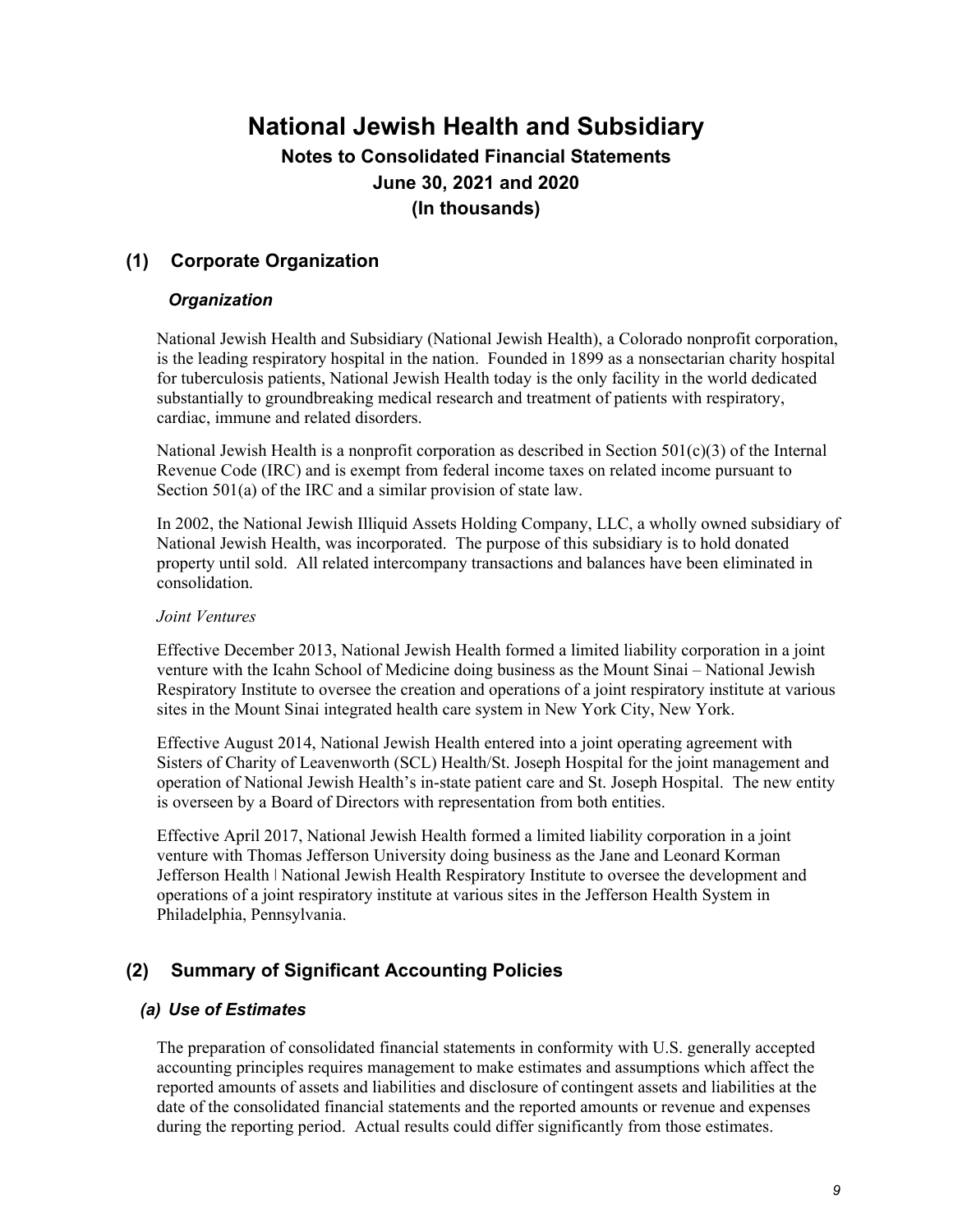#### *(b) Contributions, Promises to Give and Bequests*

National Jewish Health receives funding from a number of sources such as: individuals, foundations, government programs, corporations, and pharmaceutical companies. Some contributions are restricted to specific purposes. These are provided for various programs including, but not limited to research, smoking cessation services, and educational programs.

Contributions received from donors and other funding agencies are recorded as net assets without donor restrictions, unless otherwise stipulated by the donor or agency. If the contribution is restricted, revenue is recorded to net assets with donor restrictions at the time of receipt or commitment is received, whichever is earlier. When the donor restriction expires, the contribution is reclassified to net assets without donor restrictions through net assets released from restriction in the consolidated statements of activities. All expenses directly related to donor restrictions are included in the appropriate expense category on the net assets without donor restrictions section of the consolidated statements of activities, creating a reduction in net assets without donor restrictions.

Unconditional promises to give expected to be collected within one year are recorded at fair value, while if collection is expected in future years they are recorded at their estimated fair value, which represents the present value of their estimated future cash flows. Amortization of the related present value discounts is included in contribution revenue.

Conditional promises to give are not included as revenue, gains, and other support without donor restrictions until the conditions placed on the gift by the donor or agency are substantially met. When the contribution is both conditional and restricted to a purpose, and both of these are met simultaneously, National Jewish Health has elected to record contribution revenue directly to net assets without donor restrictions according to the simultaneous release accounting election provided in FASB Accounting Standards Codification 958-605-45-4B.

Bequest income is recognized when all of the following criteria are met: (1) National Jewish Health has received notification of the donor's death; (2) National Jewish Health has a copy of the valid will or trust document evidencing the bequest; and (3) the value of the gift can be reasonably estimated. Accrued bequest income is shown as net assets with donor restrictions until received.

Contributions restricted to purchase property, plant, and equipment are reported as net assets with donor restrictions, then released to without donor restrictions when purchased and placed in service, unless the donor stipulates how long the assets must be used. In that case, the restriction is released as stipulated and the asset is depreciated over the asset's useful life.

#### *(c) Split-interest Agreements*

National Jewish Health receives certain planned gift agreements in which National Jewish Health has an interest in the assets and receives benefits that are shared with another beneficiary designated by the donor. These contributions are termed split-interest agreements. National Jewish Health benefits from the following types of split-interest agreements: irrevocable charitable remainder trusts, charitable lead trusts, charitable gift annuities, pooled income funds, and perpetual trusts. Assets are invested and payments made to the appropriate beneficiary in accordance with the agreements. The fair value of the future payments is recorded as a liability.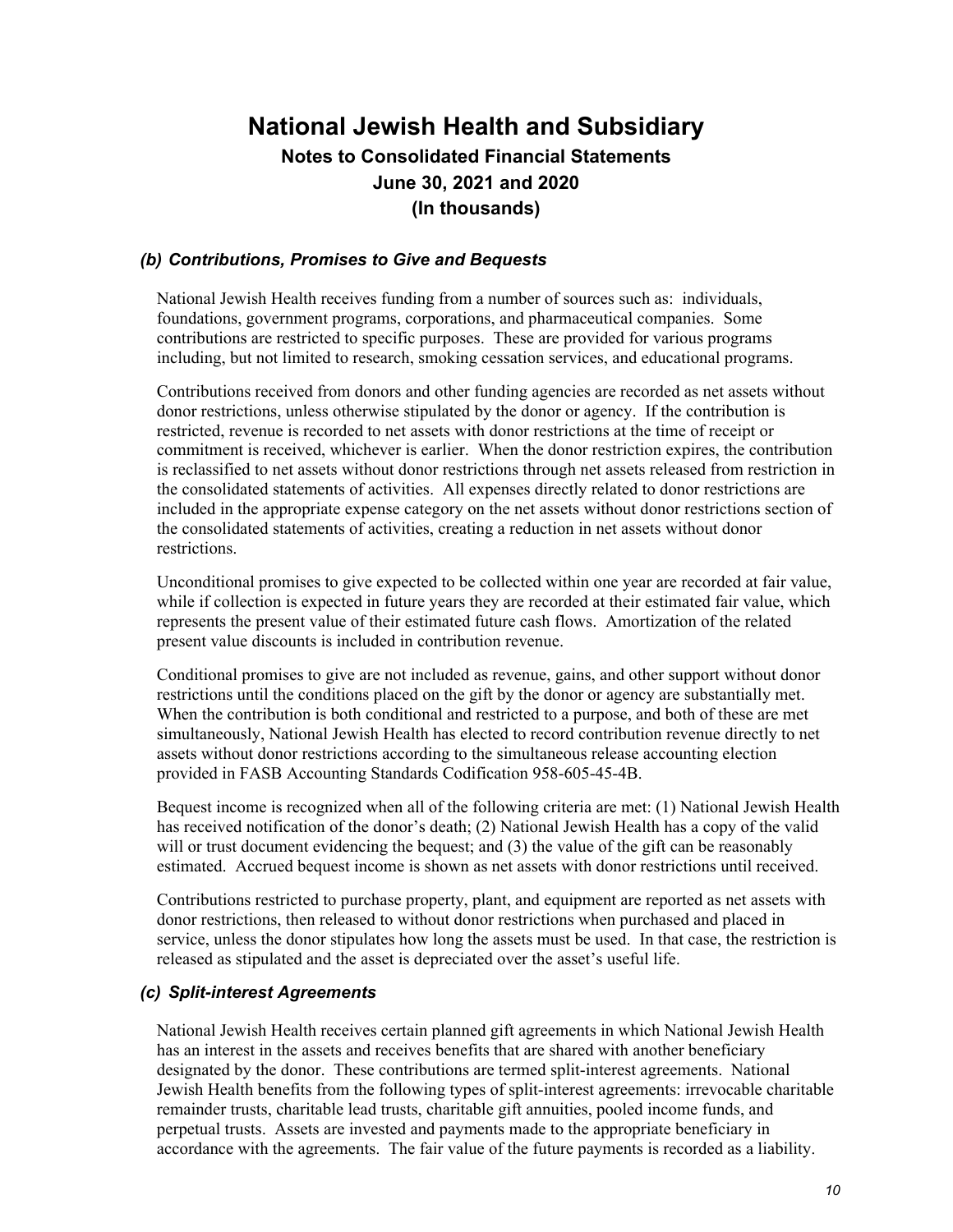Assets held under the split-interest agreements were \$6,704 and \$6,854 as of June 30, 2021 and 2020, respectively, and were recorded in the appropriate investment category. When applicable, the amounts to be received in future periods were discounted using a risk-adjusted rate of 5.3% in addition to the expected term of the split-interest agreements.

The amount of the contribution is recorded as the difference between the asset and the liability as revenue without donor restrictions unless otherwise restricted by the donor. Subsequent changes in the fair value are recorded as change in split-interest agreements on the consolidated statements of activities.

Included in long term investments, are assets held to meet the mandated annuity reserves as required by the governing state the agreement was written in.

#### *(d) Grant Research Awards*

Total grant research awards consist of grants from the federal government, charitable foundations, and private corporations. These grants are classified as exchange transactions if the grantor is receiving the direct benefit of the research and contributions. Most grants are contributions where the public receives the direct benefit. All grants have a restricted purpose and most are conditional. This is determined from the award document.

Generally, both the condition and restricted purposes are met simultaneously and National Jewish Health has elected the expediency of recording these grant awards to revenues, gains and other support without donor restrictions when the conditions and restrictions have been met. Unconditional restricted contributions are recorded to revenue, gains, and other support with donor restrictions at the time the grant is awarded, and released to revenue, gains, and other support without donor restrictions when the restricted purpose has been met.

Exchange transactions are recorded directly to revenue, gains, and other support without donor restrictions as performance obligations are met over time. Both the contributions and the exchange transactions are recorded as grant research awards in the consolidated statements of activities. The composition of total grant revenue for the years ended June 30, 2021 and 2020 is:

|                                        |                                                       |                                             | 2021 |       |                 |                                                       |                 |                                             |                          |              |                 |
|----------------------------------------|-------------------------------------------------------|---------------------------------------------|------|-------|-----------------|-------------------------------------------------------|-----------------|---------------------------------------------|--------------------------|--------------|-----------------|
|                                        | <b>Without</b><br><b>Donor</b><br><b>Restrictions</b> | With<br><b>Donor</b><br><b>Restrictions</b> |      | Total |                 | <b>Without</b><br><b>Donor</b><br><b>Restrictions</b> |                 | With<br><b>Donor</b><br><b>Restrictions</b> |                          | <b>Total</b> |                 |
| Contributions<br>Exchange transactions | 53,270<br>4,000                                       |                                             |      |       | 53,270<br>4,000 | \$                                                    | 57,240<br>4,082 | S                                           | -                        |              | 57,240<br>4,082 |
|                                        | 57,270                                                |                                             |      |       | 57,270          |                                                       | 61,322          |                                             | $\overline{\phantom{0}}$ |              | 61,322          |

At June 30, 2021 and 2020, National Jewish Health had \$63,047 and \$52,558, respectively, of conditional contributions remaining consisting of federal grants whose conditions and restrictions relate to National Jewish Health expending allowable costs. These agreements had award end dates ranging from one month to three years.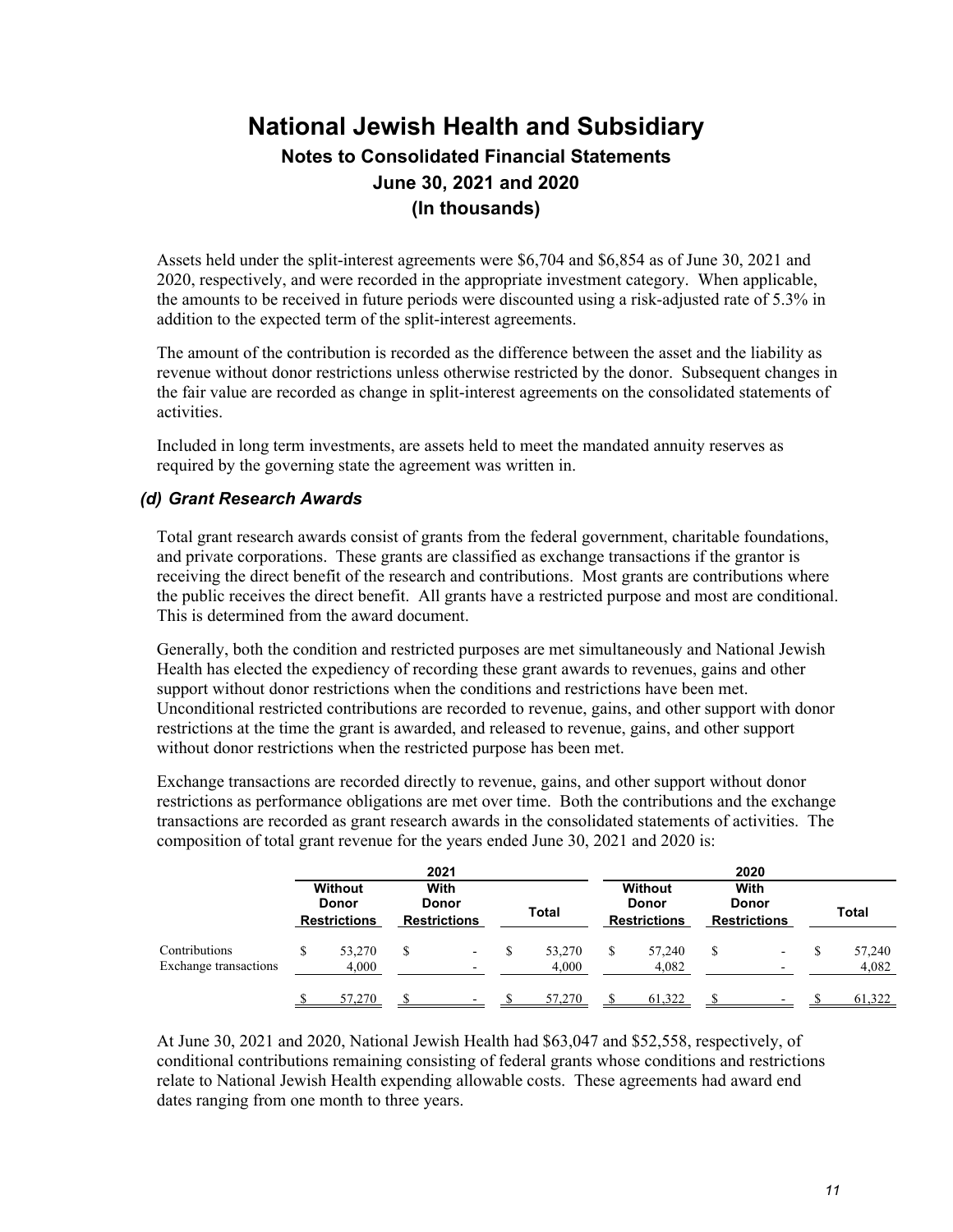Additionally, at June 30, 2021 and 2020, National Jewish Health had \$8,628 and \$12,003, respectively, of conditional contributions remaining consisting of state smoking cessation contracts whose conditions and restrictions relate to National Jewish Health performing services related to the contract. These contracts had award end dates ranging from six months to three years.

#### *(e) Cash and Cash Equivalents*

Cash and cash equivalents include investments in highly liquid debt instruments with original maturities of three months or less. Cash and cash equivalents included in long-term investments, endowment accounts, and assets limited as to use restricted internally by the board or externally are not considered to be cash and cash equivalents.

### *(f) Debt Issuance Costs*

Bond issuance costs and bond discounts related to the issuance of bonds are deferred and amortized over the life of the respective bond issue using the straight-line method. Additionally, capital lease issuance costs related to the issuance of capital leases are deferred and amortized over the life of the capital lease using the straight-line method.

#### *(g) Investments and Net Investment Return*

Investment income, net includes interest and other investment income, dividend, realized and unrealized gains and losses on investments, less investment expenses. Investment income from endowment investments is reflected in net assets with donor restrictions, then is released from restriction when the Board appropriates the funds for expenditures. Other investment income is reflected in net assets without donor restrictions.

#### *(h) Property and Equipment*

Property and equipment is stated at cost if purchased, or if donated, is recorded at fair value at the date of donation. If donors stipulate how long the assets must be used, the contributions are recorded as net assets with donor restrictions, otherwise, they are recorded as net assets without donor restrictions. Non-depreciable assets (land) at June 30, 2021 and 2020 is \$13,073 and \$13,053, respectively. Depreciation of buildings and equipment is calculated using the straight-line method over the estimated useful lives of the assets in accordance with American Hospital Association guidelines. Depreciation expense for 2021 and 2020, respectively, is \$8,460 and \$7,885, while accumulated depreciation is \$136,885 and \$129,250. The estimated useful lives for buildings is  $20 - 40$  years and for equipment and software is  $3 - 15$  years. In 2020, National Jewish Health began amortizing the goodwill related to the sleep lab purchase over a period of three years (fiscal years ended June 30, 2020 – 2022), based on recent and expected future market changes and competition. Assets under capital lease obligations and leasehold improvements are amortized over the shorter of the lease term or their respective estimated useful lives.

#### *(i) Long-lived Asset Impairment*

National Jewish Health evaluates the recoverability of the carrying value of long-lived assets whenever events or circumstances indicate the carrying amount may not be recoverable. If a longlived asset is tested for recoverability and the undiscounted estimate of future cash flows expected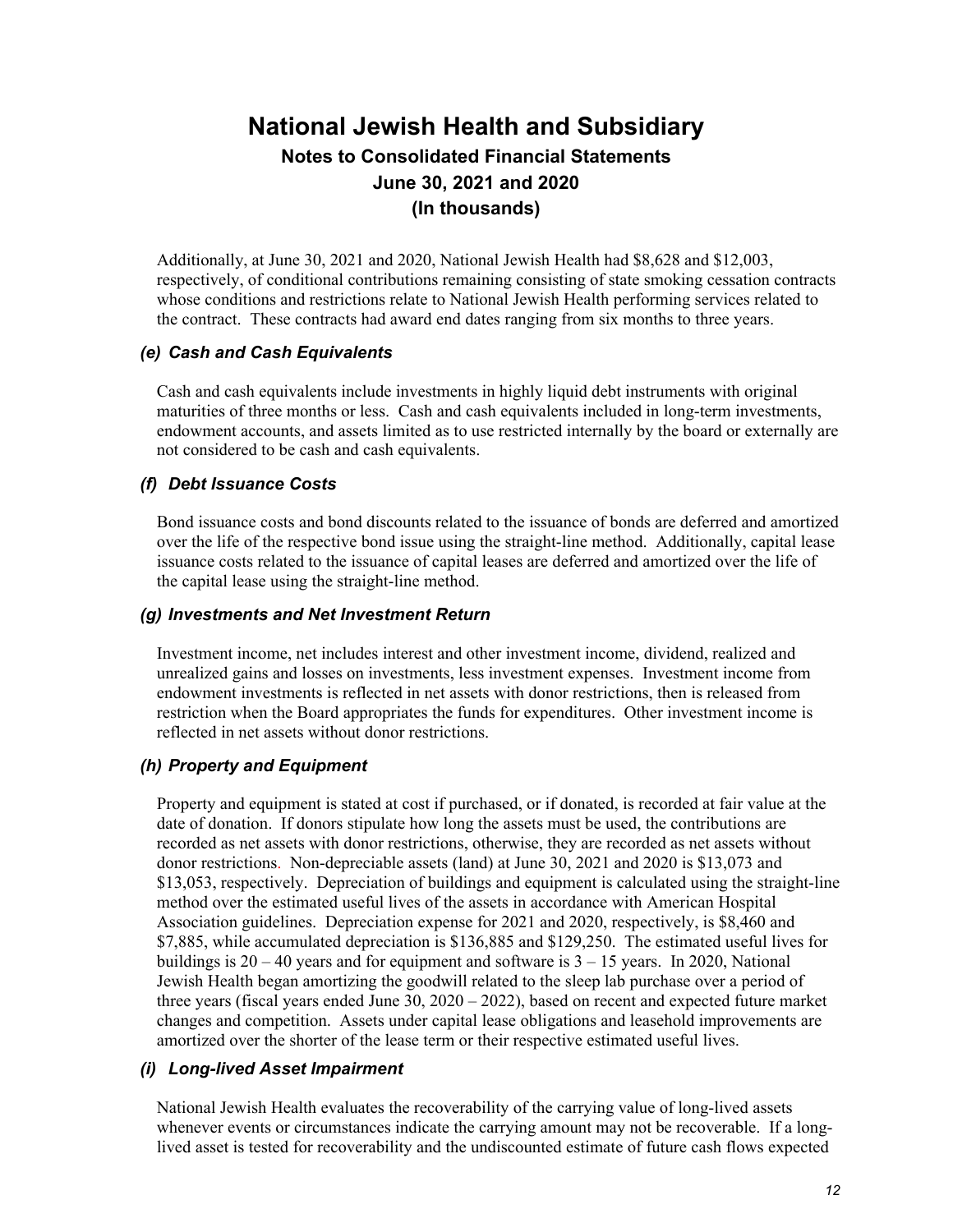to result from the use and eventual disposition of the asset is less than the carrying amount of the asset, the asset cost is adjusted to fair value and an impairment loss is recognized as the amount by which the carrying amount of a long-lived asset exceeds its fair value. There was no asset impairment loss in fiscal years ended June 30, 2021 and 2020.

#### *(j) Net Assets*

Net assets, revenues, gains and losses are classified based on the existence or absence of donor or grantor restrictions.

Net assets without donor restrictions are available for use in general operations and not subject to donor or certain grantor restrictions. The governing board has designated, from net assets without donor or certain grantor restrictions, net assets for operating reserves and an endowment.

Net assets with donor restrictions are subject to donor or certain grantor restrictions. Some restrictions are temporary in nature, such as those that will be met by the passage of time or other events specified by the donor. Other restrictions are perpetual in nature, where the donor or grantor stipulates that resources be maintained in perpetuity.

#### *(k) Patient Service Revenue*

Patient service revenue is recognized as National Jewish Health satisfies performance obligations under its contracts with patients. Patient service revenue is reported at the estimated transaction price or amount that reflects the consideration National Jewish Health expects to be entitled in exchange for providing patient care. These amounts are due from patients, third-party payors, and others for services rendered, taking into consideration both explicit price concessions (such as contractual agreements) and implicit price concessions (such as uncollectible self-pay portions). National Jewish Health pursues collection of self-pay portions, but anticipates a small amount of loss based on historical results. Due to insurance plans, government programs, charitable financial policies (state and National Jewish Health), and uncollectibles, amounts received are generally less than established billing rates.

#### *(l) Other Operating Revenue*

Other operating revenue is primarily composed of contract pharmacy revenue totaling \$67,175 and \$40,733 for the years ended 2021 and 2020, respectively. The revenue is earned at a point in time as the performance obligation is met. Remaining other operating revenue also includes physician contracted services, radiology services, and other miscellaneous revenue.

#### *(m) Subsequent Events*

Subsequent events have been evaluated through October 27, 2021, which is the date the consolidated financial statements were issued.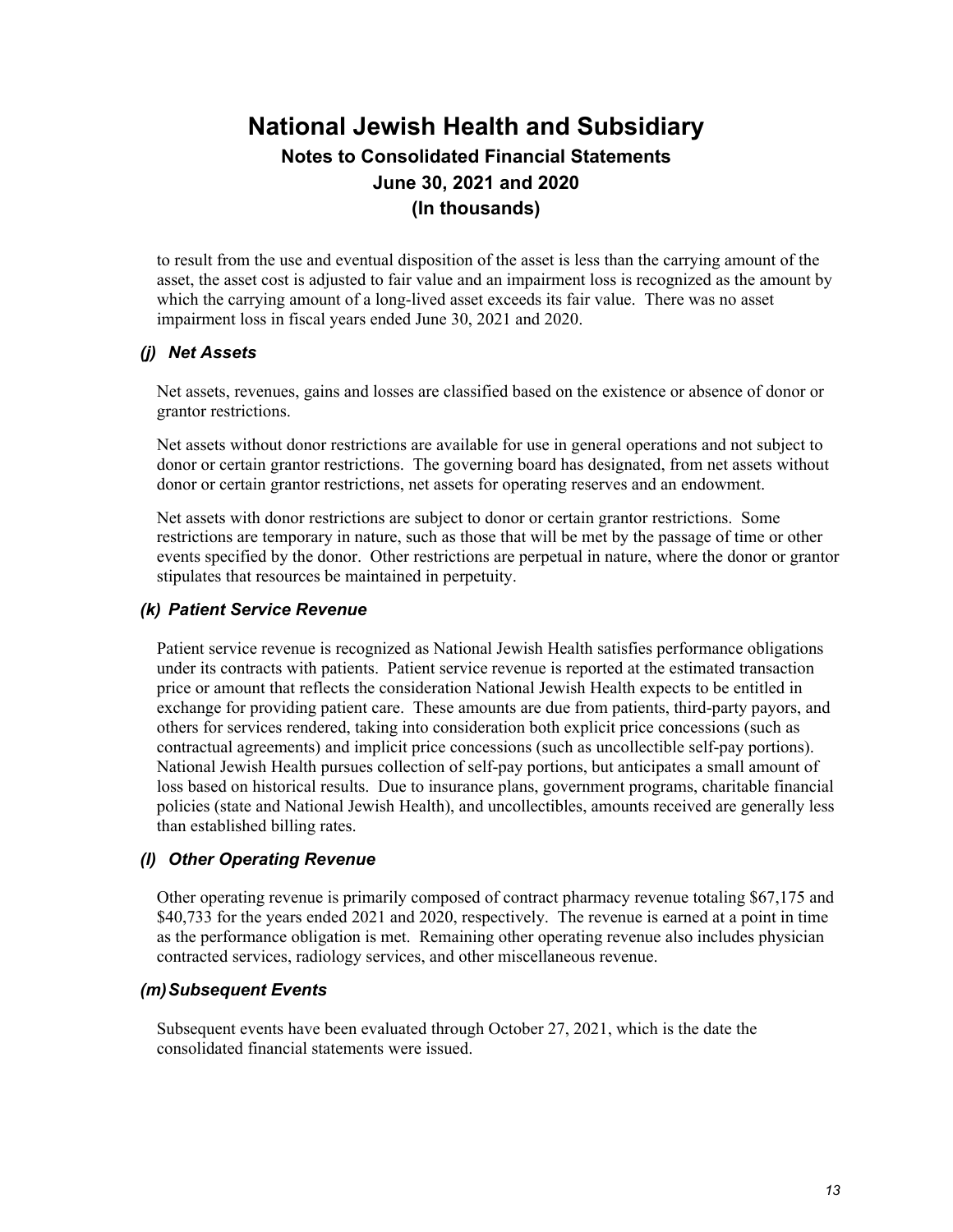#### *(n) Presentation of Financial Statements*

Management has elected to present the financial statements under the not-for-profit model rather than the healthcare model since National Jewish Health's non-patient revenues, gains and other support are historically in excess of patient service revenue. The difference in presentation would have no effect on the change in net assets.

#### *(o) Reclassifications*

Certain reclassifications have been made to the 2020 financial statements to conform to the 2021 financial statement presentation for long-term investment classifications in Note 17. These reclassifications had no effect on the change in net assets.

### **(3) Patient Service Revenue**

Patient service revenue generally relates to contracts with patients in which the performance obligations are to provide health care services to patients over a period of time. Revenue is estimated for patients who have not been discharged as of the reporting period based on actual charges incurred to date in relation to total expected charges. National Jewish Health believes this method provides a faithful depiction of the transfer of services over the term of the performance obligation based on the inputs needed to satisfy the obligation. The contractual relationship with patients also typically involves a third-party payer (Medicare, Medicaid, managed care plans, and commercial insurance companies), and the transaction prices for the services provided are dependent upon the terms provided by or negotiated with the third-party payers. The payment arrangements with third-party payers for the services provided to the related patients typically specify payment or reimbursement to National Jewish Health at other-than-standard charges.

Since all of its performance obligations relate to contracts with a duration of less than one year, National Jewish Health has elected to apply the optional exemption provided in FASB ASC 606- 10-50-14(a), so is not required to disclose the aggregate amount of the transaction price allocated to performance obligations which are unsatisfied or partially unsatisfied at the end of the reporting period. National Jewish Health has also elected the practical expedient allowed under FASB ASC 606-10-32-18 so patient accounts are not adjusted for a financing component since National Jewish Health's expectation is accounts will be paid within one year. Generally, National Jewish Health bills within several days for services provided and the majority of receivables are paid within one year of service. National Jewish Health does enter into contracts where payments extend beyond one year. In these limited cases, the financing component is not deemed to be significant to the contract.

National Jewish Health determines the transaction price based on standard charges for goods and services provided, reduced by explicit price concessions which consist of contractual adjustments provided to third-party payors, discounts provided to uninsured patients in accordance with its policy, and implicit price concessions provided to uninsured patients. National Jewish Health determines its estimates of contractual adjustments and discounts based on contractual agreements, its discount policies, and historical experience. National Jewish Health determines its estimate of implicit price concessions based on its historical collection experience with private pay and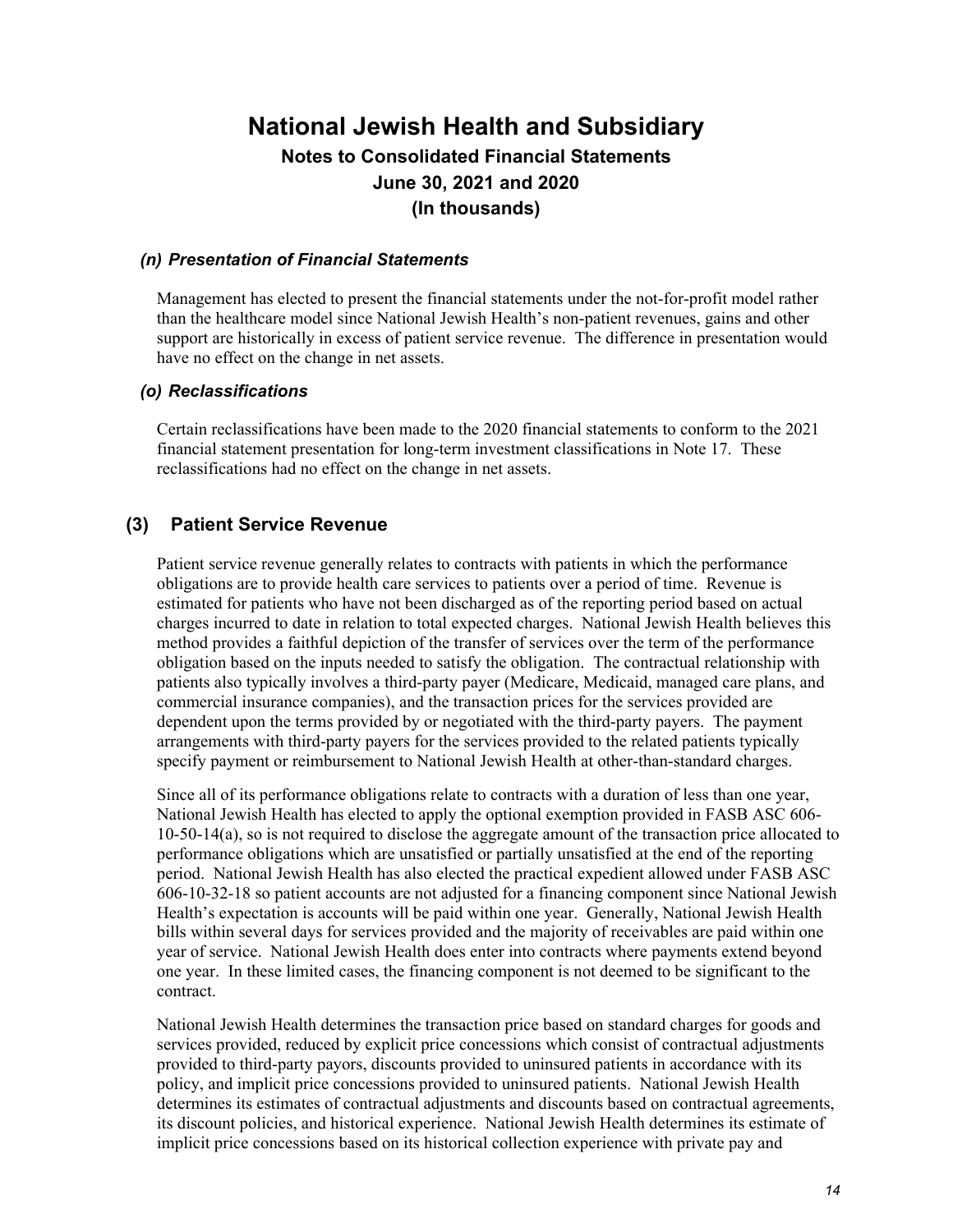uninsured patients. For the fiscal years ended June 30, 2021 and 2020, implicit price concessions were \$1,596 and \$1,865 respectively.

National Jewish Health has determined the nature, amount, timing and uncertainty of revenue and cash flows are affected by payer class. The composition of patient service revenue by primary payor for the fiscal years ended 2021 and 2020 is as follows:

|                                    | 2021    | 2020    |
|------------------------------------|---------|---------|
| Medicare                           | 47.890  | 38,961  |
| Medicaid                           | 18,449  | 20,418  |
| Managed Care, Commercial and Other | 111,410 | 87,609  |
| Self-Pay                           | 701     | 1,501   |
| Total patient service revenue      | 178.450 | 148.489 |

Laws and regulations concerning government programs, including Medicare and Medicaid, are complex and subject to varying interpretation. As a result of investigations by governmental agencies, various health care organizations have received requests for information and notices regarding alleged noncompliance with those laws and regulations, which, in some instances, have resulted in organizations entering into significant settlement agreements. Compliance with such laws and regulations may also be subject to future government review and interpretation, as well as significant regulatory action, including fines, penalties and potential exclusion from the related programs. There can be no assurance that regulatory authorities will not challenge the National Jewish Health's compliance with these laws and regulations, and it is not possible to determine the impact (if any) such claims or penalties would have upon National Jewish Health. In addition, the contracts National Jewish Health has with commercial payors also provide for retroactive audit and review of claims.

National Jewish Health provides services in Colorado to patients from throughout the United States and internationally. As of June 30, 2021 and 2020, National Jewish Health's patient care receivable for services rendered was \$29,810 and \$26,968, respectively.

Settlements with third-party payers for retroactive adjustments due to cost report or other audits and reviews are variable consideration and are included in the determination of the estimated transaction price for providing patient care. This includes an assessment to ensure it is probable a significant reversal in the amount of cumulative revenue recognized will not occur when the uncertainty associated with the retroactive adjustment is subsequently resolved. Estimated settlements are adjusted in future periods as adjustments become known based on newly available information or as years are settled or no longer subject to such audits and reviews. Adjustments arising from a change in the transaction price were not significant in 2021 nor 2020.

Consistent with National Jewish Health's mission, care is provided to patients regardless of their ability to pay. Financial assistance is made available to patients based upon their ability to pay, and determinations in individual cases are made during National Jewish Health's preadmission process. Because National Jewish Health does not pursue collection of amounts determined to qualify as charity care, they are not reported as revenue. Expansion of eligibility coverage under Medicaid by the Affordable Care Act has decreased charity care substantially.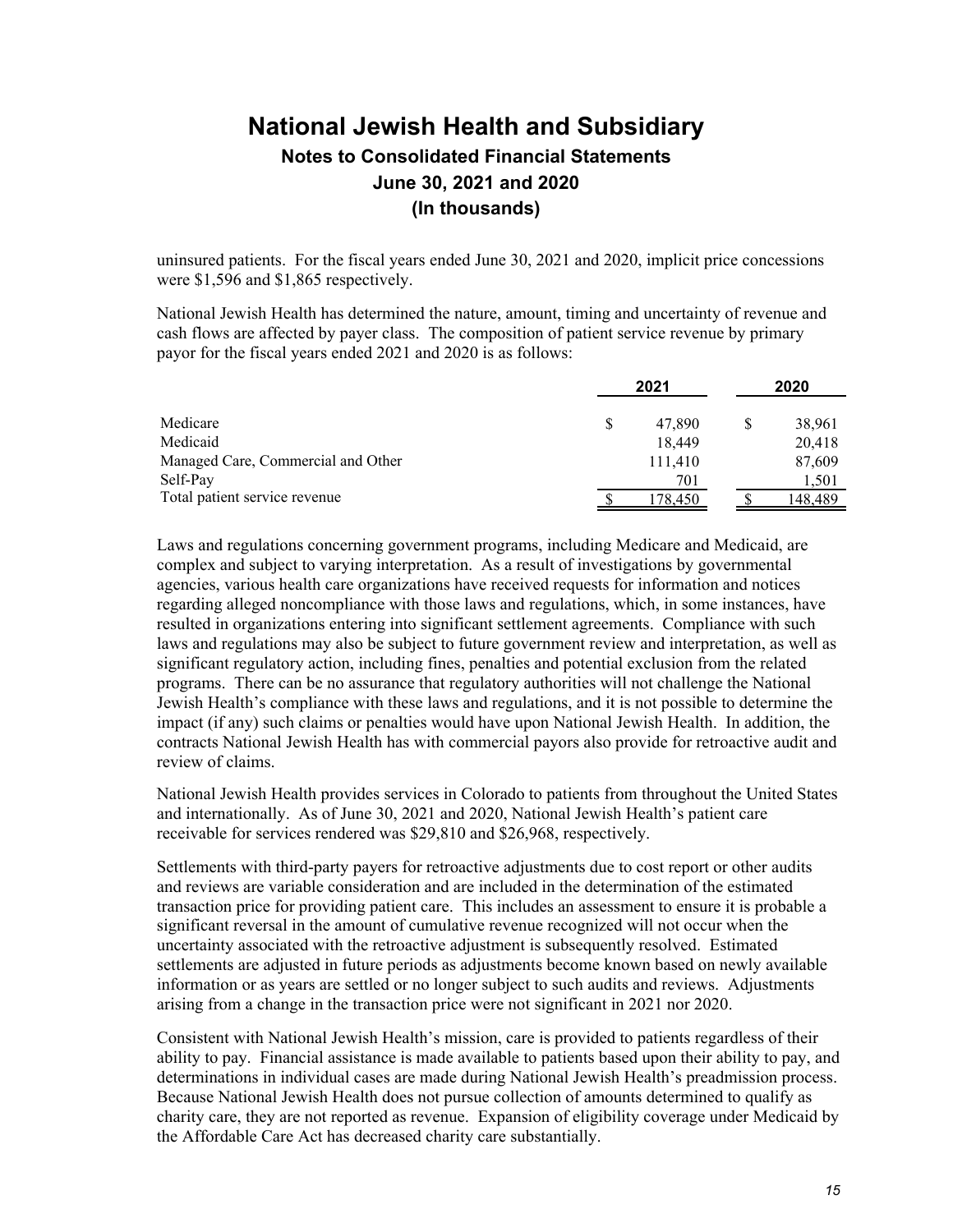National Jewish Health's direct and indirect costs for services furnished under its charity care policy totaled \$344 and \$302 in 2021 and 2020, respectively. National Jewish Health also participates in the Medicare and Medicaid programs. Under these programs, National Jewish Health provides care to patients at payment rates determined by governmental agencies, regardless of actual cost. Governmental rates are frequently below cost.

#### **(4) Natural and Functional Expense Analysis**

The tables below present expenses by both their nature and their function for the fiscal years ended June 30, 2021 and 2020.

|                                      |                             | June 30, 2021 |                                    |         |                          |        |                              |       |                                                     |        |                                      |         |
|--------------------------------------|-----------------------------|---------------|------------------------------------|---------|--------------------------|--------|------------------------------|-------|-----------------------------------------------------|--------|--------------------------------------|---------|
|                                      |                             |               | <b>Program Activities</b>          |         |                          |        | <b>Supporting Activities</b> |       |                                                     |        |                                      |         |
|                                      | Academic<br><b>Services</b> |               | <b>Clinical</b><br><b>Services</b> |         | Other<br><b>Services</b> |        | Fund<br><b>Development</b>   |       | Administration<br>and<br>Support<br><b>Services</b> |        | <b>FY21 Total</b><br><b>Expenses</b> |         |
| Salaries and fringe benefits expense | S                           | 79,324        | \$                                 | 49,747  | \$                       | 6,063  | \$                           | 4,218 | \$                                                  | 31,783 | S                                    | 171,135 |
| Professional fees                    |                             | 6,735         |                                    | 4,567   |                          | 2,061  |                              | 546   |                                                     | 4,006  |                                      | 17,915  |
| Medical supplies and drugs expense   |                             | 4,563         |                                    | 93,313  |                          | 2,817  |                              |       |                                                     | 990    |                                      | 101,683 |
| Occupancy expense                    |                             | 940           |                                    | 3,785   |                          | 476    |                              | 719   |                                                     | 6,384  |                                      | 12,304  |
| Office expense                       |                             | 830           |                                    | 992     |                          | 640    |                              | 1,218 |                                                     | 2,928  |                                      | 6,608   |
| Depreciation and interest            |                             | 3,730         |                                    | 4,375   |                          | 658    |                              | 221   |                                                     | 1,459  |                                      | 10,443  |
| Collaborative agreeements            |                             | 9,272         |                                    |         |                          |        |                              |       |                                                     |        |                                      | 9,272   |
| Other expense                        |                             | 1,459         |                                    | 6,033   |                          | 472    |                              | 230   |                                                     | 3,546  |                                      | 11,740  |
| Total expenses                       |                             | 106,853       |                                    | 162,812 |                          | 13,187 |                              | 7,152 |                                                     | 51,096 |                                      | 341,100 |

|                                      |                             | June 30, 2020 |    |                           |                                                                |        |                            |                              |                                                     |        |                               |         |  |
|--------------------------------------|-----------------------------|---------------|----|---------------------------|----------------------------------------------------------------|--------|----------------------------|------------------------------|-----------------------------------------------------|--------|-------------------------------|---------|--|
|                                      |                             |               |    | <b>Program Activities</b> |                                                                |        |                            | <b>Supporting Activities</b> |                                                     |        |                               |         |  |
|                                      | Academic<br><b>Services</b> |               |    |                           | <b>Clinical</b><br>Other<br><b>Services</b><br><b>Services</b> |        | <b>Fund</b><br>Development |                              | Administration<br>and<br>Support<br><b>Services</b> |        | FY20 Total<br><b>Expenses</b> |         |  |
| Salaries and fringe benefits expense | \$                          | 77,756        | S. | 48,634                    | \$.                                                            | 6,348  | \$                         | 4,505                        | \$                                                  | 32,790 | \$                            | 170,033 |  |
| Professional services expense        |                             | 6,786         |    | 5,330                     |                                                                | 1,178  |                            | 757                          |                                                     | 4,021  |                               | 18,072  |  |
| Medical supplies and drugs expense   |                             | 6,263         |    | 61,852                    |                                                                | 3,566  |                            |                              |                                                     | 824    |                               | 72,505  |  |
| Occupancy expense                    |                             | 914           |    | 3,620                     |                                                                | 375    |                            | 700                          |                                                     | 5,829  |                               | 11,438  |  |
| Advertising expense                  |                             | 828           |    | 814                       |                                                                | 785    |                            | 1,509                        |                                                     | 2,882  |                               | 6,818   |  |
| Office expense                       |                             | 3,677         |    | 3,748                     |                                                                | 407    |                            | 269                          |                                                     | 1,711  |                               | 9,812   |  |
| Equipment and depreciation expense   |                             | 11,441        |    |                           |                                                                |        |                            |                              |                                                     |        |                               | 11,442  |  |
| Other expense                        |                             | 2,152         |    | 5,445                     |                                                                | 1,240  |                            | 540                          |                                                     | 3,992  |                               | 13,369  |  |
| Total expenses                       |                             | 109,817       |    | 129,444                   |                                                                | 13,899 |                            | 8,280                        |                                                     | 52,049 |                               | 313,489 |  |

The consolidated financial statements report certain categories of expenses attributable to more than one program or support function. Therefore, these expenses require allocation on a reasonable basis that is applied consistently. The expenses include depreciation and interest allocated based on the percentage of total expenses.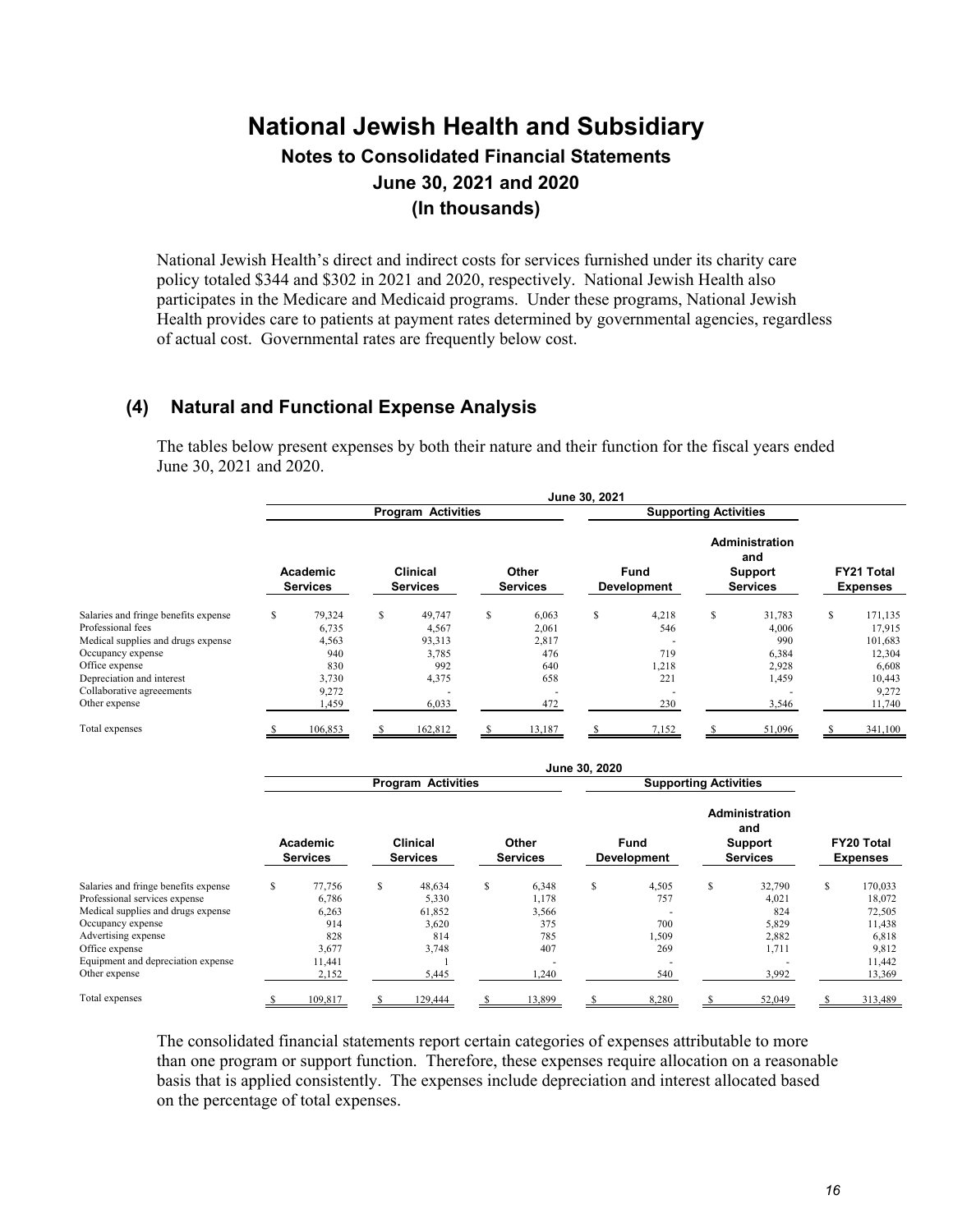### **(5) Liquidity and Availability of Funds**

The following reflects National Jewish Health's liquid financial assets available to meet cash needs for general expenditures for the period of one year after the consolidated statements of financial position dates of June 30, 2021 and 2020.

|                                                      | 2021   | 2020   |
|------------------------------------------------------|--------|--------|
| Cash and cash equivalents                            | 44.299 | 26,125 |
| Patient care, net                                    | 29,810 | 26,968 |
| Contributions receivable, without donor restrictions | 7.111  | 3,765  |
| Receivable from joint ventures                       | 1,569  | 4,801  |
| Pledges without donor restrictions and bequests, net | 1,127  | 1,207  |
| Other                                                | 8,982  | 7,895  |
| Total liquid financial assets                        | 92,898 | 70,761 |

National Jewish Health maintains a line of credit in the amount of \$15,000, which it could draw upon in the event of liquidity needs. This line of credit is unused as of June 30, 2021. National Jewish Health also has board-designated and donor-restricted assets limited to use which the institution does not intend to spend outside of approved expenditures. Of these, the internally designated assets of \$38,686 at June 30, 2021, may be drawn upon, if necessary, to meet unexpected liquidity needs.

National Jewish Health invests cash in excess of daily requirements in various short-term instruments as allowed by the investment policy.

### **(6) Promises to Give**

The following are unconditional promises to give recognized as receivables as of June 30, 2021 and 2020:

|                                                                                                                                                         | 2021 |                               | 2020 |                               |
|---------------------------------------------------------------------------------------------------------------------------------------------------------|------|-------------------------------|------|-------------------------------|
| Pledges and bequests, before discount and allowances<br>Less unamortized discount – pledges<br>Less allowance for uncollectibles – pledges and bequests | S    | 47,019<br>(1, 425)<br>(5,387) | S    | 40,259<br>(1, 462)<br>(4,223) |
| Net unconditional promises to give                                                                                                                      |      | 40.207                        |      | 34,574                        |
| Amounts due in:<br>Less than one year<br>One to five years<br>More than five years                                                                      | \$   | 24,863<br>17,121<br>5,035     | S    | 20,527<br>14,837<br>4,895     |
| Total                                                                                                                                                   |      | 47,019                        |      | 40,259                        |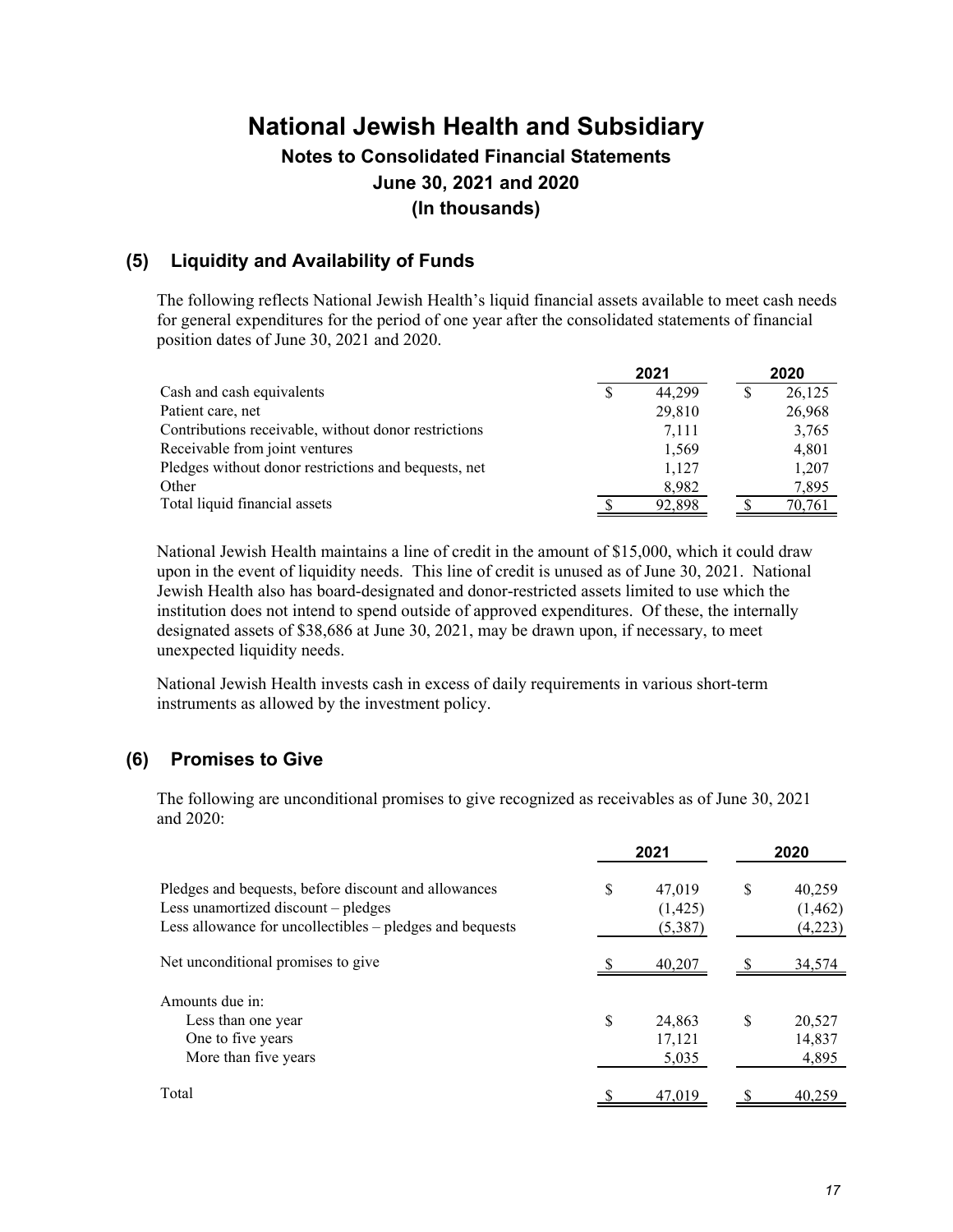Discount rates are established when the promise to give is made. Discount rates ranged from 0.21% to 3.42% for fiscal years ended June 30, 2021 and 2020, respectively.

#### **(7) Contributions Receivable**

Contributions receivable are due within one year and for the fiscal years ended June 30, 2021 and 2020, consists of the following:

|                        | 2021                                        |
|------------------------|---------------------------------------------|
|                        | <b>Without Donor</b><br><b>Restrictions</b> |
| Grants                 | \$<br>3,850                                 |
| Health initiatives     | 2,635                                       |
| Professional education | 626                                         |
| Total                  | 7,111                                       |
|                        | 2020                                        |
|                        | <b>Without Donor</b><br><b>Restrictions</b> |
| Grants                 |                                             |
|                        | \$<br>3,767                                 |
| Health initiatives     | 1,914                                       |
| Professional education | 533                                         |
| Total                  | 6,214                                       |

#### **(8) Internally-designated Assets**

The governing body has designated certain assets for strategic and other future purposes. On June 30, 2021 and 2020, the composition of internally designated assets stated at fair value, as determined by the most recent market quotations or an estimate based on significant other observable inputs are stated below:

|                                              |   | 2021   |   | 2020   |
|----------------------------------------------|---|--------|---|--------|
| Cash and cash equivalents                    | S | 2,629  | S | 6,878  |
| Common stocks and equity funds               |   | 6,933  |   | 7,730  |
| International securities and equities funds  |   | 6,277  |   | 3,311  |
| Fixed income securities funds                |   | 34,382 |   | 26,968 |
| U.S. government and agency obligations funds |   | 2,922  |   | 2,373  |
| Alternative investments                      |   | 5,843  |   | 4,489  |
|                                              |   | 58,986 |   | 51.749 |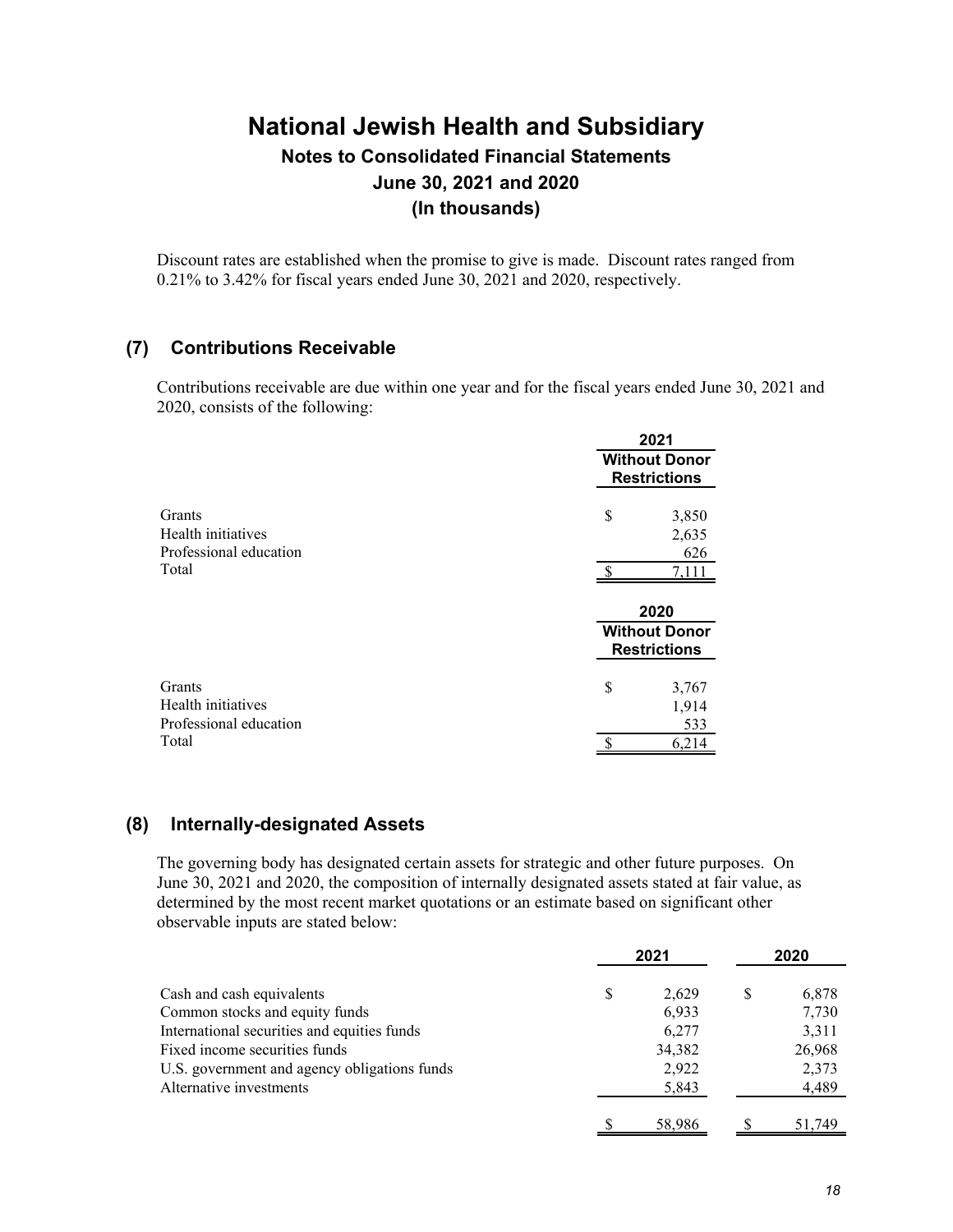### **(9) Long-term Investments**

The composition of long-term investments, stated at fair value, as determined by the most recent market quotations or an estimate based on significant other observable inputs at June 30, 2021 and 2020 is as follows:

|                                              |   | 2021   |    | 2020   |
|----------------------------------------------|---|--------|----|--------|
| Cash and cash equivalents                    | S | 389    | -S | 1,023  |
| Convertible securities and equities funds    |   | 23,980 |    | 19,948 |
| International securities and equities funds  |   | 16,085 |    | 10,633 |
| Fixed income securities funds                |   | 14,954 |    | 13,253 |
| U.S. government and agency obligations funds |   | 2,206  |    | 1,934  |
| Alternative investments                      |   | 25,335 |    | 18,885 |
|                                              |   | 82.949 |    | 65,676 |

Investments as of June 30, 2021 and 2020 include gift annuity investments of \$11,921 and \$11,316, respectively, and the fair value of the gift annuity obligations under those agreements was \$7,871 and \$8,233, respectively. Reserves for gift annuities are held in separate investment accounts with required miniums as required by appropriate state requirements.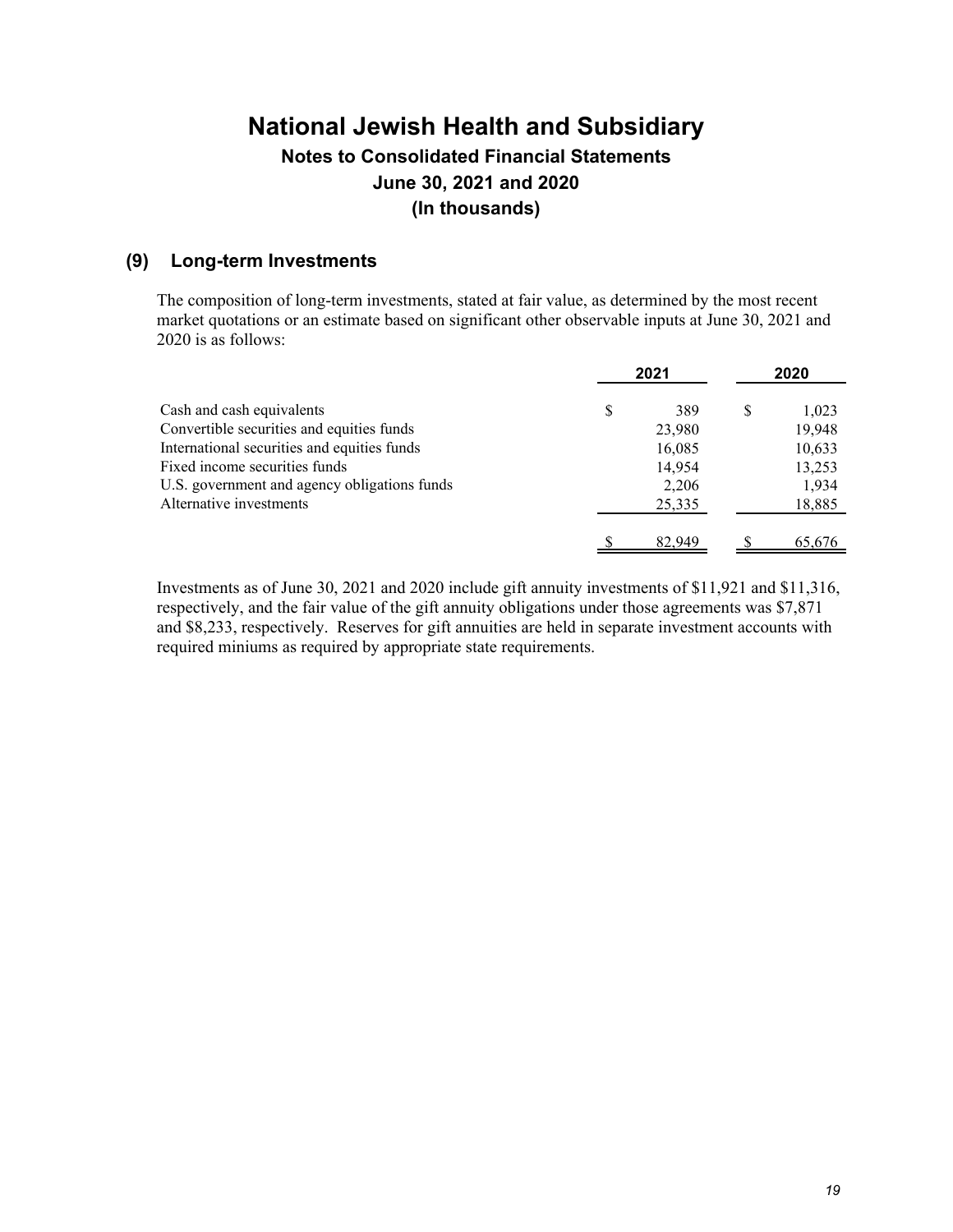### **(10) Composition of Investment Returns**

The following summarizes investment returns and classification in the consolidated statements of activities:

|                                                             |                                            | 2021                                                                    |                                          |                     |  |
|-------------------------------------------------------------|--------------------------------------------|-------------------------------------------------------------------------|------------------------------------------|---------------------|--|
|                                                             | <b>Without Donor</b><br><b>Restriction</b> |                                                                         | <b>With Donor</b><br><b>Restriction*</b> |                     |  |
| Interest income, net                                        | \$                                         | 1,003                                                                   | \$                                       | 1,989               |  |
| Gains:                                                      |                                            |                                                                         |                                          |                     |  |
| Realized gains                                              |                                            | 2,224                                                                   |                                          | 5,409               |  |
| Unrealized gains                                            |                                            | 5,134                                                                   |                                          | 12,855              |  |
| Total gains                                                 |                                            | 7,358                                                                   |                                          | 18,264              |  |
| Total return on investments in<br>stock and bond portfolios |                                            | 8,361                                                                   |                                          | 20,253              |  |
|                                                             |                                            | 2020<br><b>Without Donor</b><br><b>With Donor</b><br><b>Restriction</b> |                                          |                     |  |
|                                                             |                                            |                                                                         |                                          | <b>Restriction*</b> |  |
| Interest income                                             | \$                                         | 1,412                                                                   | \$                                       | 1,867               |  |
| Gains:                                                      |                                            |                                                                         |                                          |                     |  |
| Realized gains                                              |                                            | 1,897                                                                   |                                          | 2,552               |  |
| Unrealized loss                                             |                                            | (1,625)                                                                 |                                          | (3,571)             |  |
| Total gains (losses)                                        |                                            | 272                                                                     |                                          | (1,019)             |  |
| Total return on investments in                              |                                            |                                                                         |                                          |                     |  |
| stock and bond portfolios                                   | $\mathcal{S}_{0}$                          | 1,684                                                                   | S                                        | 848                 |  |

\* Some amounts are included in the increase (decrease) of split-interest agreements on the consolidated statements of activities.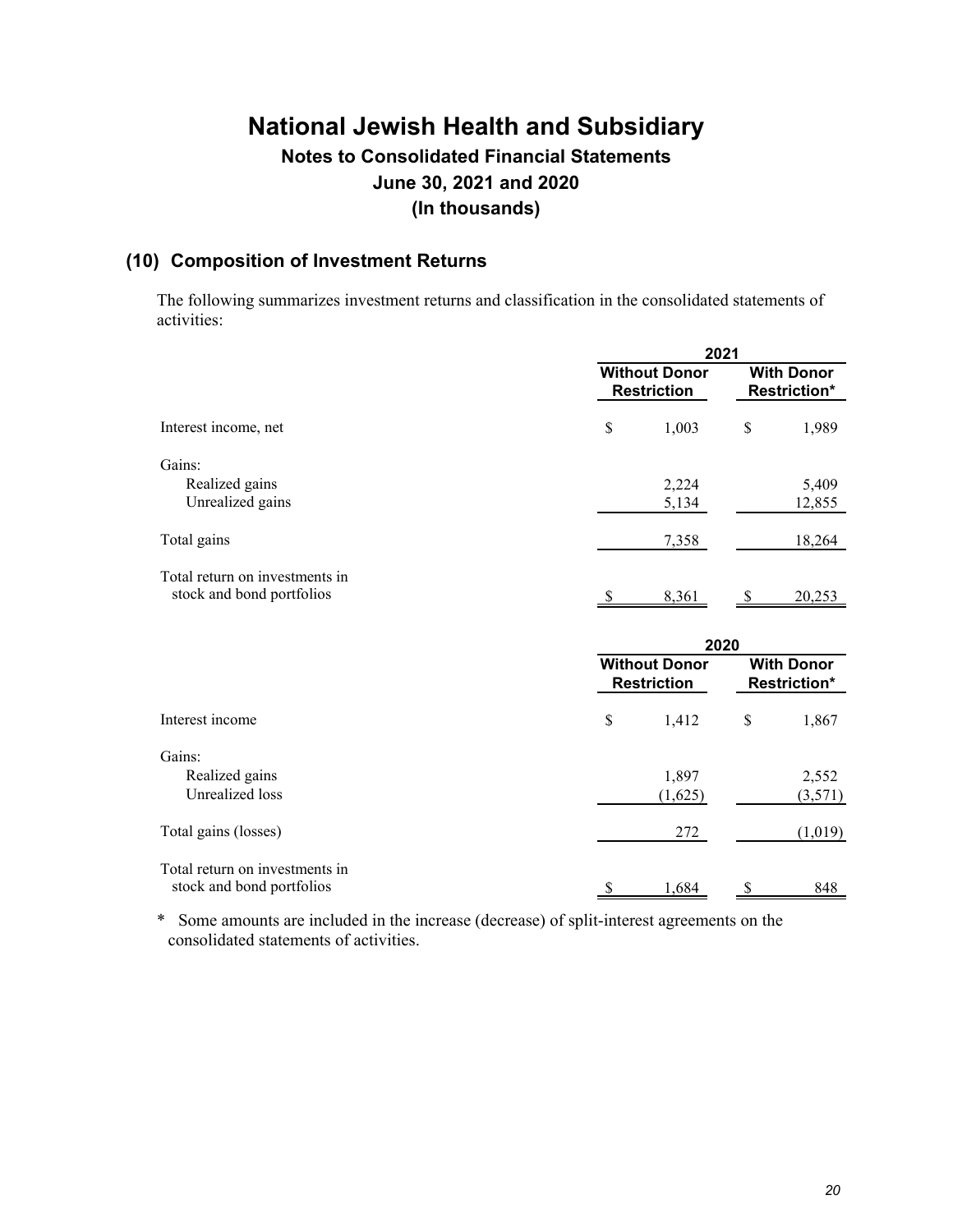#### **(11) Long-term Debt and Building Finance Lease**

Long-term debt at June 30, 2021 and 2020 is summarized as follows:

|                                       | 2021 |         |               |         | 2020 |  |
|---------------------------------------|------|---------|---------------|---------|------|--|
| Revenue Bonds, Series 2012 (a)        | \$   | 11,985  | <sup>\$</sup> | 13,985  |      |  |
| Revenue Bonds, Series 2005 (b)        |      | 8,300   |               | 8,700   |      |  |
| Building finance lease (c)            |      | 64,049  |               | 23,009  |      |  |
| Gove School Property (d)              |      | 1,250   |               | 3,000   |      |  |
| Unamortized Bond Premium              |      |         |               |         |      |  |
| Revenue Bonds, Series 2012            |      | 519     |               | 613     |      |  |
|                                       |      | 86,103  |               | 49,307  |      |  |
| Less: unamortized debt issuance costs |      | (286)   |               | (325)   |      |  |
| Less: current portion                 |      | (2,505) |               | (3,525) |      |  |
|                                       |      | 83,312  |               | 45,457  |      |  |

#### *(a) Series 2012 Revenue Bonds*

The Colorado Health Facilities Authority issued \$26,790 aggregate principal amount of its Refunding Revenue Bonds Series 2012 (the 2012 Bonds) dated March 1, 2012. The proceeds were used to refund the Series 1998 and Series 1998B Bonds. The 2012 Bonds are subject to a mandatory sinking fund redemption beginning January 1, 2026. Final principal payments on the bonds are due in January 2027. Redemption amounts are as follows at June 30, 2021:

| 2022       | \$<br>2,105 |
|------------|-------------|
| 2023       | 2,205       |
| 2024       | 2,315       |
| 2025       | 2,425       |
| 2026       | 2,555       |
| Thereafter | 380         |
|            |             |
|            | 11,985      |

The 2012 Bonds bear interest at fixed rates varying from 3.00% to 5.00% and are secured by the rights to all future revenue derived from National Jewish Health's property, excluding revenue derived from donor-restricted property if such revenue is unavailable for debt service. The 2012 Bonds are subject to covenants which impose certain operating and financial restrictions on National Jewish Health. Management believes National Jewish Health is in compliance with all covenants for the years ended June 30, 2021 and 2020. Unamortized debt issuance costs for the 2012 Bonds were \$166 and \$196 at June 30, 2021 and 2020, respectively.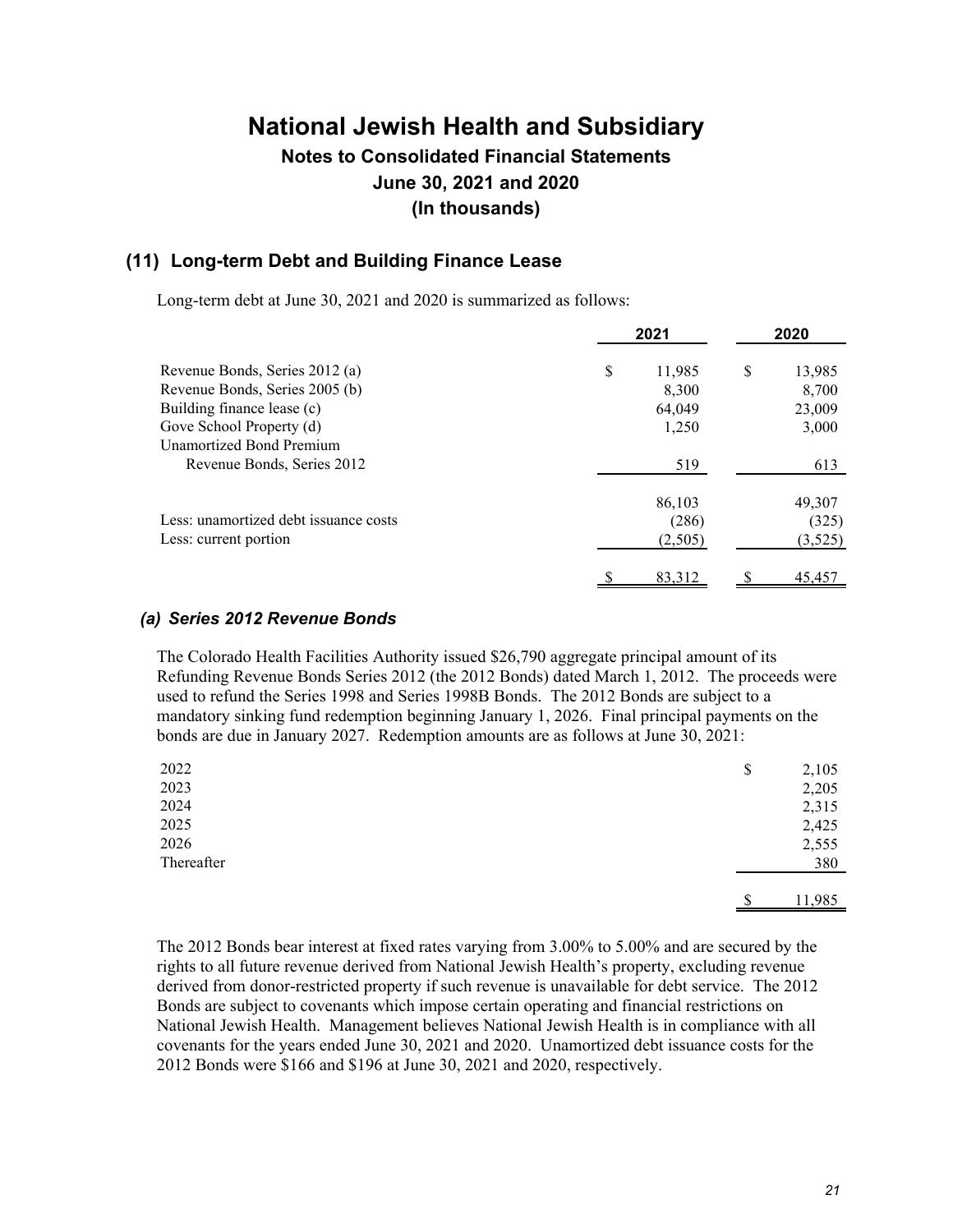#### *(b) Series 2005 Revenue Bonds*

In January 2005, the Colorado Health Facilities Authority issued \$13,500 aggregate principal amount of its Series 2005 Revenue Bonds (the 2005 Bonds) dated January 20, 2005. Proceeds from the 2005 Bonds were used to finance the construction of a clinical and research building, as well as several renovation projects and equipment. Unamortized debt issuance costs for the 2005 Bonds were \$120 and \$129 at June 30, 2021 and 2020, respectively.

The 2005 Bonds require annual payments of varying amounts. These payments began on January 1, 2007. Final principal payments on the bonds are due in January 2035. Redemption amounts are as follows at June 30, 2021:

| 2022       | \$<br>400   |
|------------|-------------|
| 2023       | 500         |
| 2024       | 500         |
| 2025       | 500         |
| 2026       | 500         |
| Thereafter | 5,900       |
|            |             |
|            | \$<br>8,300 |

The 2005 Bonds bear a variable rate of interest based on the rate at which the bonds could be remarketed at their face value and are secured by the rights to all future revenue derived from National Jewish Health's property, excluding revenue derived from donor-restricted property if such revenue is unavailable for debt service. The interest rate at June 30, 2021 was 0.05%. The 2005 Bonds are backed by an irrevocable transferable letter of credit, which is automatically extended without amendment for an additional period of 12 months. The letter of credit expires March 1, 2023, and is automatically extended by one year, each year, beginning March 1, unless otherwise terminated before the updated expiration date. Unless certain events occur, such as the expiration date of the letter of credit, advances made on the letter of credit are not due for 366 days from the date of the advance. At June 30, 2021 and 2020, no borrowings were outstanding. The 2005 Bonds are subject to covenants, which impose certain operating and financial restrictions on National Jewish Health. Management believes National Jewish Health is in compliance with all covenants for the years ended June 30, 2021 and 2020.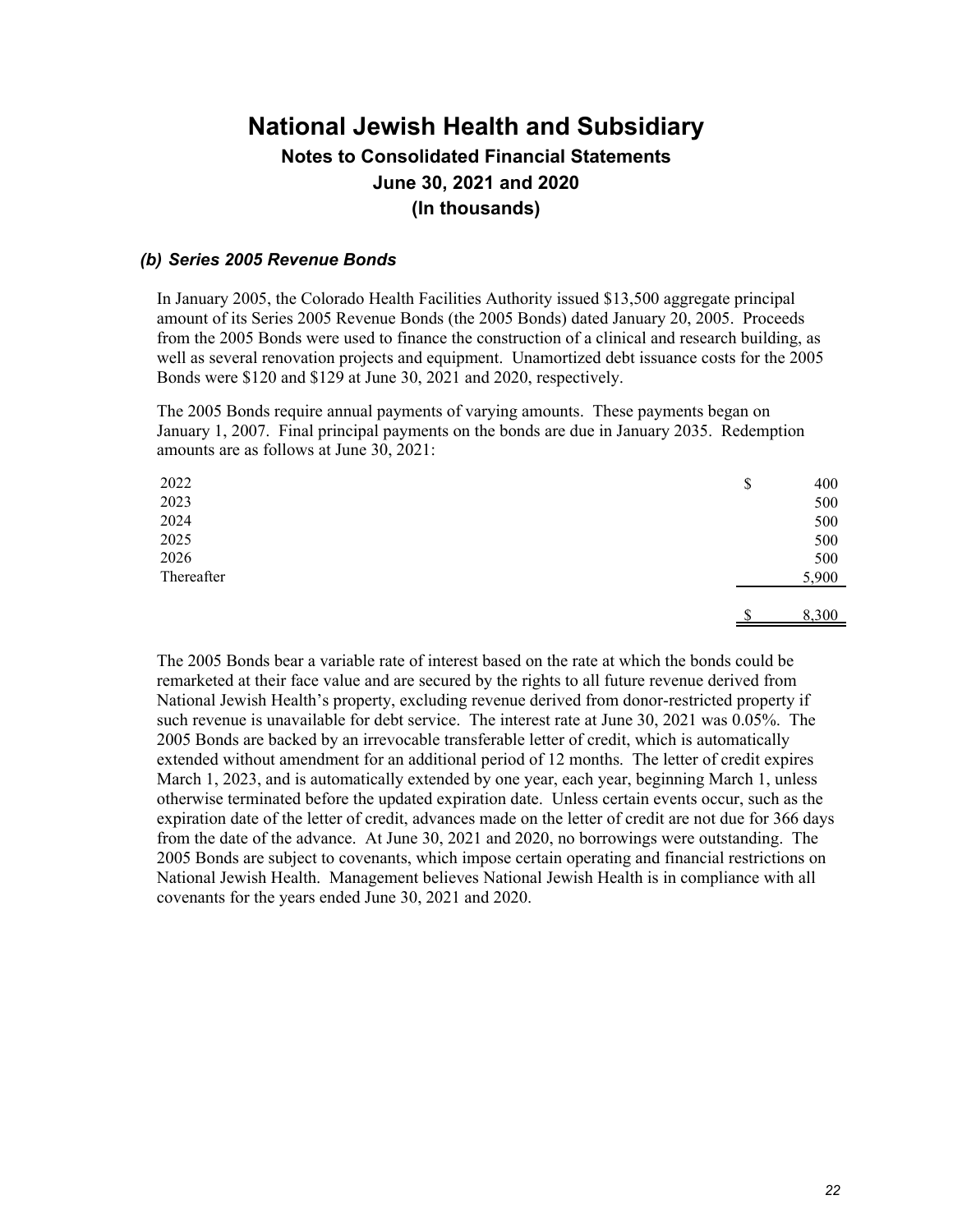#### *(c) Building Finance Lease*

On October 16, 2019, Colorado Health Facilities Authority Revenue Bonds (NJH-SJH Center for Outpatient Health project) Series 2019 in the aggregate principal of \$72,050 were issued on behalf of the NJH-SJH Center for Outpatient Health LLC (the Borrower), to fund construction of the Center for Outpatient Health building on land owned by National Jewish Health. This land is on the National Jewish Health main campus, and leased to the Borrower of the bonds. Concurrently, National Jewish Health entered into an installment sale contract with the Borrower for use and eventual purchase of the Center for Outpatient Health building. Obligations to make payments under the installment sale contract is a non-recourse obligation of National Jewish Health's limited to National Jewish Health's interest in the building and land.

The payment obligation under the installment sale contract is identical in timing and amount to the obligations of the Borrower under the bonds, which bear interest at fixed rates varying from 3.00% to 5.00% and terminates January 1, 2050. Payments under the installment sales contract will begin January 1, 2023. The obligation under the installment sale contract is guaranteed by the Sisters of Charity of Leavenworth Health System, Inc. (SCL Health).

As of June 30, 2021 and 2020, \$64,049 and \$21,900 of the bond funds have been expended for construction costs, respectively. Since the facility is included in National Jewish Health's joint operating agreement (JOA) with SCL Health | St. Joseph Hospital, 75% of the depreciation and interest for the facility will be recovered from SCL Health | St. Joseph Hospital through the JOA. The Center for Outpatient Health opened in fall 2021.

#### *(d) Gove Middle School Property Promissory Note*

In February 2011, National Jewish Health entered into a contract with School District No. 1, in the City and County of Denver and State of Colorado (DPS) to purchase the closed Gove Middle School property for \$9,000. DPS issued a non-recourse promissory note, collateralized by the land, in the amount of \$8,750 which bears interest at a fixed rate of 4%. An amendment to the contract dated May 28, 2020 extends the payments until October 1, 2022. The property is located adjacent to National Jewish Health's main campus and will be used for furthering National Jewish Health's clinical, research and educational mission. The final principal payment of \$1,250 is due October 1, 2022.

#### *(e) Held by Trustee*

Assets held by trustees represent funds designated by the bond indenture to pay principal and interest on the 2012 and 2005 Bonds. These funds, which are comprised of cash and cash equivalents, relate to the following as of June 30, 2021 and 2020: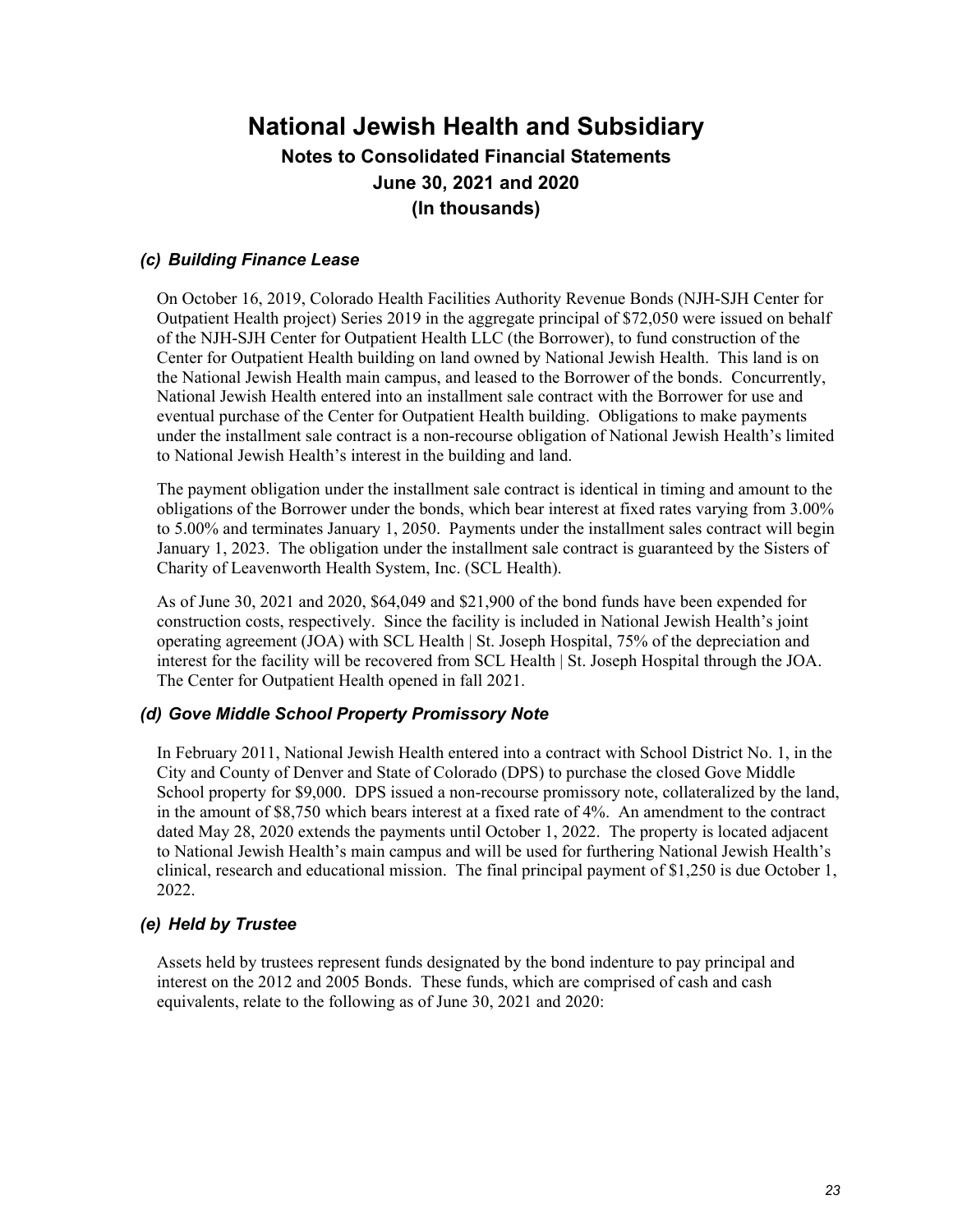**(In thousands)** 

|                                                                        | 2021 |              | 2020 |              |
|------------------------------------------------------------------------|------|--------------|------|--------------|
| 2012 Bonds<br><b>Bond Reserve Fund</b><br>Bond Interest/Principal Fund | \$   | 2,770<br>305 | S    | 2,785<br>350 |
| 2005 Bonds                                                             |      | 3,075        |      | 3,135        |
| <b>Bond Reserve Fund</b><br>Bond Interest/Principal Fund               | \$   | 783<br>20    | S    | 783<br>20    |
|                                                                        |      | 803          |      | 803          |

### **(12) Line of Credit**

National Jewish Health has a \$15,000 unsecured revolving bank line of credit expiring on March 1, 2023. At June 30, 2021 and 2020, there was \$0, borrowed against this line. Interest accrues at a floating per annum rate of interest at the borrower's option of (a) 30 day LIBOR rate plus 175 basis points or (b) Prime Rate less 1%. Either selection shall not be less than 2.75%. National Jewish Health's borrowing interest rate was 2.75% on June 30, 2021 and 2020.

#### **(13) Leases**

#### *Change in Accounting Principle*

In February 2016, the FASB issued ASU 2016-02, *Leases (Topic 842)*. This ASU requires lessees to recognize a lease liability and a right-of-use (ROU) asset on a discounted basis, for substantially all leases, as well as additional disclosures regarding leasing arrangements. Disclosures are required to enable users of financial statements to assess the amount, timing and uncertainty of cash flows arising from leases. In July 2018, the FASB issued ASU 2018-11, *Leases (Topic 842): Targeted Improvements*, which provides an optional transition method of applying the new lease standard. Topic 842 can be applied using either a modified retrospective approach at the beginning of the earliest period presented or, as permitted by ASU 2018-11, at the beginning of the period in which it is adopted, *i.e*., the comparatives under ASC 840 option.

National Jewish Health adopted Topic 842 on July 1, 2020 (the effective date), using the comparatives under ASC 840 transition method, which applies Topic 842 at the beginning of the period in which it is adopted. Prior period amounts have not been adjusted in connection with the adoption of this standard. National Jewish Health elected the package of practical expedients under the new standard, which permits entities to not reassess lease classification, lease identification or initial direct costs for existing or expired leases prior to the effective date. National Jewish Health has lease agreements with nonlease components that relate to the lease components. National Jewish Health did not elect the practical expedient to account for nonlease components and the lease components to which they relate as a single lease component but elected to account for each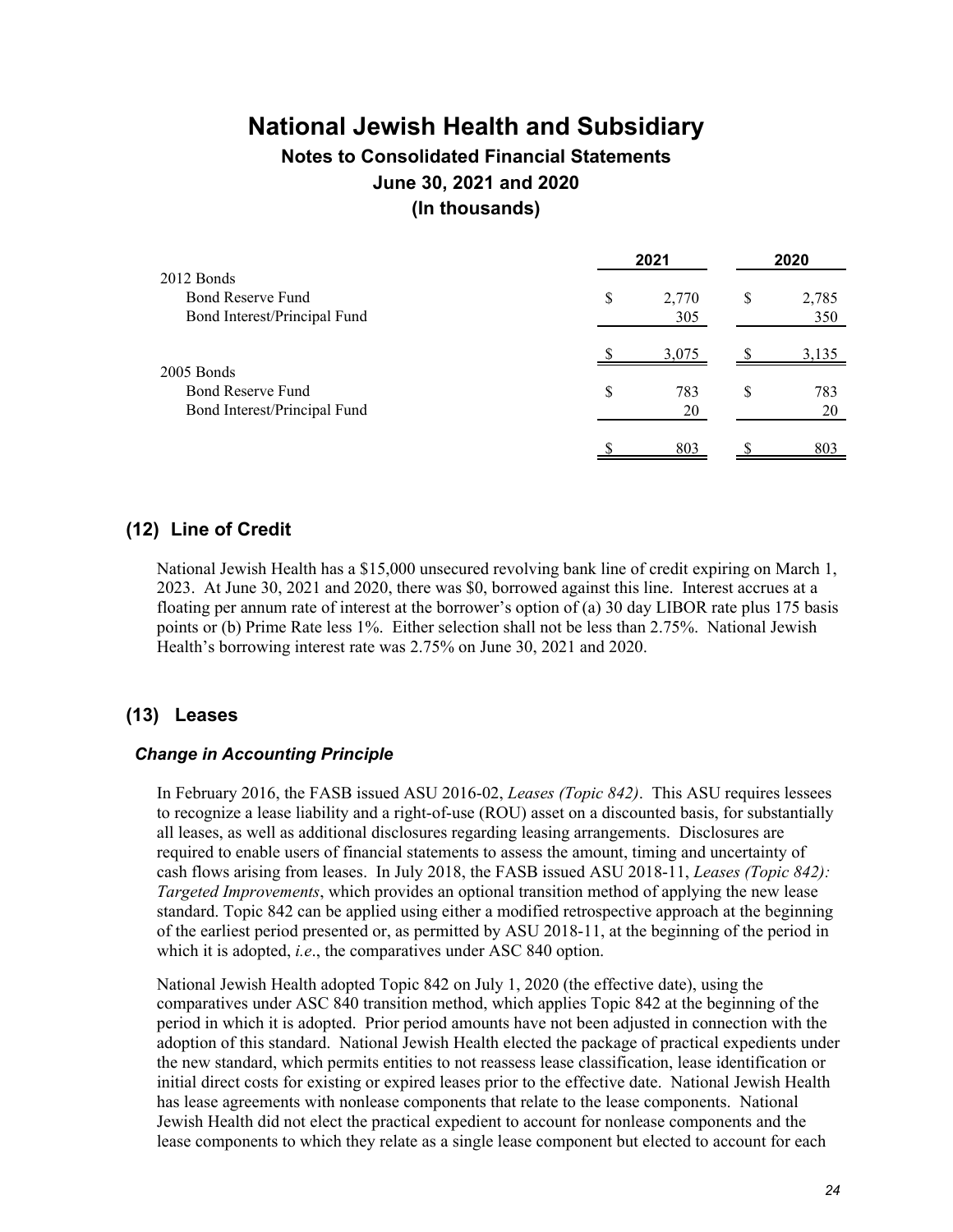separately. Also, National Jewish Health elected to keep short-term leases with an initial term of 12 months or less off the statements of financial position. National Jewish Health did not elect the hindsight practical expedient in determining the lease term for existing leases as of July 1, 2020.

The most significant impact of adoption was the recognition of operating lease ROU assets and operating lease liabilities of \$6,796 and \$6,877, respectively, while the accounting for existing capital leases (now referred to as finance leases) remained substantially unchanged. The standard did not significantly affect the consolidated statements of activities, change in net assets or cash flows.

#### *Accounting Policies*

National Jewish Health determines if an arrangement is a lease or contains a lease at inception. Each arrangement with monthly payments in excess of \$5,000 and total lease liability in excess of \$75,000 result in the recognition of ROU assets and lease liabilities on the statements of financial position. ROU assets represent the right to use an underlying asset for the lease term, and lease liabilities represent the obligation to make lease payments arising from the lease, measured on a discounted basis. National Jewish Health determines lease classification as operating or finance at the lease commencement date and reports each on the statements of financial position on separate lines.

National Jewish Health elected not to combine lease and nonlease components, such as common area and other maintenance costs, property taxes, service and warranty agreements, in calculating the ROU assets and lease liabilities for its office buildings and equipment.

At lease inception, the lease liability is measured at the present value of the lease payments over the lease term. The ROU asset equals the lease liability adjusted for any initial direct costs, prepaid or deferred rent, and lease incentives. For finance leases, National Jewish Health uses the implicit rate when readily determinable. As most of the finance leases do not provide an implicit rate, National Jewish Health uses its incremental borrowing rate based on the information available at the commencement date to determine the present value of lease payments. For finance leases, National Jewish Health determines the present value of lease payments using the incremental or stated borrowing rate. For operating leases, National Jewish Health has made a policy election to use a risk-free rate (the rate of a zero-coupon U.S. Treasury instrument) for the initial and subsequent measurement. The risk-free rate is determined using a period comparable with the lease term.

The lease term may include options to extend or to terminate the lease that National Jewish Health is reasonably certain to exercise. Lease expense is generally recognized on a straight-line basis over the lease term.

National Jewish Health has elected not to record leases with an initial term of 12 months or less on the statements of financial position. Lease expense on such leases is recognized on a straight-line basis over the lease term.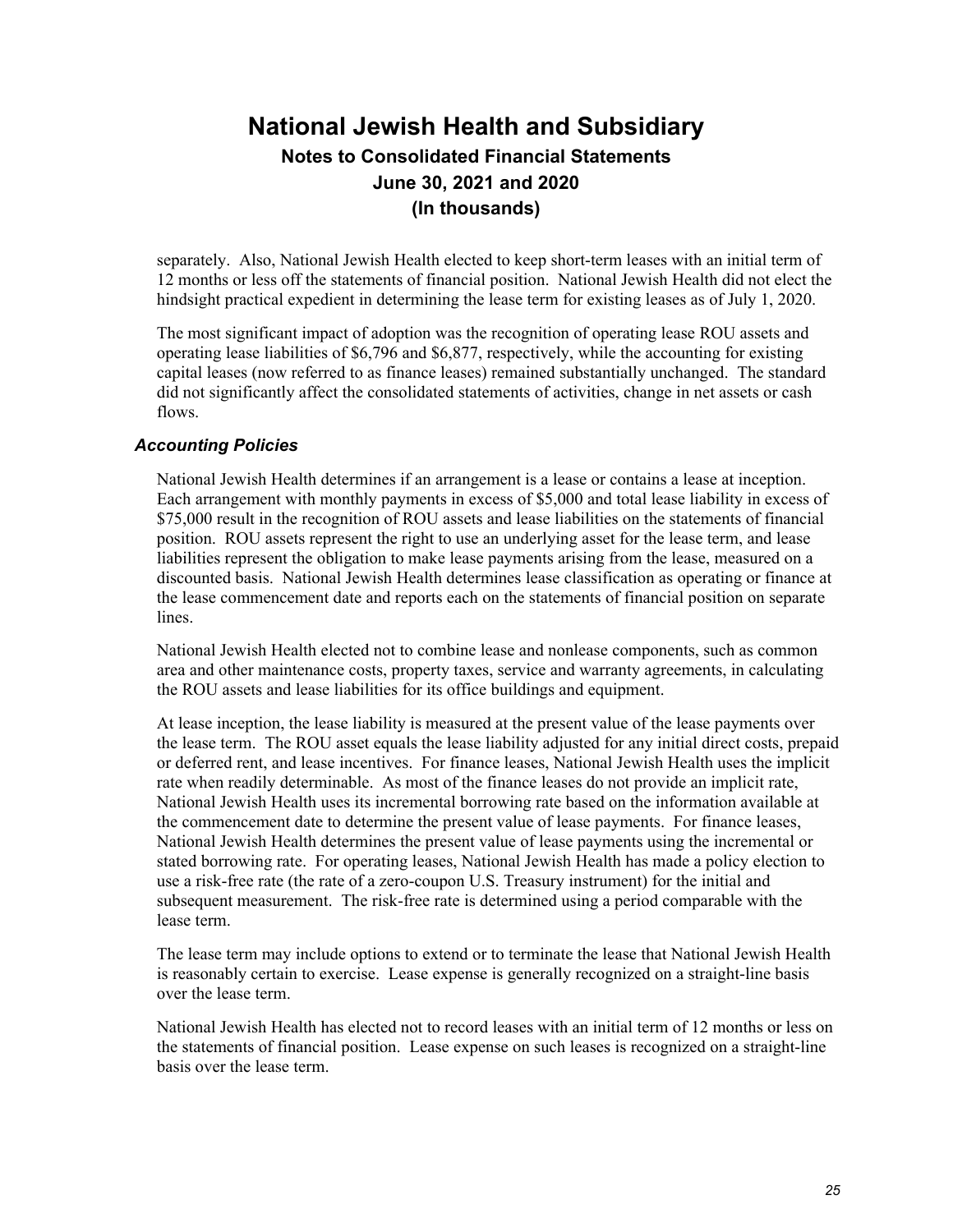#### *Nature of Leases*

National Jewish Health has entered into the following lease arrangements:

#### *Finance Leases*

These leases mainly consist of office and medical equipment, etc. Termination of the leases generally are prohibited unless there is a violation under the lease agreement. Amortization of finance lease right-of-use asset was \$50 for the year ended June 30, 2021 and interest paid on finance lease liabilities was \$7. The weighted average remaining lease term and discount rate for the year ended June 30, 2021 was 4.88 years and 2.84%, respectively.

Additionally, see Note 11 for the Building finance lease.

#### *Operating Leases*

National Jewish Health leases office and clinic space that expire in various years through 2026. These leases generally contain renewal options for periods ranging from 1 to 5 years and require National Jewish Health to pay all executory costs (property taxes, maintenance and insurance). Lease payments have an escalating fee schedule, which range from a 0% to 3% percent increase each year. Termination of the leases is generally prohibited unless there is a violation under the lease agreement. Operating lease cost was approximately \$2,448 for the year ended June 30, 2021 and cash paid for amounts included in the measurement of operating lease liabilities was approximately \$2,273. The weighted average remaining lease term and discount rate for the year ended June 30, 2021 was 3.79 years and 0.30%, respectively.

#### *Short-term Leases*

National Jewish Health leases certain equipment with an expected lease terms are less than 12 months. Total lease expense included in operating expenses for the years ending June 30, 2021 and 2020, was \$23 and \$56, respectively.

#### *All Leases*

National Jewish Health has no material related-party leases. National Jewish Health's lease agreements do not contain any material residual value guarantees or material restrictive covenants.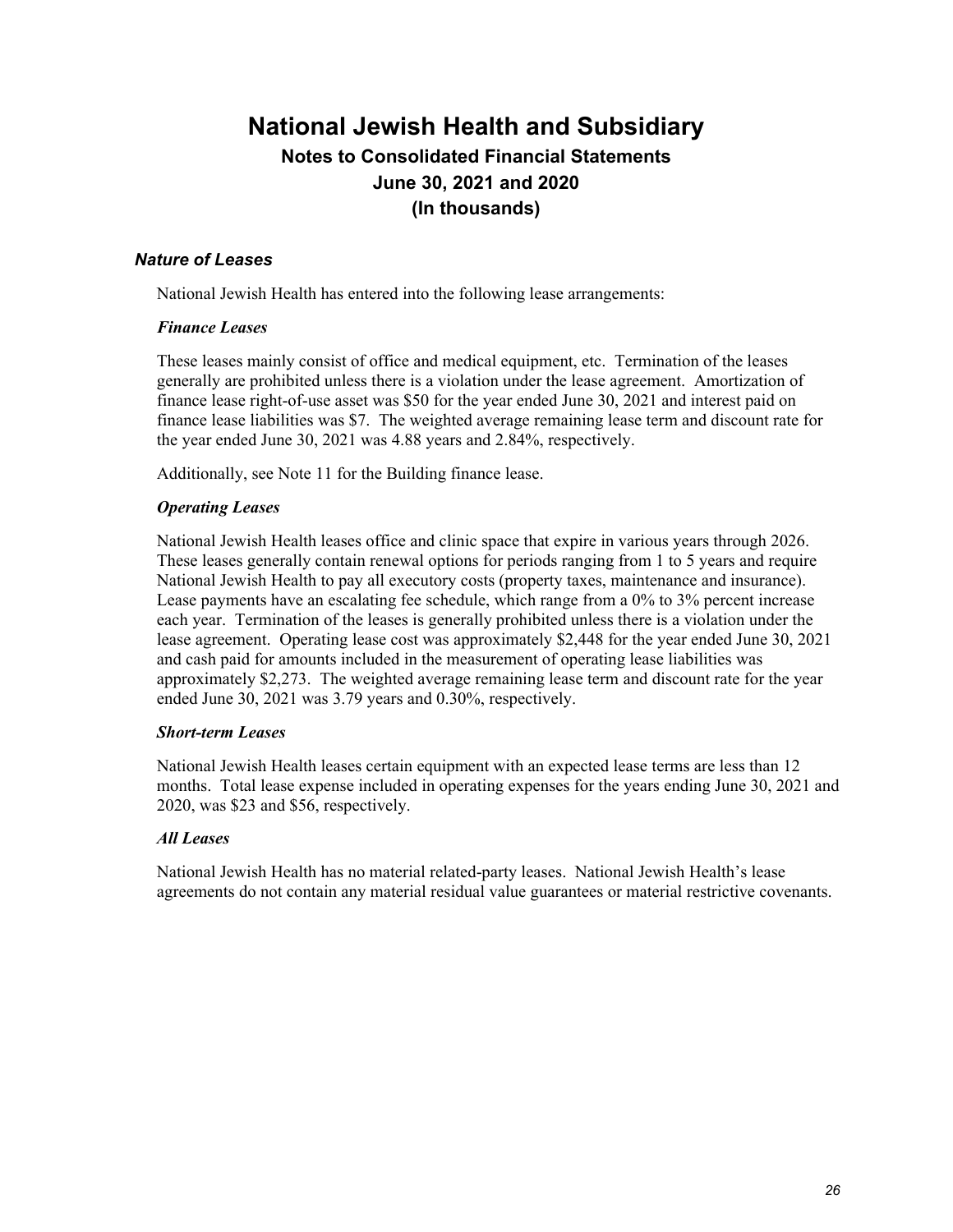Future minimum lease payments and reconciliation to the consolidated balance sheets at June 30, 2021, are as follows:

|                                          | <b>Finance</b><br><b>Leases</b> |    |       |
|------------------------------------------|---------------------------------|----|-------|
| 2022                                     | \$<br>85                        | \$ | 2,406 |
| 2023                                     | 85                              |    | 1,751 |
| 2024                                     | 85                              |    | 1,078 |
| 2025                                     | 85                              |    | 761   |
| 2026                                     | 43                              |    | 612   |
| Thereafter                               | 21                              |    | 317   |
| Total future undiscounted lease payments | 404                             |    | 6,925 |
| Less future interest expense             | 27                              |    | 48    |
| Lease liabilities                        | 377                             |    | 6,877 |

### **(14) Commitments and Contingencies**

#### *(a) Professional Liability*

Professional liability reserve estimates represent the estimated ultimate cost of all reported and unreported losses incurred through the respective consolidated statements of financial position. The reserves for unpaid losses and loss expenses are estimated using individual case-basis valuations and actuarial analyses. Those estimates are subject to the effects of trends in loss severity and frequency. The estimates are continually reviewed and adjustments are recorded as experience develops or new information becomes known. The time period required to resolve these claims can vary depending upon whether the claim is settled or litigated. The estimation of the timing of payments beyond a year can vary significantly. Although considerable variability is inherent in professional liability reserve estimates, we believe the reserves for losses and loss expenses are adequate based on information currently known. It is reasonably possible this estimate could change materially in the near term.

#### *(b) Other*

National Jewish Health has certain pending litigation and claims incurred in the ordinary course of business; however, management believes, based on the advice of legal counsel, the probable resolution of such contingencies will not materially affect the financial position or operations of National Jewish Health.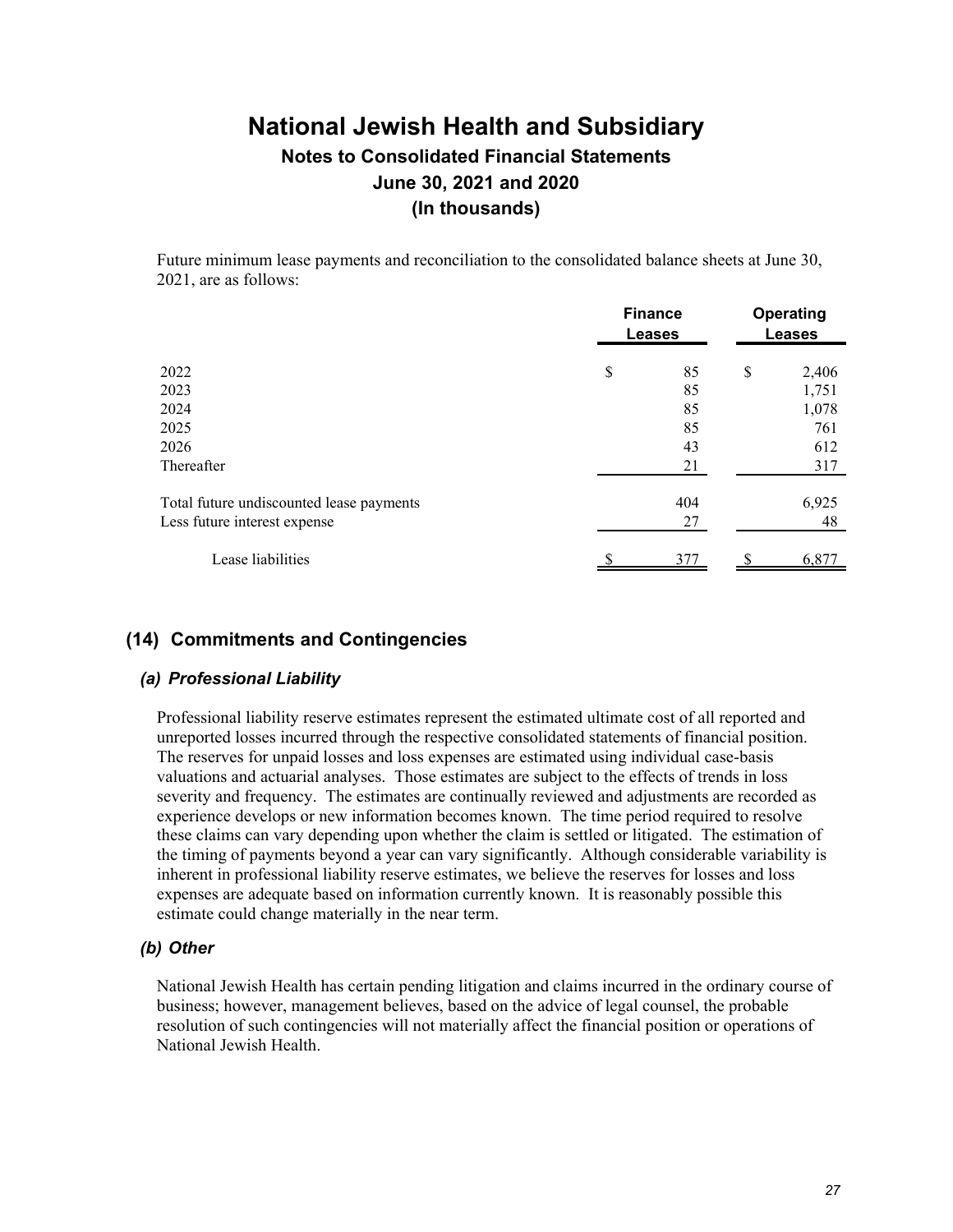National Jewish Health maintains professional and general liability coverage through a claims-made policy with COPIC Insurance. The policy's liability is \$1,000 per medical incident and \$3,000 in the aggregate, with deductibles of \$100 per medical incident/occurrence and \$300 in the aggregate. In addition, umbrella coverage is provided to National Jewish Health through a claims-made policy with COPIC Insurance. The liability limit under the umbrella policy is \$20,000 combined medical incident and in aggregate.

#### *(c) Risks and Uncertainties*

National Jewish Health invests in securities which are exposed to various risks such as interest rate, market, and credit risks. Due to the level of risk associated with certain investment securities, it is at least reasonably possible changes in the values of investment securities will occur in the near term and those changes could materially affect the investment amounts reported in the consolidated statements of financial position.

Although the spread of the SARS-CoV-2 virus and the incidence of COVID-19 has decline, there remains economic uncertainties which may affect the financial position, result of operations and cash flows of National Jewish Health. The duration of these uncertainties and the ultimate financial effects cannot be reasonably estimated at this time.

### **(15) Net Assets**

#### *(a) Net Assets With Donor Restrictions*

Net assets with donor restrictions at June 30, 2021 and 2020, are restricted for the following purpose or periods.

Net assets reserved for future unrestricted uses represent contributions not yet received by National Jewish Health. Endowed assets not yet appropriated for expenditure represent earnings on permanently endowed funds which have not been appropriated for expenditure by National Jewish Health in a manner consistent with the standard of prudence prescribed by State of Colorado Prudent Management of Institutional Funds Act (SPMIFA).

|                                                     |   | 2021    |   | 2020    |
|-----------------------------------------------------|---|---------|---|---------|
| Net assets reserved for future unrestricted uses    | S | 493     | S | 545     |
| Subject to expenditure for specified purpose:       |   |         |   |         |
| Research, education, patient care                   |   |         |   |         |
| and capital construction                            |   | 81,283  |   | 69,632  |
| Endowed assets not yet appropriated for expenditure |   | 32,507  |   | 17,980  |
| Unitrust and pooled income agreements               |   | 6,828   |   | 5,744   |
| Beneficial interest in perpetual trust agreements   |   | 14,488  |   | 12.199  |
| Permanent endowments                                |   | 42,437  |   | 41,662  |
|                                                     |   | 178,036 |   | 147.762 |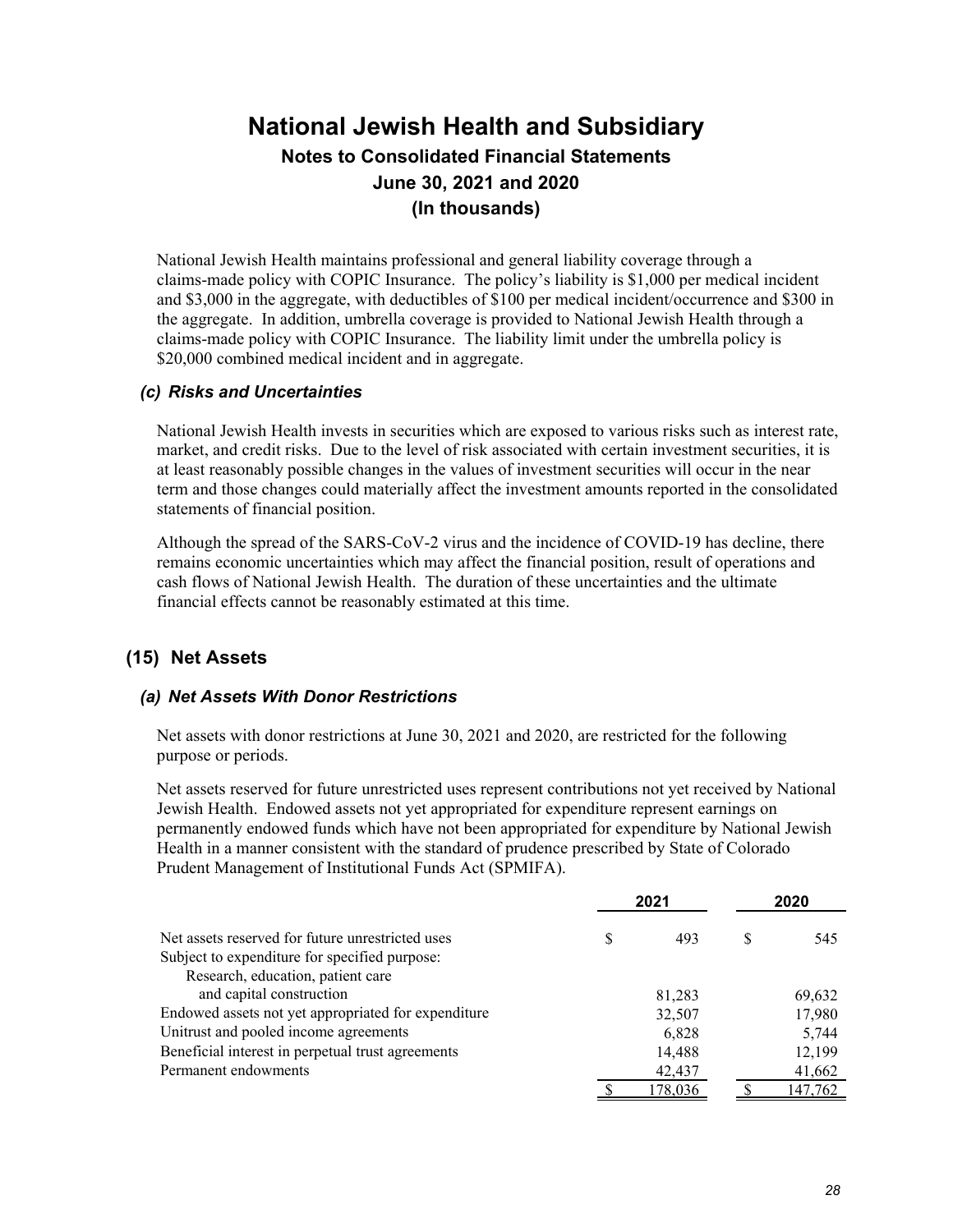National Jewish Health is an income beneficiary of several perpetual trusts controlled by unrelated third-party trustees. The trust document or the trustees' policies govern the investment and distribution of trust assets. Trust income distributed to National Jewish Health for the years ended June 30, 2021 and 2020 was \$649 and \$549, respectively.

#### *(b) Net Assets Without Donor Restrictions*

Net assets without donor restrictions at June 30, 2021 and 2020, are comprised of both designated and undesignated amounts as follows:

|                                                               | 2021 |                  | 2020 |                  |
|---------------------------------------------------------------|------|------------------|------|------------------|
| Undesignated<br>Designated by the board for operating reserve |      | 76.126           |      | 59,875           |
| Designated by the board for endowment                         |      | 23,940<br>14,746 |      | 18,938<br>12,578 |
| Net assets without donor restrictions                         |      | 114,812          |      | 91,391           |

#### *(c) Net Assets Released from Restrictions*

Net assets were released from donor restrictions by incurring expenses satisfying the restricted purposes or by occurrence of other events specified by donors.

|                                                          |   | 2021   | 2020 |       |
|----------------------------------------------------------|---|--------|------|-------|
| Expiration of time restrictions                          | S | 3.088  | S    | 3,343 |
| Subject to expenditures for specified purposes:          |   |        |      |       |
| Research, education, patient care                        |   |        |      |       |
| and capital construction                                 |   | 4,168  |      | 3,347 |
| Professional education                                   |   | 3.940  |      | 2,545 |
| Distributions (proceeds are not restricted by donors)    |   |        |      |       |
| Beneficial interests in charitable trusts held by others |   | 319    |      | 283   |
| Release of appropriated endowment amounts                |   |        |      |       |
| without purpose restrictions                             |   | 437    |      | 755   |
| Release of appropriated endowment amounts                |   |        |      |       |
| with purpose restrictions                                |   | 1.046  |      | 1,086 |
|                                                          |   | 12.998 |      | 1.359 |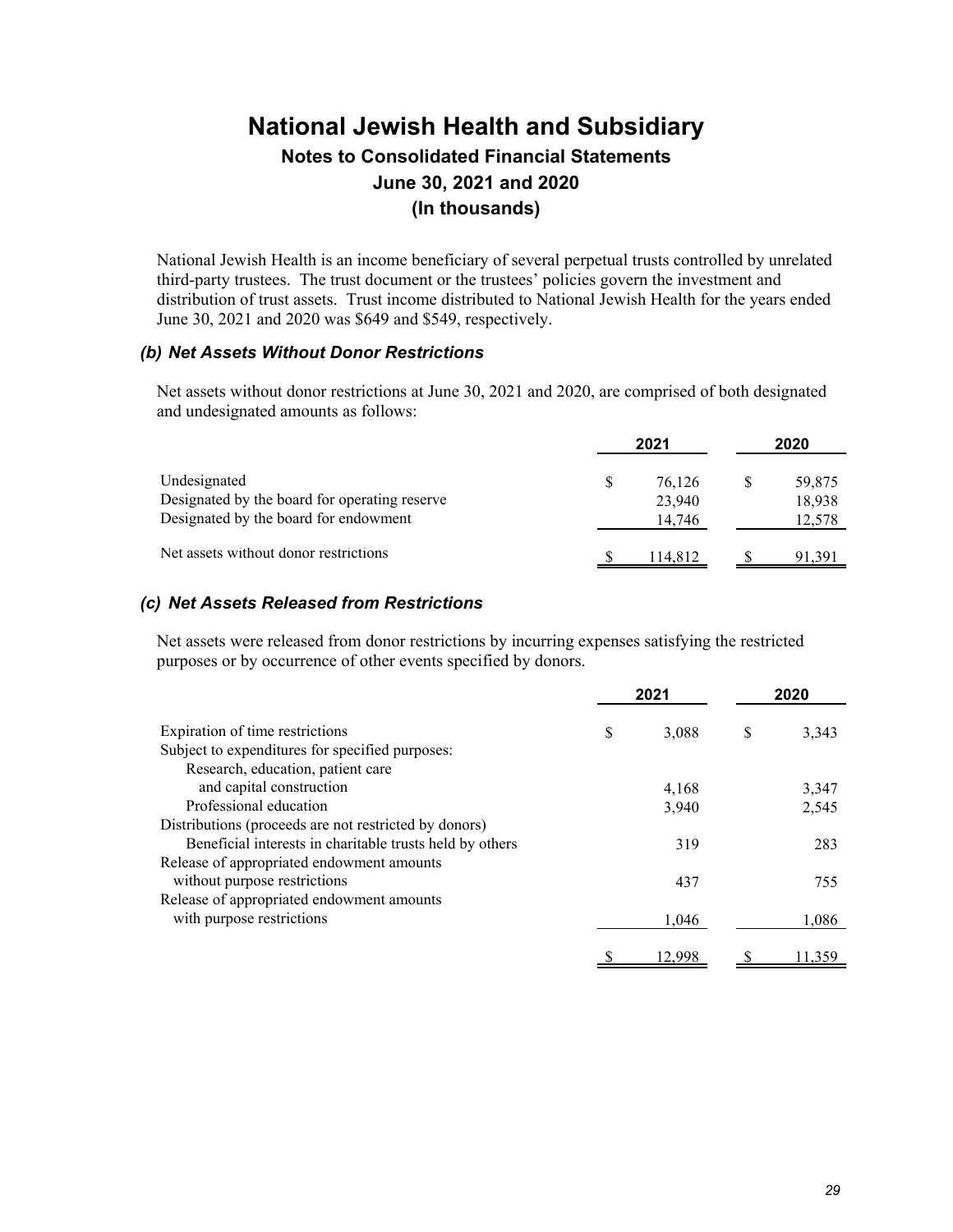### **(16) Endowment**

National Jewish Health's endowment consists of approximately 80 individual donor-restricted funds established as endowments and intended for a variety of purposes. The endowment includes both donor-restricted endowment funds and funds designated by the Board of Directors to function as endowments. As required by United States of America generally accepted accounting principles (GAAP), net assets associated with endowment funds, including board-designated endowment funds, are classified and reported based on the existence or absence of donor-imposed restrictions.

The Board of Directors has interpreted SPMIFA as requiring the preservation of the fair value of the original gift as of the gift date of the endowment funds absent explicit donor stipulations to the contrary. As a result of this interpretation, National Jewish Health classifies amounts in its donorrestricted endowment funds as net assets with donor restrictions because those net assets are time restricted until the board appropriates such amounts for expenditure. Most of those net assets are also subject to the purpose restrictions which must be met before classifying those net assets to net assets without donor restrictions. The Board of Directors has also interpreted SPMIFA as permanently restricted net assets (a) the original value of gifts donated to the permanent endowment, (b) the original value of subsequent gifts to the permanent endowment and (c) accumulations to the permanent endowment made in accordance with the direction of the applicable donor gift instrument at the time the accumulation is added to the fund. The remaining portion of the donor-restricted endowment fund that is not classified in permanently restricted net assets is classified as temporarily restricted net assets until those amounts are appropriated for expenditure by the organization in a manner consistent with the standard of prudence prescribed by SPMIFA. National Jewish Health has interpreted SPMIFA to permit spending from underwater funds in accordance with the prudent measures required under the law. National Jewish Health considers the following factors in making a determination to appropriate or accumulate donorrestricted endowment funds:

- 1) The duration and preservation of the fund
- 2) The purpose of National Jewish Health and the donor-restricted endowment fund
- 3) General economic conditions
- 4) The possible effect of inflation and deflation
- 5) The expected total return from income and appreciation of investments
- 6) The resources of National Jewish Health
- 7) The investment policies of National Jewish Health

#### *(a) Investment Policy*

National Jewish Health has adopted investment and spending policies for endowment assets which attempt to provide a predictable stream of funding to programs supported by the endowment while balancing fund growth. Under this policy, approved by the Board of Directors, the assets are invested in a manner intended to produce results which exceed Consumer Price Index plus 5% per year as measured over a rolling 36-month period. To satisfy this long-term rate of return objective, National Jewish Health relies on a total return strategy in which investment returns are achieved through both capital appreciation and current yield. National Jewish Health targets a diversified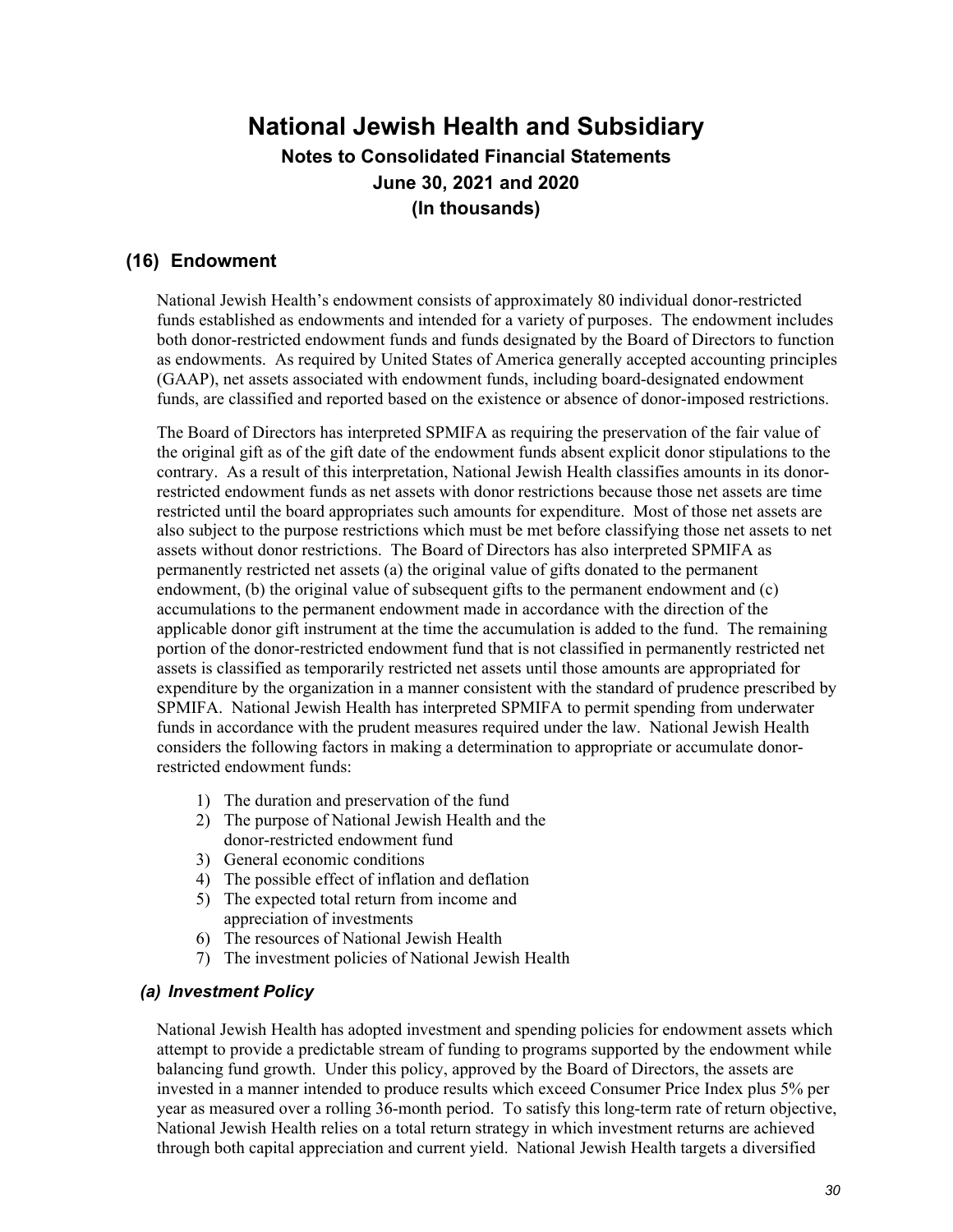asset allocation that places a greater emphasis on equity-based investments to achieve its long-term return objectives with prudent risk constraints.

#### *(b) Spending Policy*

National Jewish Health's spending policy varies by the purpose of the endowment and was established by the Board of Directors after considering all seven factors outlined by SPMIFA above. Funds with donor specific purposes have a spending policy of between 3% and 4% of the market value of the fund averaged over the past 12 fiscal quarters preceding the fiscal year in which the distribution is made.

National Jewish Health has a policy that permits spending from underwater endowment funds depending on the degree to which the fund is underwater, unless otherwise precluded by donor stipulations or laws and regulations. No expenditures from underwater endowment funds were appropriated for during the years ended June 30, 2021 and 2020.

The composition of net assets by type of endowment at June 30, 2021 is:

|                                                                      | <b>Without Donor</b><br><b>Restriction</b> |                                    | <b>With Donor</b><br><b>Restriction</b> |             | Total |                  |  |
|----------------------------------------------------------------------|--------------------------------------------|------------------------------------|-----------------------------------------|-------------|-------|------------------|--|
| Donor-restricted endowment funds<br>Board-designated endowment funds | S                                          | $\overline{\phantom{a}}$<br>14.746 |                                         | 77.894<br>- |       | 77,894<br>14,746 |  |
| Total funds                                                          |                                            | 14.746                             |                                         | 77.894      |       | 92,640           |  |

Changes in endowment net assets for fiscal year ended June 30, 2021:

|                                      | <b>Without Donor</b><br><b>Restriction</b> |        | <b>With Donor</b><br><b>Restriction</b> |          | Total |          |  |
|--------------------------------------|--------------------------------------------|--------|-----------------------------------------|----------|-------|----------|--|
| Endowment net assets,                |                                            |        |                                         |          |       |          |  |
| beginning of year                    | \$                                         | 12,578 | \$                                      | 61,957   | S     | 74,535   |  |
| Contributions                        |                                            |        |                                         | 774      |       | 774      |  |
| Endowment transfer                   |                                            |        |                                         | (1, 483) |       | (1, 483) |  |
| Investment income                    |                                            | 127    |                                         | 1,641    |       | 1,768    |  |
| Net assets released from restriction |                                            |        |                                         | (42)     |       | (42)     |  |
| Gain on sale of investments          |                                            | 587    |                                         | 2,959    |       | 3,546    |  |
| Unrealized gain on investments       |                                            | 1,454  |                                         | 12,088   |       | 13,542   |  |
| Endowment net assets, end of year    |                                            | 14,746 |                                         | 77,894   |       | 92,640   |  |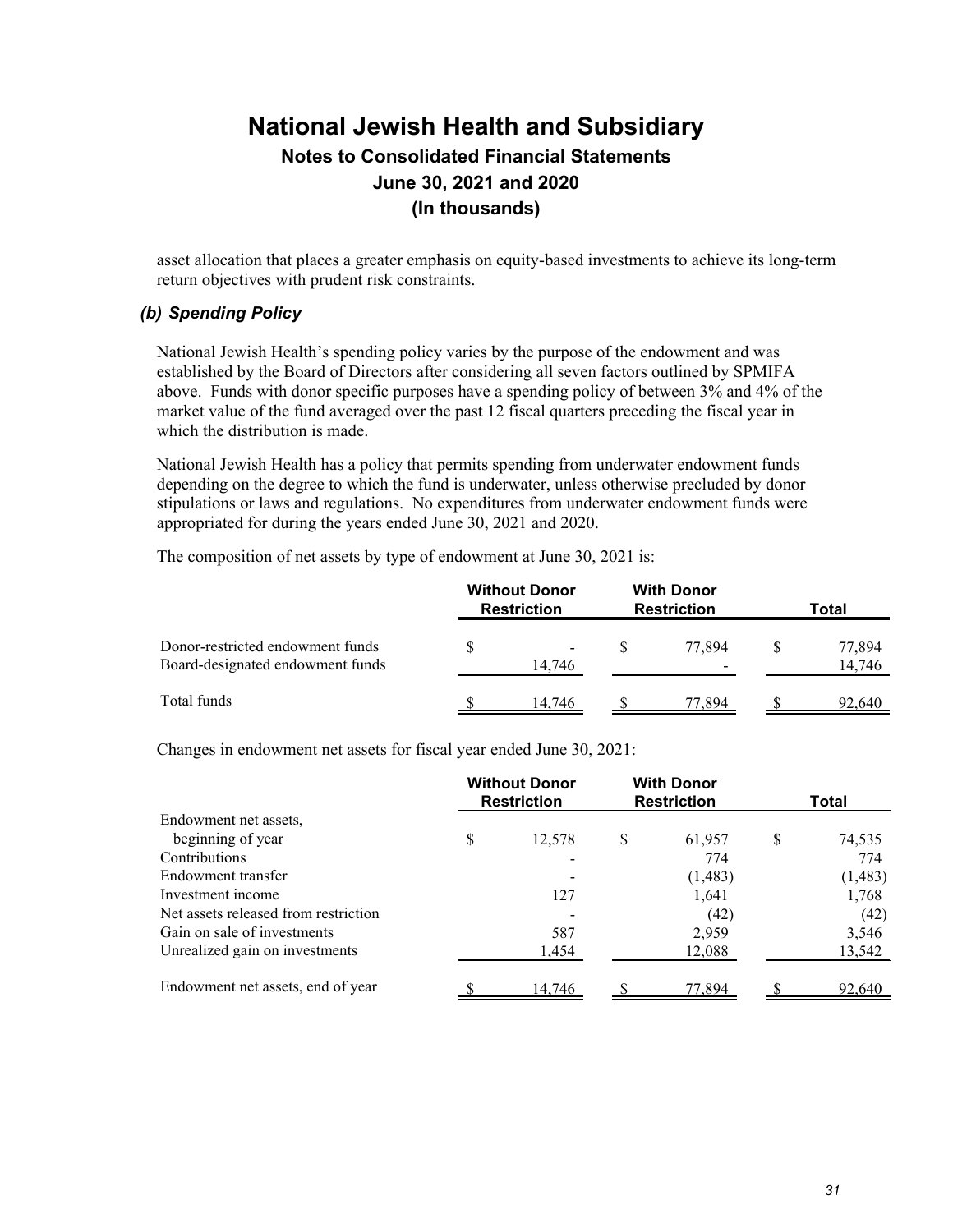The composition of net assets by type of endowment fund at June 30, 2020:

|                                                                      | <b>Without Donor</b><br><b>Restriction</b> |                                    | <b>With Donor</b><br><b>Restriction</b> | Total |                  |  |
|----------------------------------------------------------------------|--------------------------------------------|------------------------------------|-----------------------------------------|-------|------------------|--|
| Donor-restricted endowment funds<br>Board-designated endowment funds |                                            | $\overline{\phantom{a}}$<br>12.578 | 61.957                                  |       | 61,957<br>12,578 |  |
| Total funds                                                          |                                            | 12.578                             | 61.957                                  |       | 74,535           |  |

Changes in endowment net assets for fiscal year ended June 30, 2020:

|                                      | <b>Without Donor</b><br><b>Restriction</b> |        |   | <b>With Donor</b><br><b>Restriction</b> | Total |          |  |
|--------------------------------------|--------------------------------------------|--------|---|-----------------------------------------|-------|----------|--|
| Endowment net assets,                |                                            |        |   |                                         |       |          |  |
| beginning of year                    | S                                          | 12,339 | S | 62,454                                  | S     | 74,793   |  |
| <b>Contributions</b>                 |                                            |        |   | 726                                     |       | 726      |  |
| Endowment transfer                   |                                            |        |   | (1, 841)                                |       | (1, 841) |  |
| Investment income                    |                                            | 186    |   | 1,534                                   |       | 1,720    |  |
| Net assets released from restriction |                                            |        |   | (52)                                    |       | (52)     |  |
| Gain on sale of investments          |                                            | 499    |   | 2,684                                   |       | 3,183    |  |
| Unrealized loss on investments       |                                            | (446)  |   | (3,548)                                 |       | (3,994)  |  |
| Endowment net assets, end of year    |                                            | 12.578 |   | 61,957                                  |       | 74,535   |  |

### **(17) Fair Value Disclosure**

Fair value is the price that would be received to sell an asset or paid to transfer a liability in an orderly transaction between market participants at the measurement date. Fair value measurements must maximize the use of observable inputs and minimize the use of unobservable inputs. A hierarchy of three levels of inputs may be used to measure fair value:

- Level 1: Quoted prices in active markets for identical assets or liabilities
- Level 2: Observable inputs other than Level 1 prices, such as quoted prices for similar assets or liabilities; quoted prices in markets which are not active, other inputs which are observable or can be corroborated by observable market data for substantially the full term of the assets or liabilities.
- Level 3: Unobservable inputs which are supported by little or no market activity and are significant to the fair value of the assets or liabilities.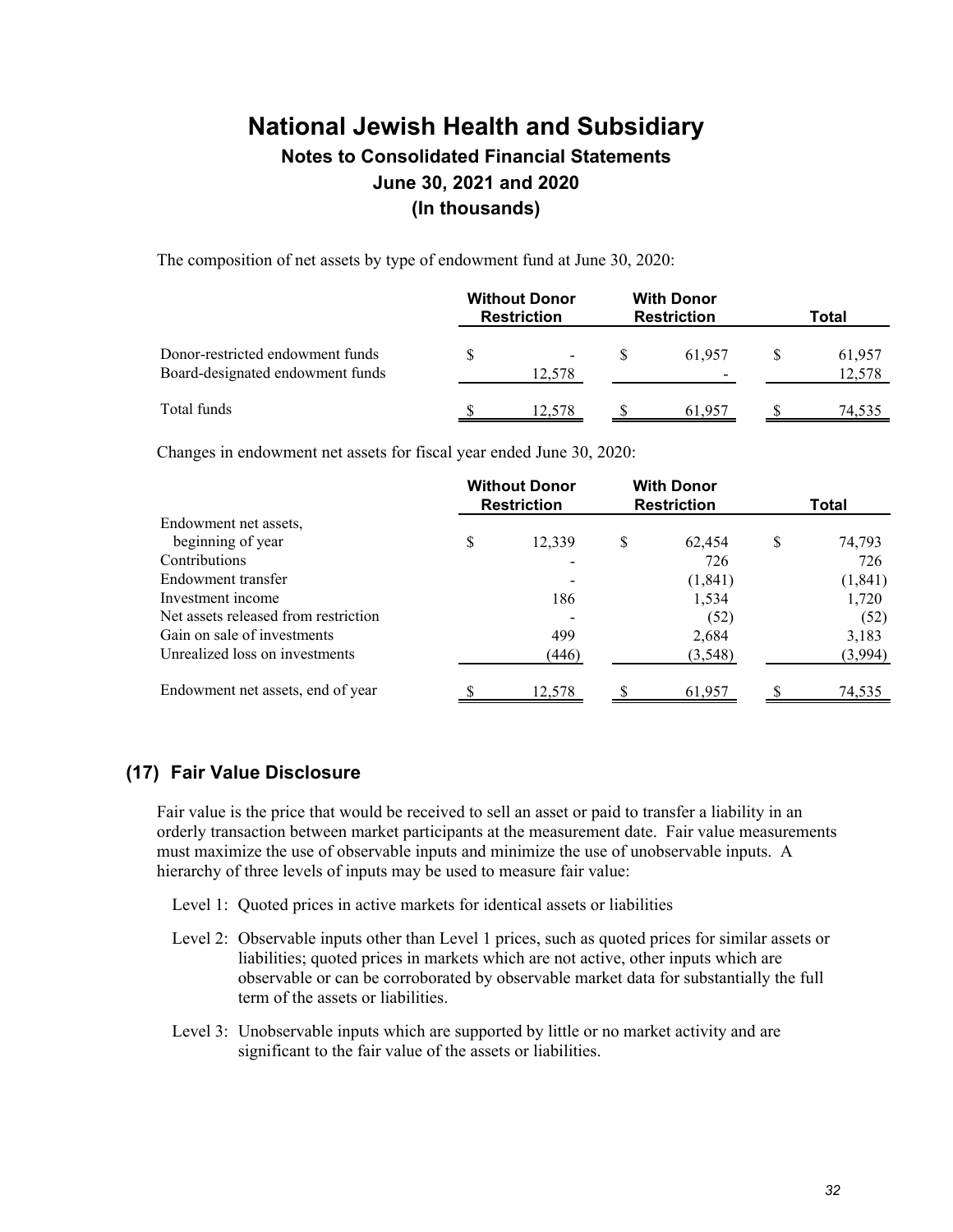#### *(a) Recurring Measurements*

The following tables represent the fair value measurement of assets recognized in the accompanying consolidated statements of financial position measured at fair value on a recurring basis and the level within the ASC 820 fair value hierarchy in which the fair value measurements fall at June 30, 2021 and 2020:

|                                          |    |                   |    |                                                                                    | Fair Value Measurements at Reporting Date Using |                                                            |    |                                              |  |
|------------------------------------------|----|-------------------|----|------------------------------------------------------------------------------------|-------------------------------------------------|------------------------------------------------------------|----|----------------------------------------------|--|
|                                          |    |                   |    | <b>Quoted Prices</b><br>in Active<br><b>Markets for</b><br><b>Identical Assets</b> |                                                 | Significant<br>Other<br><b>Observable</b><br><b>Inputs</b> |    | Significant<br>Unobservable<br><b>Inputs</b> |  |
| June 30, 2021                            |    | <b>Fair Value</b> |    | (Level 1)                                                                          | (Level 2)                                       |                                                            |    | (Level 3)                                    |  |
| Internally-designated assets             |    |                   |    |                                                                                    |                                                 |                                                            |    |                                              |  |
| Common stocks and equity funds           | \$ | 6,933             | \$ | 6,933                                                                              | \$                                              |                                                            | \$ |                                              |  |
| International securities and equities    |    | 6,277             |    | 6,277                                                                              |                                                 |                                                            |    |                                              |  |
| Fixed income securities                  |    | 34,382            |    | 34,382                                                                             |                                                 |                                                            |    |                                              |  |
| U.S. government and agency securities    |    | 2,922             |    | 2,922                                                                              |                                                 |                                                            |    |                                              |  |
| Alternative investments (A)              |    | 5,843             |    |                                                                                    |                                                 |                                                            |    |                                              |  |
| Total internally-designated assets       |    | 56,357            |    | 50,514                                                                             |                                                 |                                                            |    |                                              |  |
| Assets reserved for gift annuities       |    |                   |    |                                                                                    |                                                 |                                                            |    |                                              |  |
| International securities and equities    |    | 2,209             |    | 2,209                                                                              |                                                 |                                                            |    |                                              |  |
| Fixed income securities                  |    | 3,425             |    | 3,425                                                                              |                                                 |                                                            |    |                                              |  |
| U.S. government and agency securities    |    | 895               |    | 895                                                                                |                                                 |                                                            |    |                                              |  |
| Total assets reserved for gift annuities |    | 6,529             |    | 6,529                                                                              |                                                 |                                                            |    |                                              |  |
| Long-term investments                    |    |                   |    |                                                                                    |                                                 |                                                            |    |                                              |  |
| Convertible securities and equities      |    | 23,980            |    | 23,980                                                                             |                                                 |                                                            |    |                                              |  |
| International securities and equities    |    | 16,085            |    | 16,085                                                                             |                                                 |                                                            |    |                                              |  |
| Fixed income securities                  |    | 14,954            |    | 14,954                                                                             |                                                 |                                                            |    |                                              |  |
| U.S. government and agency securities    |    | 2,206             |    | 2,206                                                                              |                                                 |                                                            |    |                                              |  |
| Alternative investments (A)              |    | 25,335            |    |                                                                                    |                                                 |                                                            |    |                                              |  |
| Total long-term investments              |    | 82,560            |    | 57,225                                                                             |                                                 |                                                            |    |                                              |  |
| Other                                    |    |                   |    |                                                                                    |                                                 |                                                            |    |                                              |  |
| Beneficial interest in perpetual trust   |    | 14,488            |    |                                                                                    |                                                 |                                                            |    | 14,488                                       |  |
| Total other                              |    | 14,488            |    |                                                                                    |                                                 |                                                            |    | 14,488                                       |  |
| Total assets above                       |    |                   |    |                                                                                    |                                                 |                                                            |    |                                              |  |
|                                          |    | 159,934           | -S | 114,268                                                                            | <sup>\$</sup>                                   |                                                            |    | 14,488                                       |  |
| Cash and cash equivalents                |    |                   |    |                                                                                    |                                                 |                                                            |    |                                              |  |
| not included above                       |    | 3,193             |    |                                                                                    |                                                 |                                                            |    |                                              |  |
| Total                                    | S  | 163,127           |    |                                                                                    |                                                 |                                                            |    |                                              |  |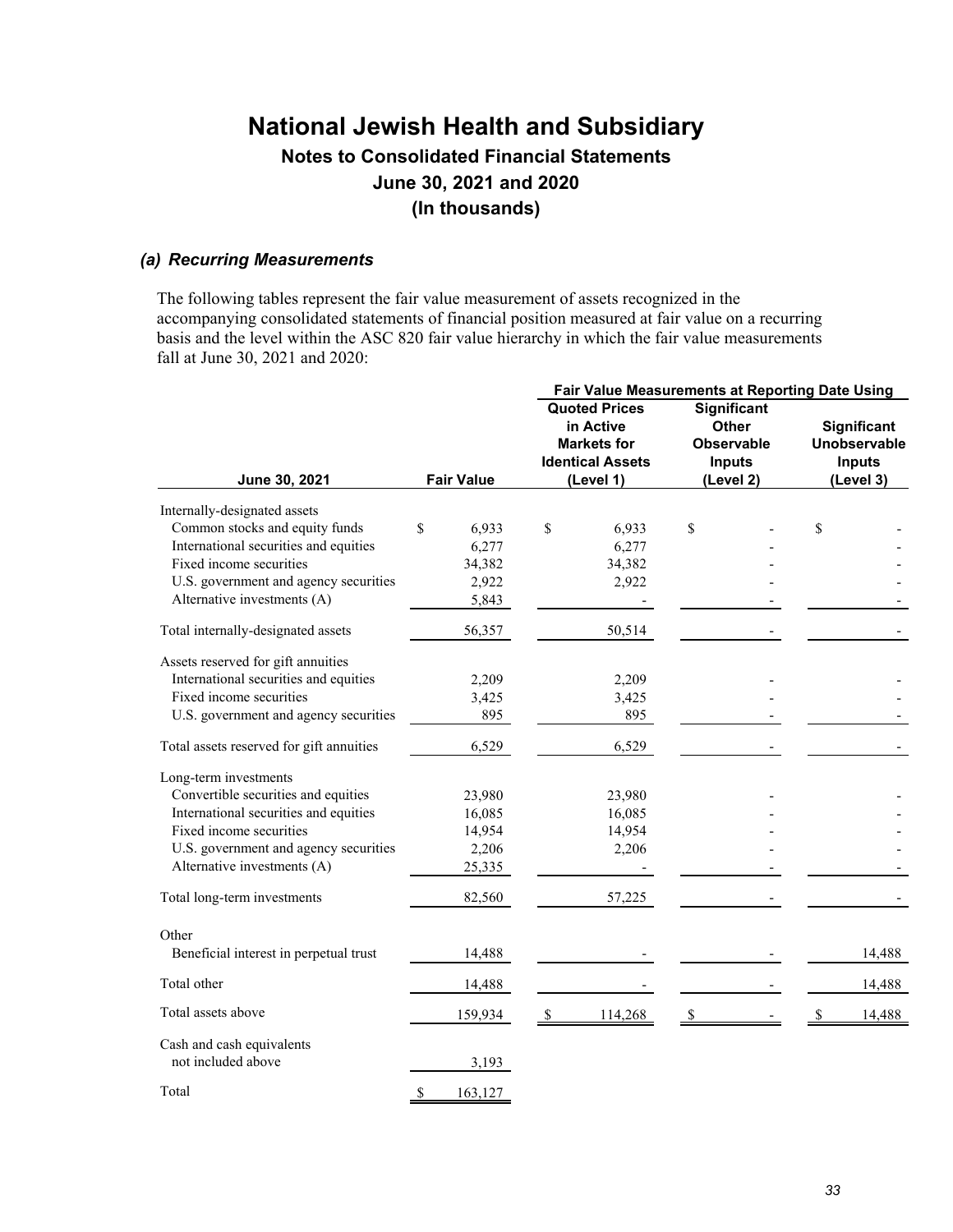### **Notes to Consolidated Financial Statements June 30, 2021 and 2020 (In thousands)**

|                                          |    |                   | Fair Value Measurements at Reporting Date Using |                                                                                    |               |                                                                   |                                                     |           |  |
|------------------------------------------|----|-------------------|-------------------------------------------------|------------------------------------------------------------------------------------|---------------|-------------------------------------------------------------------|-----------------------------------------------------|-----------|--|
|                                          |    |                   |                                                 | <b>Quoted Prices</b><br>in Active<br><b>Markets for</b><br><b>Identical Assets</b> |               | Significant<br><b>Other</b><br><b>Observable</b><br><b>Inputs</b> | <b>Significant</b><br>Unobservable<br><b>Inputs</b> |           |  |
| June 30, 2020                            |    | <b>Fair Value</b> |                                                 | (Level 1)                                                                          |               | (Level 2)                                                         |                                                     | (Level 3) |  |
| Internally-designated assets             |    |                   |                                                 |                                                                                    |               |                                                                   |                                                     |           |  |
| Common stocks and equity funds           | \$ | 7,730             | \$                                              | 7,730                                                                              | \$            |                                                                   | \$                                                  |           |  |
| International securities and equities    |    | 3,311             |                                                 | 3,311                                                                              |               |                                                                   |                                                     |           |  |
| Fixed income securities                  |    | 26,968            |                                                 | 26,968                                                                             |               |                                                                   |                                                     |           |  |
| U.S. government and agency securities    |    | 2,373             |                                                 | 2,373                                                                              |               |                                                                   |                                                     |           |  |
| Alternative investments (A)              |    | 4,489             |                                                 |                                                                                    |               |                                                                   |                                                     |           |  |
| Total internally-designated assets       |    | 44,871            |                                                 | 40,382                                                                             |               |                                                                   |                                                     |           |  |
| Assets reserved for gift annuities       |    |                   |                                                 |                                                                                    |               |                                                                   |                                                     |           |  |
| Convertible securities and equities      |    | 3,168             |                                                 | 3,168                                                                              |               |                                                                   |                                                     |           |  |
| International securities and equities    |    | 307               |                                                 | 307                                                                                |               |                                                                   |                                                     |           |  |
| Fixed income securities                  |    | 2,264             |                                                 | 2,264                                                                              |               |                                                                   |                                                     |           |  |
| U.S. government and agency securities    |    | 1,115             |                                                 | 1,115                                                                              |               |                                                                   |                                                     |           |  |
| Total assets reserved for gift annuities |    | 6,854             |                                                 | 6,854                                                                              |               |                                                                   |                                                     |           |  |
| Long-term investments                    |    |                   |                                                 |                                                                                    |               |                                                                   |                                                     |           |  |
| Convertible securities and equities      |    | 19,948            |                                                 | 19,948                                                                             |               |                                                                   |                                                     |           |  |
| International securities and equities    |    | 10,633            |                                                 | 10,633                                                                             |               |                                                                   |                                                     |           |  |
| Fixed income securities                  |    | 13,253            |                                                 | 13,253                                                                             |               |                                                                   |                                                     |           |  |
| U.S. government and agency securities    |    | 1,934             |                                                 | 1,934                                                                              |               |                                                                   |                                                     |           |  |
| Alternative investments (A)              |    | 18,885            |                                                 |                                                                                    |               |                                                                   |                                                     |           |  |
| Total long-term investments              |    | 64,653            |                                                 | 45,768                                                                             |               |                                                                   |                                                     |           |  |
| Other                                    |    |                   |                                                 |                                                                                    |               |                                                                   |                                                     |           |  |
| Beneficial interest in perpetual trust   |    | 12,199            |                                                 |                                                                                    |               |                                                                   |                                                     | 12,199    |  |
| Total other                              |    | 12,199            |                                                 |                                                                                    |               |                                                                   |                                                     | 12,199    |  |
| Total assets above                       |    | 128,577           | $\sqrt{3}$                                      | 93,004                                                                             | $\mathcal{S}$ |                                                                   |                                                     | 12,199    |  |
| Cash and cash equivalents                |    |                   |                                                 |                                                                                    |               |                                                                   |                                                     |           |  |
| not included above                       |    | 7,901             |                                                 |                                                                                    |               |                                                                   |                                                     |           |  |
| Total                                    | S  | 136,478           |                                                 |                                                                                    |               |                                                                   |                                                     |           |  |

(A) Certain investments that are measured at fair value using the net asset value per share (or its equivalent) practical expedient have not been classified in the fair value hierarchy. The fair value amounts included above are intended to permit reconciliation of the fair value hierarchy to the amounts presented in the consolidated statements of financial position.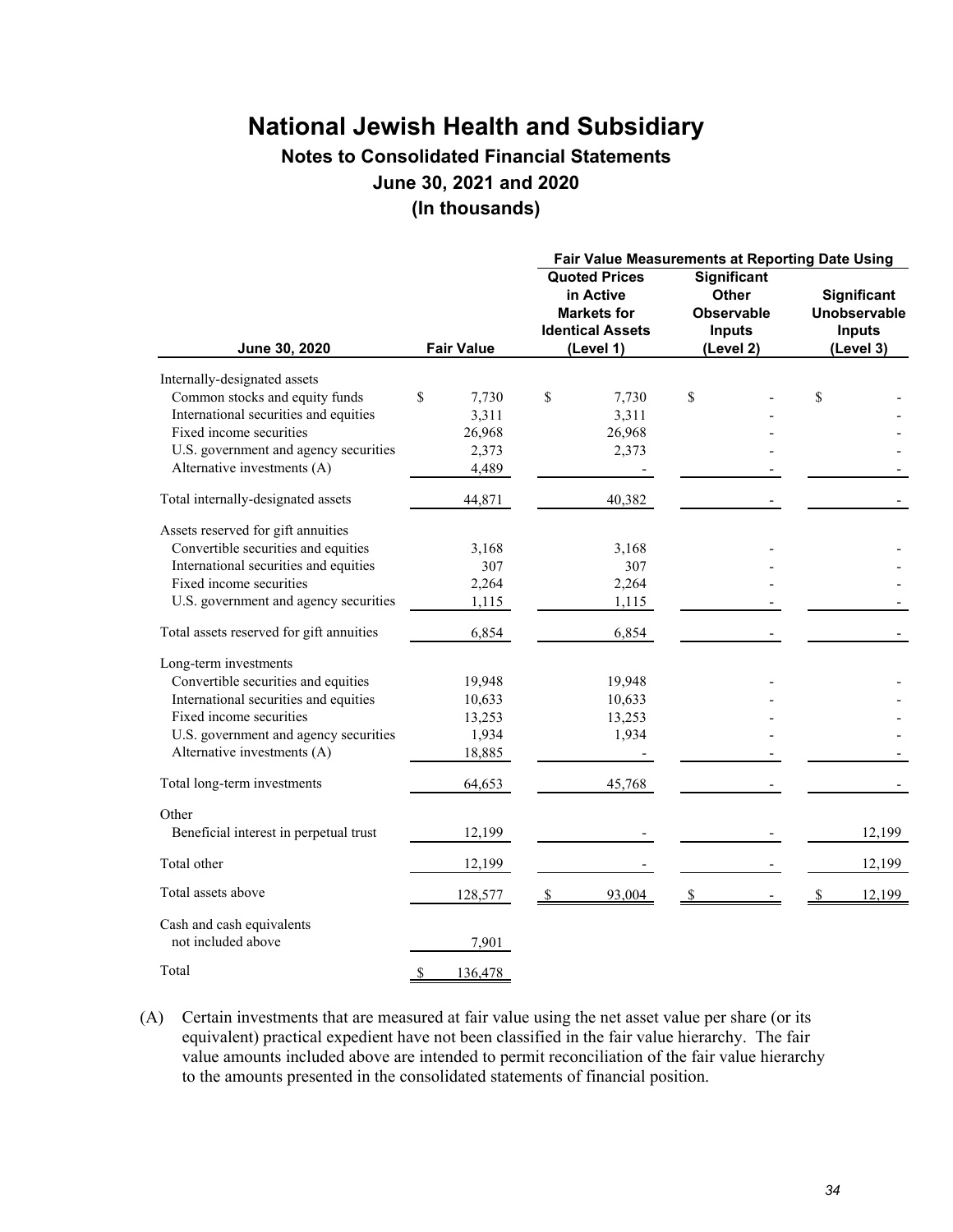Following is a description of the valuation methodologies and inputs used for assets and liabilities measured at fair value on a recurring basis and recognized in the accompanying consolidated statements of financial position, as well as the general classification of such assets and liabilities pursuant to the valuation hierarchy. There have been no significant changes in the valuation techniques during the year ended June 30, 2021.

#### *(b) Investments*

Where quoted market prices are available in an active market, securities are classified within Level 1 of the valuation hierarchy. If quoted market prices are not available, then fair values are estimated by using quoted prices of securities with similar characteristics or independent asset pricing services and pricing models, the inputs of which are market-based or independently sourced market parameters, including, but not limited to, yield curves, interest rates, volatilities, prepayments, defaults, cumulative loss projections and cash flows. Such securities are classified in Level 2 of the valuation hierarchy. In certain cases, where Level 1 or Level 2 inputs are not available, securities are classified within Level 3 of the hierarchy.

### *(c) Beneficial Interest in Perpetual Trust*

Fair value is estimated at the present value of the trust assets using quoted market prices of securities with similar characteristics or independent asset pricing services and pricing models, the inputs of which are market-based or independently sourced market parameters. Due to the trusts being held into perpetuity, National Jewish Health will not have the ability to redeem the corpus, and therefore it is classified within Level 3 of the hierarchy.

#### *(d) Alternative Investments*

Except as described below, the fair value of alternative investments has been estimated using the net asset value per share of the investments. Alternative investments held at June 30 consist of the following:

|                | June 30, 2021     |    |                 |                                       |                                           |  |  |  |  |
|----------------|-------------------|----|-----------------|---------------------------------------|-------------------------------------------|--|--|--|--|
|                | <b>Fair Value</b> |    | <b>Unfunded</b> | <b>Redemption</b><br><b>Frequency</b> | <b>Redemption</b><br><b>Notice Period</b> |  |  |  |  |
| Funds of Funds | \$<br>31,178      | \$ | 10,029          | Quarterly<br>or Fund<br>Termination   | 60 Days or Fund<br>Termination            |  |  |  |  |
|                |                   |    | June 30, 2020   |                                       |                                           |  |  |  |  |
|                | <b>Fair Value</b> |    | <b>Unfunded</b> | Redemption<br><b>Frequency</b>        | <b>Redemption</b><br><b>Notice Period</b> |  |  |  |  |
| Funds of Funds | \$<br>23,374      | \$ | 7,917           | Quarterly<br>or Fund<br>Termination   | 60 Days or Fund<br>Termination            |  |  |  |  |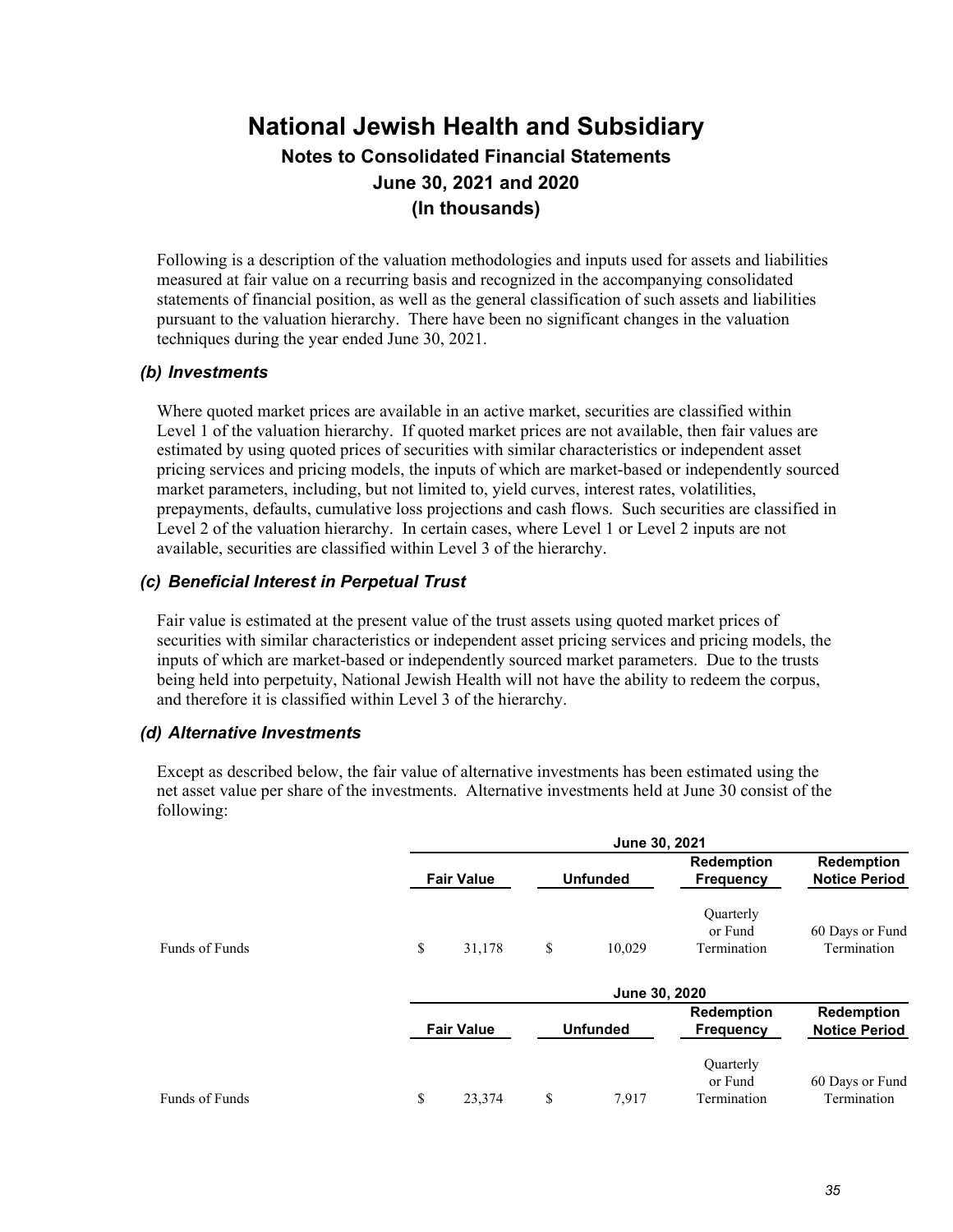This category includes investments in funds of funds that pursue multiple strategies to diversify risks and reduce volatility. The funds' composite portfolio includes investments in U.S. common stocks, global real estate projects, private equity, pooled income vehicles and arbitrage investments. However, as of June 30, 2021, it is probable all investments in this category will be sold at an amount different from the net asset value of National Jewish Health's ownership interest in partners' capital. Therefore, the fair values of the investments in this category have been estimated using recent observable transaction information for similar investments. Investments with quarterly redemptions require lock-up periods of one year which has expired on the funds currently held. Of the remaining funds, they cannot be liquidated prior to the termination of the fund without the approval of the General Manager of the fund. Investment in the funds is intended to be long-term.

#### *(e) Level 3 Reconciliation*

The following is a reconciliation and ending balances of recurring fair value measurements recognized in the accompanying consolidated statements of financial position using significant unobservable (Level 3) inputs:

|                                                      | <b>Beneficial</b><br>Interest in<br>Perpetual<br><b>Trust</b> |
|------------------------------------------------------|---------------------------------------------------------------|
| Balance, June 30, 2019                               | \$<br>12,376                                                  |
| Unrealized depreciation on investments in net assets | (177)                                                         |
| Balance, June 30, 2020                               | 12,199                                                        |
| Unrealized appreciation on investments in net assets | 2,289                                                         |
| Balance, June 30, 2021                               | 14.488                                                        |